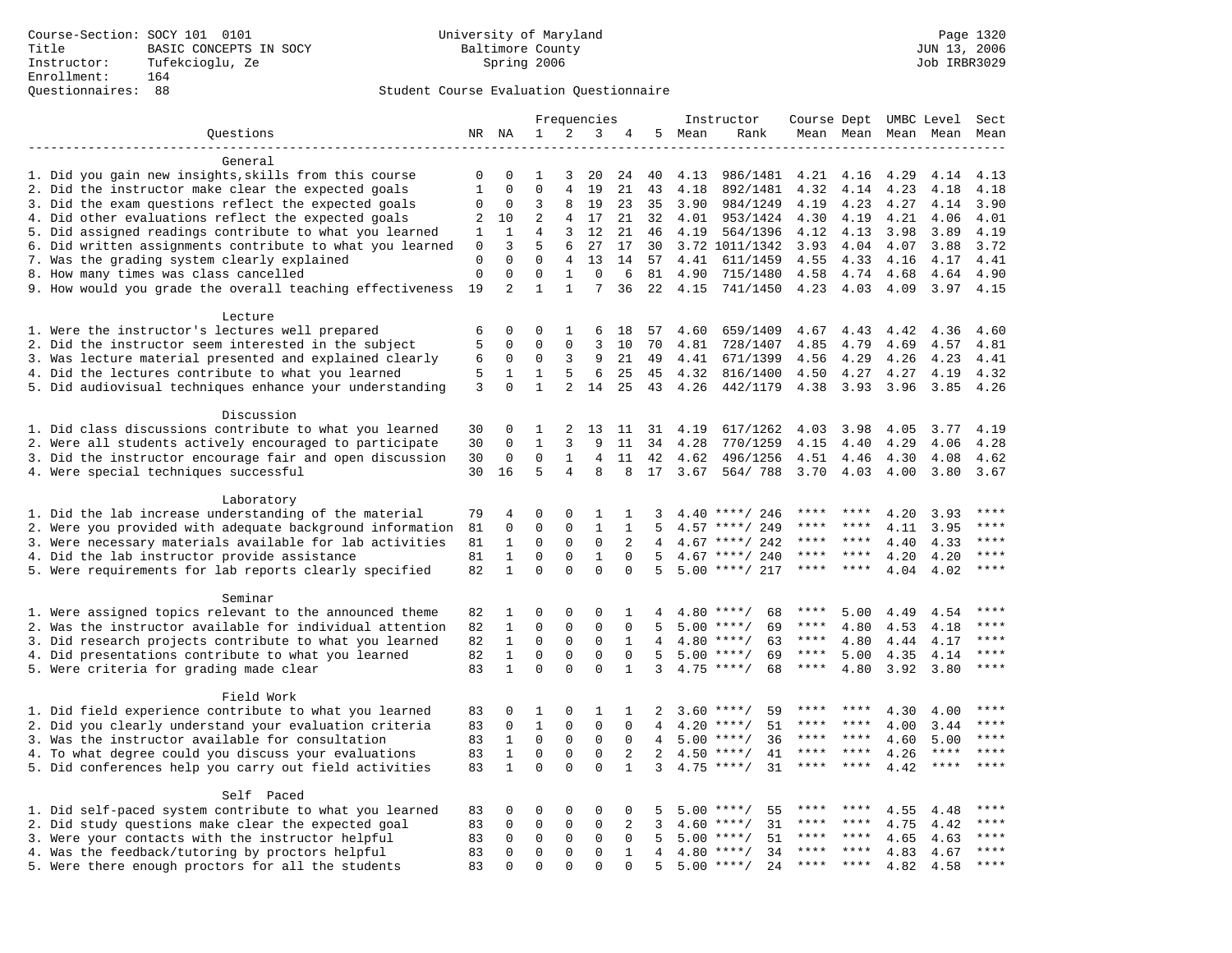| Course-Section: SOCY 101 0101 |                        | University of Maryland                  | Page 1320    |
|-------------------------------|------------------------|-----------------------------------------|--------------|
| Title                         | BASIC CONCEPTS IN SOCY | Baltimore County                        | JUN 13, 2006 |
| Instructor:                   | Tufekcioglu, Ze        | Spring 2006                             | Job IRBR3029 |
| Enrollment:                   | 164                    |                                         |              |
| Ouestionnaires: 88            |                        | Student Course Evaluation Questionnaire |              |

|            | Credits Earned<br>Cum. GPA |               |          |   | Expected Grades | Reasons                |    | Type                        | Majors |                                   |    |
|------------|----------------------------|---------------|----------|---|-----------------|------------------------|----|-----------------------------|--------|-----------------------------------|----|
| $00 - 27$  | 16                         | $0.00 - 0.99$ | $\Omega$ | Α | 27              | Required for Majors 33 |    | Graduate                    | 0      | Major                             |    |
| $28 - 55$  | 6                          | $1.00 - 1.99$ |          | В | 29              |                        |    |                             |        |                                   |    |
| $56 - 83$  | 8                          | $2.00 - 2.99$ | 8        | C | 8               | General                | 10 | Under-grad                  | 88     | Non-major                         | 88 |
| $84 - 150$ | 4                          | $3.00 - 3.49$ | 12       | D | 0               |                        |    |                             |        |                                   |    |
| Grad.      | 0                          | $3.50 - 4.00$ | 8        | F | 0               | Electives              | 8  |                             |        | #### - Means there are not enough |    |
|            |                            |               |          | Ρ | 0               |                        |    | responses to be significant |        |                                   |    |
|            |                            |               |          |   | $\Omega$        | Other                  | 11 |                             |        |                                   |    |
|            |                            |               |          |   | 2               |                        |    |                             |        |                                   |    |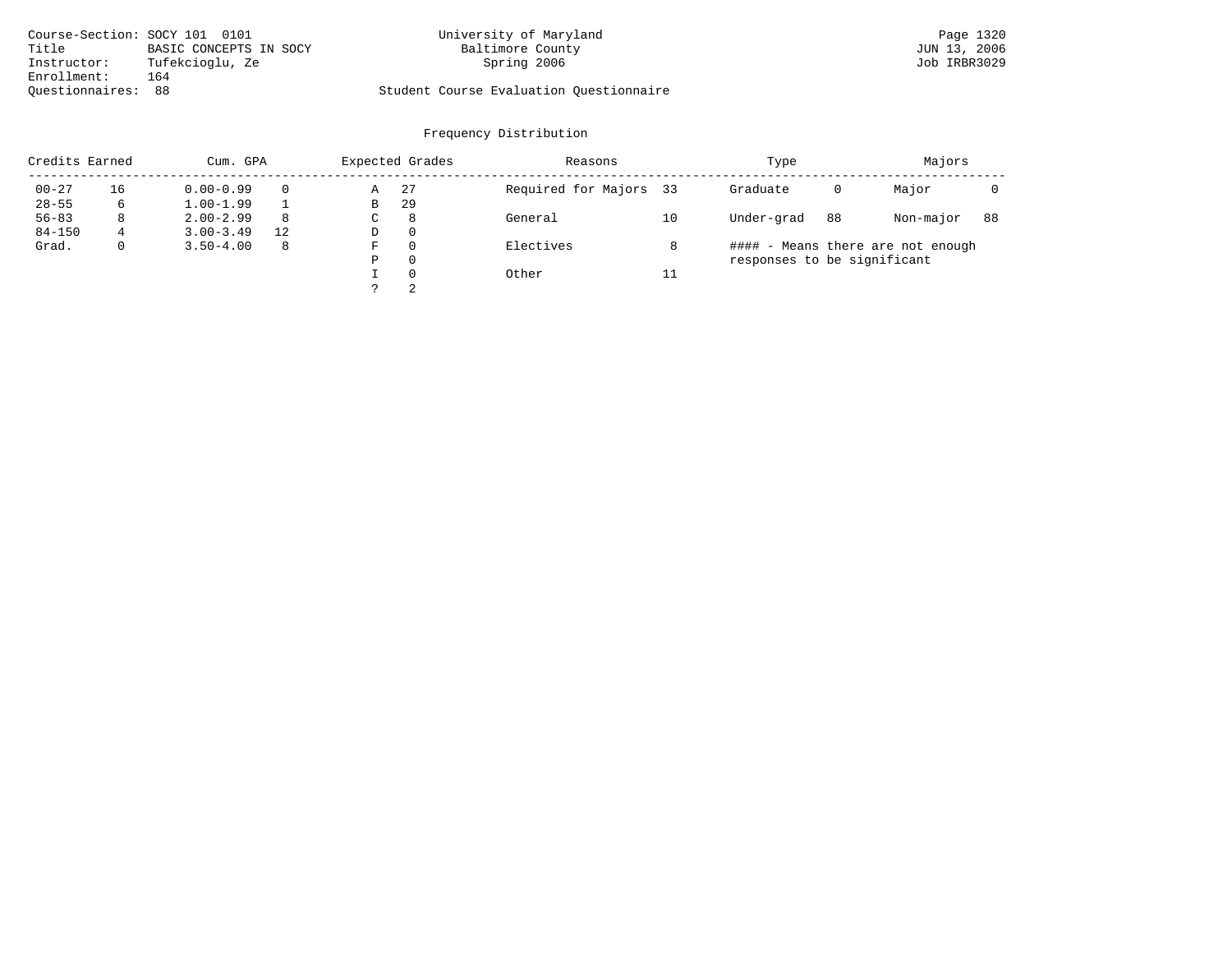|                                                                                                                |                |                          |                              |                      | Frequencies              |                  |                |        | Instructor                               | Course Dept UMBC Level |              |                     |              | Sect    |
|----------------------------------------------------------------------------------------------------------------|----------------|--------------------------|------------------------------|----------------------|--------------------------|------------------|----------------|--------|------------------------------------------|------------------------|--------------|---------------------|--------------|---------|
| Questions                                                                                                      |                | NR NA                    | 1                            | 2                    | 3                        | 4                |                | 5 Mean | Rank                                     |                        |              | Mean Mean Mean Mean |              | Mean    |
| __________________                                                                                             |                |                          |                              |                      |                          |                  |                |        |                                          |                        |              |                     |              |         |
| General                                                                                                        |                |                          |                              |                      |                          |                  |                |        |                                          |                        |              |                     |              |         |
| 1. Did you gain new insights, skills from this course                                                          | 0              | $\Omega$                 | 1                            | 2                    | 6                        | 27               | 76             | 4.56   | 496/1481                                 | 4.21                   | 4.16         | 4.29                | 4.14         | 4.56    |
| 2. Did the instructor make clear the expected goals                                                            | $\Omega$       | $\mathbf 0$              | $\mathbf{1}$                 | $\mathbf{1}$         | $\overline{4}$           | 32               | 74             | 4.58   | 422/1481                                 | 4.32                   | 4.14         | 4.23                | 4.18         | 4.58    |
| 3. Did the exam questions reflect the expected goals                                                           | 0              | 0                        | $\Omega$                     | 3                    | 4                        | 30               | 75             | 4.58   | 423/1249                                 | 4.19                   | 4.23         | 4.27                | 4.14         | 4.58    |
| 4. Did other evaluations reflect the expected goals                                                            | 1              | 1                        | $\mathbf{1}$                 | 2                    | 10                       | 33               | 64             | 4.43   | 533/1424                                 | 4.30                   | 4.19         | 4.21                | 4.06         | 4.43    |
| 5. Did assigned readings contribute to what you learned                                                        | 1              | $\mathbf{1}$             | $\overline{2}$               | 3                    | 12                       | 35               | 58             | 4.31   | 459/1396                                 | 4.12                   | 4.13         | 3.98                | 3.89         | 4.31    |
| 6. Did written assignments contribute to what you learned                                                      | 1              | $\Omega$                 | $\overline{4}$               | $\overline{4}$       | 16                       | 37               | 50             | 4.13   | 672/1342                                 | 3.93                   | 4.04         | 4.07                | 3.88         | 4.13    |
| 7. Was the grading system clearly explained                                                                    | 2              | $\Omega$                 | $\mathbf{1}$                 | $\mathbf{1}$         | 7                        | 30               | 71             | 4.54   | 425/1459                                 | 4.55                   | 4.33         | 4.16                | 4.17         | 4.54    |
| 8. How many times was class cancelled                                                                          | $\mathbf{1}$   | $\Omega$<br>$\mathbf{1}$ | $\mathbf{1}$<br>$\mathbf{1}$ | $\Omega$<br>$\Omega$ | $\Omega$<br>$\mathbf{1}$ | 58               | 52             |        | 4.44 1086/1480                           | 4.58                   | 4.74         | 4.68                | 4.64         | 4.44    |
| 9. How would you grade the overall teaching effectiveness                                                      | 19             |                          |                              |                      |                          | 29               | 61             |        | 4.62 252/1450                            | 4.23                   | 4.03         | 4.09                | 3.97         | 4.62    |
| Lecture                                                                                                        |                |                          |                              |                      |                          |                  |                |        |                                          |                        |              |                     |              |         |
| 1. Were the instructor's lectures well prepared                                                                | 3              | $\mathbf 0$              | 1                            | 0                    | 2                        | 8                | 98             | 4.85   | 261/1409                                 | 4.67                   | 4.43         | 4.42                | 4.36         | 4.85    |
| 2. Did the instructor seem interested in the subject                                                           | 3              | $\mathbf 0$              | $\mathbf 0$                  | 1                    | $\mathbf{1}$             |                  | 3 104          | 4.93   | 400/1407                                 | 4.85                   | 4.79         | 4.69                | 4.57         | 4.93    |
| 3. Was lecture material presented and explained clearly                                                        | 5              | 0                        | 1                            | 0                    | 2                        | 8                | 96             | 4.85   | 170/1399                                 | 4.56                   | 4.29         | 4.26                | 4.23         | 4.85    |
| 4. Did the lectures contribute to what you learned                                                             | $\overline{4}$ | 0                        | $\mathbf{1}$                 | 1                    | $\mathbf{1}$             | 10               | 95             | 4.82   | 229/1400                                 | 4.50                   | 4.27         | 4.27                | 4.19         | 4.82    |
| 5. Did audiovisual techniques enhance your understanding                                                       | 8              | 7                        | $\Omega$                     | $\overline{4}$       | $\overline{2}$           | 22               | 69             | 4.61   | 208/1179                                 | 4.38                   | 3.93         | 3.96                | 3.85         | 4.61    |
|                                                                                                                |                |                          |                              |                      |                          |                  |                |        |                                          |                        |              |                     |              |         |
| Discussion                                                                                                     |                |                          |                              |                      |                          |                  |                |        |                                          |                        |              |                     |              |         |
| 1. Did class discussions contribute to what you learned                                                        | 45             | 0                        | 3                            | $\mathbf{1}$         | 9                        | 13               | 41             | 4.31   | 527/1262                                 | 4.03                   | 3.98         | 4.05                | 3.77         | 4.31    |
| 2. Were all students actively encouraged to participate                                                        | 45             | $\mathbf 0$              | $\mathbf{1}$                 | $\mathbf 0$          | $7\overline{ }$          | 14               | 45             | 4.52   | 572/1259                                 | 4.15                   | 4.40         | 4.29                | 4.06         | 4.52    |
| 3. Did the instructor encourage fair and open discussion                                                       | 45             | $\mathbf 0$              | $\mathbf 0$                  | $\mathbf{1}$         | $\overline{a}$           | 12               | 52             | 4.72   | 406/1256                                 | 4.51                   | 4.46         | 4.30                | 4.08         | 4.72    |
| 4. Were special techniques successful                                                                          | 45             | 28                       | 4                            | 4                    | 4                        | 6                | 21             | 3.92   | 468/788                                  | 3.70                   | 4.03         | 4.00                | 3.80         | 3.92    |
|                                                                                                                |                |                          |                              |                      |                          |                  |                |        |                                          |                        |              |                     |              |         |
| Laboratory                                                                                                     |                |                          |                              |                      |                          |                  |                |        |                                          |                        |              |                     |              |         |
| 1. Did the lab increase understanding of the material                                                          | 104            | 4                        | $\Omega$                     | $\Omega$             | $\Omega$                 | 1                |                |        | $4.75$ ****/ 246                         | ****                   | ****         | 4.20                | 3.93         | ****    |
| 2. Were you provided with adequate background information 106                                                  |                | 0                        | $\mathbf{1}$                 | 0                    | $\mathbf 0$              | 2                | 3              | 4.00   | ****/ 249                                |                        |              | 4.11                | 3.95         |         |
| 3. Were necessary materials available for lab activities                                                       | 106            | 1                        | $\mathbf 0$                  | 0                    | $\mathbf{1}$             | 1                | 3              | 4.40   | ****/ 242                                | ****                   | ****         | 4.40                | 4.33         | ****    |
| 4. Did the lab instructor provide assistance                                                                   | 107            | $\mathbf 0$              | $\Omega$                     | $\mathbf{1}$         | $\Omega$                 | $\mathbf{1}$     | 3              | 4.20   | ****/ 240                                | ****                   | $***$ *      | 4.20                | 4.20         | $***$   |
| 5. Were requirements for lab reports clearly specified                                                         | 107            | $\mathbf{1}$             | $\Omega$                     | $\mathbf{1}$         | $\Omega$                 | $\Omega$         | 3              |        | $4.25$ ****/ 217                         | $***$ * *              | $***$ *      | 4.04                | 4.02         | $***$   |
|                                                                                                                |                |                          |                              |                      |                          |                  |                |        |                                          |                        |              |                     |              |         |
| Seminar                                                                                                        |                |                          |                              |                      |                          |                  |                |        |                                          | ****                   |              |                     |              |         |
| 1. Were assigned topics relevant to the announced theme                                                        | 107            | 1<br>0                   | 0<br>$\mathbf 0$             | 0<br>$\mathbf{0}$    | 0<br>$\mathbf 0$         | 1<br>$\mathbf 1$ | 3<br>3         |        | $4.75$ ****/<br>68<br>$4.75$ ****/<br>69 | ****                   | 5.00<br>4.80 | 4.49                | 4.54         | ****    |
| 2. Was the instructor available for individual attention                                                       | 108            | $\mathbf 0$              | $\mathbf 0$                  | $\mathbf 0$          | $\mathbf 0$              | $\mathbf{1}$     | 3              | 4.75   | $***/$<br>63                             | $***$ * * *            |              | 4.53                | 4.18         | ****    |
| 3. Did research projects contribute to what you learned<br>4. Did presentations contribute to what you learned | 108<br>108     | 0                        | $\mathbf 0$                  | $\mathbf{0}$         | $\mathbf 0$              | 1                | 3              | 4.75   | $***/$<br>69                             | $***$ * * *            | 4.80<br>5.00 | 4.44<br>4.35        | 4.17<br>4.14 | $***$   |
| 5. Were criteria for grading made clear                                                                        | 108            | $\Omega$                 | $\Omega$                     | $\Omega$             | $\Omega$                 | $\mathbf{1}$     | 3              |        | $4.75$ ****/<br>68                       | $***$ * *              | 4.80         | 3.92                | 3.80         | ****    |
|                                                                                                                |                |                          |                              |                      |                          |                  |                |        |                                          |                        |              |                     |              |         |
| Field Work                                                                                                     |                |                          |                              |                      |                          |                  |                |        |                                          |                        |              |                     |              |         |
| 1. Did field experience contribute to what you learned                                                         | 109            | 0                        | 0                            | 0                    | 0                        | 0                | 3              |        | $5.00$ ****/<br>59                       |                        |              | 4.30                | 4.00         | ****    |
| 2. Did you clearly understand your evaluation criteria                                                         | 109            | $\mathsf 0$              | $\mathsf 0$                  | $\mathsf 0$          | $\mathbf 0$              | $\mathbf{1}$     | $\overline{2}$ |        | $4.67$ ****/<br>51                       | ****                   | ****         | 4.00                | 3.44         | ****    |
| 3. Was the instructor available for consultation                                                               | 109            | $\mathbf 0$              | $\mathbf 0$                  | $\mathbf 0$          | $\mathbf 0$              | $\Omega$         | 3              | 5.00   | $***/$<br>36                             | ****                   | $***$ *      | 4.60                | 5.00         | ****    |
| 4. To what degree could you discuss your evaluations                                                           | 109            | $\mathsf 0$              | $\mathsf 0$                  | $\mathbf 0$          | $\mathbf 0$              | 1                | 2              | 4.67   | 41<br>$***/$                             | ****                   | ****         | 4.26                | ****         | ****    |
| 5. Did conferences help you carry out field activities                                                         | 109            | 1                        | $\mathbf 0$                  | $\Omega$             | $\Omega$                 | 1                | $\mathbf{1}$   | 4.50   | 31<br>$***/$                             |                        |              | 4.42                | ****         |         |
|                                                                                                                |                |                          |                              |                      |                          |                  |                |        |                                          |                        |              |                     |              |         |
| Self Paced                                                                                                     |                |                          |                              |                      |                          |                  |                |        |                                          |                        |              |                     |              |         |
| 1. Did self-paced system contribute to what you learned                                                        | 109            | 0                        | 0                            | 0                    | $\Omega$                 | 0                | 3              |        | $5.00$ ****/<br>55                       |                        |              | 4.55                | 4.48         | ****    |
| 2. Did study questions make clear the expected goal                                                            | 109            | 0                        | $\mathbf 0$                  | 0                    | $\mathbf 0$              | 1                | 2              | 4.67   | 31<br>$***/$                             | ****                   | ****         | 4.75                | 4.42         | * * * * |
| 3. Were your contacts with the instructor helpful                                                              | 109            | 1                        | $\mathbf 0$                  | 0                    | $\mathbf 0$              | $\Omega$         | 2              | 5.00   | $***/$<br>51                             | ****                   | ****         | 4.65                | 4.63         | ****    |
| 4. Was the feedback/tutoring by proctors helpful                                                               | 109            | $\mathbf{1}$             | $\Omega$                     | $\Omega$             | $\Omega$                 | $\mathbf{1}$     | $\mathbf{1}$   | 4.50   | $***$ /<br>34                            | ****                   | ****         | 4.83                | 4.67         | ****    |
| 5. Were there enough proctors for all the students                                                             | 109            | $\mathbf 1$              | $\Omega$                     | $\Omega$             | $\Omega$                 | $\mathbf{1}$     | $\mathbf{1}$   |        | 2.4<br>$4.50$ ****/                      | ****                   | ****         | 4.82                | 4.58         | ****    |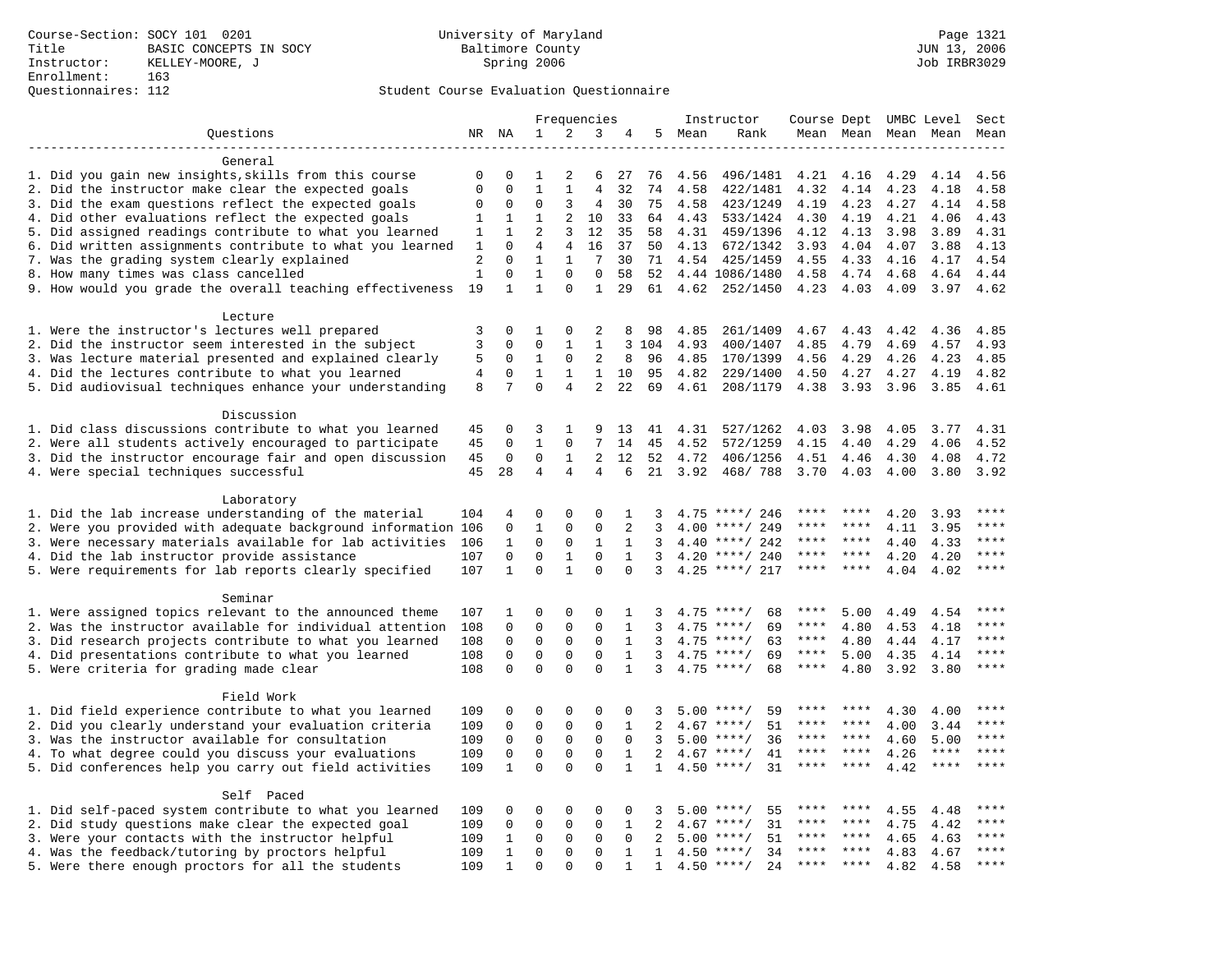| Course-Section: SOCY 101 0201 |                        | University of Maryland                  | Page 1321    |
|-------------------------------|------------------------|-----------------------------------------|--------------|
| Title                         | BASIC CONCEPTS IN SOCY | Baltimore County                        | JUN 13, 2006 |
| Instructor:                   | KELLEY-MOORE, J        | Spring 2006                             | Job IRBR3029 |
| Enrollment:                   | 163                    |                                         |              |
| Ouestionnaires: 112           |                        | Student Course Evaluation Questionnaire |              |

|            | Credits Earned<br>Cum. GPA |               |          |   | Expected Grades | Reasons                |    | Type                        | Majors |                                   |       |
|------------|----------------------------|---------------|----------|---|-----------------|------------------------|----|-----------------------------|--------|-----------------------------------|-------|
| $00 - 27$  | 23                         | $0.00 - 0.99$ | 2        | Α | 47              | Required for Majors 51 |    | Graduate                    | 0      | Major                             |       |
| $28 - 55$  | 13                         | $1.00 - 1.99$ | $\Omega$ | В | 44              |                        |    |                             |        |                                   |       |
| $56 - 83$  | 6                          | $2.00 - 2.99$ | 15       | С |                 | General                | 16 | Under-grad 112              |        | Non-major                         | - 111 |
| $84 - 150$ | 16                         | $3.00 - 3.49$ | 22       | D | $\mathbf{0}$    |                        |    |                             |        |                                   |       |
| Grad.      | 0                          | $3.50 - 4.00$ | 17       | F | 0               | Electives              | b  |                             |        | #### - Means there are not enough |       |
|            |                            |               |          | Ρ | 0               |                        |    | responses to be significant |        |                                   |       |
|            |                            |               |          |   | $\Omega$        | Other                  | 21 |                             |        |                                   |       |
|            |                            |               |          |   | 0               |                        |    |                             |        |                                   |       |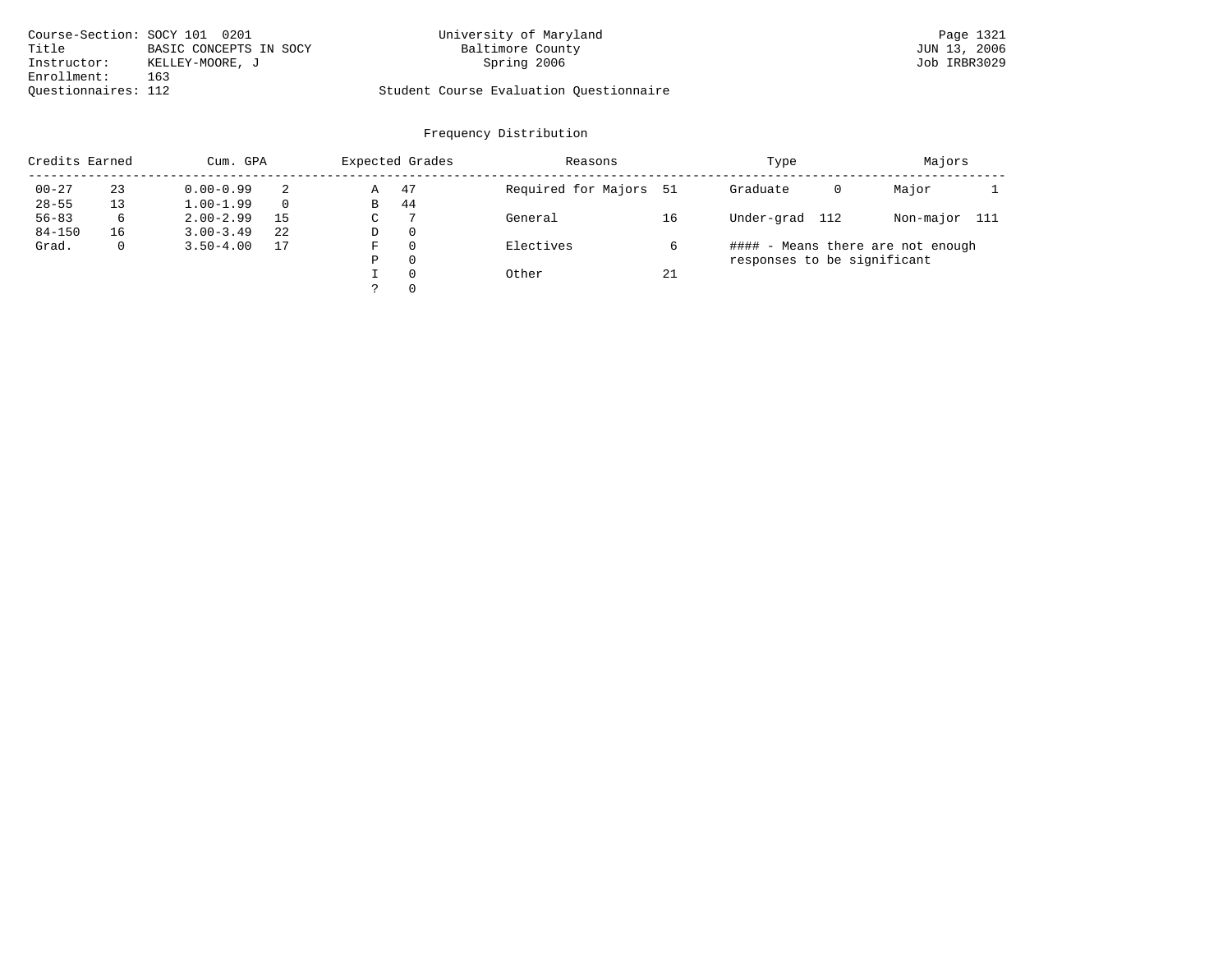# Questionnaires: 50 Student Course Evaluation Questionnaire

| 2<br>Ouestions<br>ΝA<br>1<br>3<br>5<br>NR<br>4<br>Mean<br>Rank<br>Mean Mean<br>Mean Mean<br>Mean<br>General<br>1. Did you gain new insights, skills from this course<br>4.08 1018/1481<br>4.21<br>4.16<br>4.29<br>0<br>0<br>2<br>9<br>21<br>17<br>4.14<br>4.08<br>1<br>$\overline{2}$<br>6<br>2. Did the instructor make clear the expected goals<br>$\mathbf{0}$<br>$\mathbf 0$<br>24<br>4.29<br>790/1481<br>4.32<br>4.14<br>4.23<br>4.18<br>4.29<br>1<br>17<br>3. Did the exam questions reflect the expected goals<br>0<br>1<br>$\mathbf 0$<br>7<br>14<br>27<br>4.35<br>671/1249<br>4.19<br>4.23<br>4.27<br>4.14<br>4.35<br>1<br>4. Did other evaluations reflect the expected goals<br>$\mathbf 0$<br>36<br>1<br>$\Omega$<br>1<br>11<br>4.69<br>263/1424<br>4.30<br>4.19<br>4.21<br>4.06<br>4.69<br>1<br>5. Did assigned readings contribute to what you learned<br>$\overline{2}$<br>$\mathbf{1}$<br>$\overline{4}$<br>10<br>19<br>3.90<br>808/1396<br>4.12<br>3.98<br>3.89<br>3.90<br>13<br>4.13<br>1<br>6. Did written assignments contribute to what you learned<br>$\mathbf 0$<br>$4.67$ ****/1342<br>3.93<br>$***$<br>40<br>$\mathbf 0$<br>1<br>7<br>4.04<br>4.07<br>3.88<br>1<br>$\mathbf 0$<br>6<br>7. Was the grading system clearly explained<br>$\overline{2}$<br>$\Omega$<br>$\mathbf 0$<br>9<br>33<br>4.56<br>390/1459<br>4.55<br>4.33<br>4.17<br>4.56<br>4.16<br>8. How many times was class cancelled<br>$\Omega$<br>1<br>$\Omega$<br>$\Omega$<br>$\Omega$<br>45<br>4<br>4.08 1329/1480<br>4.58<br>4.74<br>4.68<br>4.64<br>4.08<br>$\Omega$<br>$\mathfrak{D}$<br>9. How would you grade the overall teaching effectiveness<br>9<br>$\Omega$<br>8<br>21<br>10<br>3.95<br>904/1450<br>4.23 4.03<br>4.09<br>3.97<br>3.95<br>Lecture<br>1. Were the instructor's lectures well prepared<br>$\overline{c}$<br>$\mathbf 0$<br>0<br>$\mathbf 0$<br>2<br>588/1409<br>4.67<br>4.43<br>4.42<br>4.36<br>4.65<br>13<br>33<br>4.65<br>2. Did the instructor seem interested in the subject<br>$\overline{2}$<br>$\Omega$<br>$\Omega$<br>$\mathbf 0$<br>1<br>5<br>42<br>4.85<br>614/1407<br>4.85<br>4.79<br>4.69<br>4.57<br>4.85<br>3. Was lecture material presented and explained clearly<br>$\sqrt{2}$<br>$\mathbf 0$<br>0<br>$\mathbf 0$<br>4<br>17<br>27<br>4.48<br>4.56<br>4.29<br>4.26<br>4.23<br>4.48<br>601/1399<br>5<br>4. Did the lectures contribute to what you learned<br>3<br>$\mathbf 0$<br>$\mathbf 1$<br>2<br>9<br>4.27<br>4.38<br>30<br>4.38<br>729/1400<br>4.50<br>4.27<br>4.19<br>$\Omega$<br>5. Did audiovisual techniques enhance your understanding<br>2<br>$\Omega$<br>$\mathbf{1}$<br>15<br>23<br>4.25<br>442/1179<br>4.38<br>3.93<br>9<br>3.96<br>3.85<br>4.25<br>Discussion<br>1. Did class discussions contribute to what you learned<br>0<br>8<br>1<br>3.38 1044/1262<br>4.03<br>3.98<br>4.05<br>3.77<br>3.38<br>21<br>4<br>-12<br>2. Were all students actively encouraged to participate<br>6<br>2<br>20<br>$\mathbf{0}$<br>5<br>3.47 1107/1259<br>4.15<br>4.29<br>3.47<br>6<br>11<br>4.40<br>4.06<br>3. Did the instructor encourage fair and open discussion<br>$\mathbf 0$<br>2<br>$\mathbf{1}$<br>19<br>5<br>18<br>4.16<br>826/1256<br>4.51<br>4.46<br>4.30<br>4.08<br>4.16<br>5<br>$\Omega$<br>$\Omega$<br>$3.57$ ****/ 788<br>****<br>4. Were special techniques successful<br>19<br>24<br>5<br>$\Omega$<br>2<br>3.70<br>4.03<br>4.00<br>3.80<br>Laboratory<br>2. Were you provided with adequate background information 45<br>0<br>$\overline{1}$<br>1<br>2<br>$2.60$ ****/ 249<br>4.11 3.95<br>****<br>$\mathbf{1}$<br>$\mathbf{0}$<br>****<br>****<br>Seminar<br>2. Was the instructor available for individual attention<br>0<br>$\mathbf 0$<br>$\mathbf 0$<br>4.00<br>$***$ /<br>69<br>4.80<br>4.53<br>48<br>1<br>1<br>$\Omega$<br>4.18<br>4. Did presentations contribute to what you learned<br>$\mathbf{1}$<br>$\mathbf 0$<br>$\mathbf{0}$<br>$\Omega$<br>$\mathbf{1}$<br>****<br>48<br>$\Omega$<br>$4.00$ ****/<br>69<br>****<br>5.00<br>4.35<br>4.14<br>$\Omega$<br>5. Were criteria for grading made clear<br>$\mathbf{1}$<br>$\Omega$<br>$\Omega$<br>$4.00$ ****/<br>48<br>$\mathbf{1}$<br>$\Omega$<br>68<br>****<br>4.80<br>3.92 3.80<br>$***$<br>Field Work<br>1. Did field experience contribute to what you learned<br>****<br>$\mathbf 0$<br>0<br>$2.50$ ****/<br>59<br>4.30<br>48<br>0<br>1<br>1<br>****<br>4.00<br>2. Did you clearly understand your evaluation criteria<br>$\mathbf 0$<br>$\mathbf 0$<br>$\mathbf{0}$<br>$\mathbf{1}$<br>51<br>****<br>48<br>$\Omega$<br>$\mathbf{1}$<br>$4.00$ ****/<br>****<br>4.00<br>3.44<br>****<br>3. Was the instructor available for consultation<br>$\mathbf 0$<br>$\mathbf{0}$<br>$\mathbf{1}$<br>$3.00$ ****/<br>36<br>5.00<br>$***$<br>48<br>1<br>$\Omega$<br>****<br>****<br>4.60<br>$\Omega$<br>$\mathbf{1}$<br>$\Omega$<br>$\Omega$<br>$3.00$ ****/<br>31<br>$***$ * * *<br>5. Did conferences help you carry out field activities<br>$\mathbf{1}$<br>$***$ * * *<br>$* * * * *$<br>4.42<br>****<br>48<br>$\Omega$<br>$\Omega$<br>Self Paced<br>1. Did self-paced system contribute to what you learned<br>$3.67$ ****/<br>55<br>47<br>0<br>0<br>0<br>2<br>0<br>****<br>4.55<br>4.48<br>2. Did study questions make clear the expected goal<br>$\mathbf 0$<br>$\mathbf 0$<br>****<br>$\mathbf 0$<br>$\mathbf 0$<br>4.75<br>$***/$<br>31<br>4.75<br>4.42<br>46<br>1<br>3<br>****<br>****<br>$***$<br>3. Were your contacts with the instructor helpful<br>$\mathbf{1}$<br>$\mathbf 0$<br>$\mathbf 0$<br>3<br>51<br>****<br>4.65<br>46<br>$\Omega$<br>3.00<br>$***$ /<br>****<br>4.63<br>4. Was the feedback/tutoring by proctors helpful<br>47<br>$\overline{2}$<br>$\mathbf 0$<br>$\Omega$<br>$\Omega$<br>$5.00$ ****/<br>34<br>****<br>****<br>4.83<br>****<br>$\Omega$<br>4.67<br>$\mathbf{1}$<br>2.4<br>47<br>$\overline{2}$<br>$\Omega$<br>$3.00$ ****/<br>****<br>****<br>4.82<br>4.58<br>****<br>5. Were there enough proctors for all the students<br>$\Omega$<br>$\mathbf{1}$<br>$\Omega$<br>$\Omega$ |  |  |  | Frequencies |  | Instructor | Course Dept UMBC Level |  | Sect |
|------------------------------------------------------------------------------------------------------------------------------------------------------------------------------------------------------------------------------------------------------------------------------------------------------------------------------------------------------------------------------------------------------------------------------------------------------------------------------------------------------------------------------------------------------------------------------------------------------------------------------------------------------------------------------------------------------------------------------------------------------------------------------------------------------------------------------------------------------------------------------------------------------------------------------------------------------------------------------------------------------------------------------------------------------------------------------------------------------------------------------------------------------------------------------------------------------------------------------------------------------------------------------------------------------------------------------------------------------------------------------------------------------------------------------------------------------------------------------------------------------------------------------------------------------------------------------------------------------------------------------------------------------------------------------------------------------------------------------------------------------------------------------------------------------------------------------------------------------------------------------------------------------------------------------------------------------------------------------------------------------------------------------------------------------------------------------------------------------------------------------------------------------------------------------------------------------------------------------------------------------------------------------------------------------------------------------------------------------------------------------------------------------------------------------------------------------------------------------------------------------------------------------------------------------------------------------------------------------------------------------------------------------------------------------------------------------------------------------------------------------------------------------------------------------------------------------------------------------------------------------------------------------------------------------------------------------------------------------------------------------------------------------------------------------------------------------------------------------------------------------------------------------------------------------------------------------------------------------------------------------------------------------------------------------------------------------------------------------------------------------------------------------------------------------------------------------------------------------------------------------------------------------------------------------------------------------------------------------------------------------------------------------------------------------------------------------------------------------------------------------------------------------------------------------------------------------------------------------------------------------------------------------------------------------------------------------------------------------------------------------------------------------------------------------------------------------------------------------------------------------------------------------------------------------------------------------------------------------------------------------------------------------------------------------------------------------------------------------------------------------------------------------------------------------------------------------------------------------------------------------------------------------------------------------------------------------------------------------------------------------------------------------------------------------------------------------------------------------------------------------------------------------------------------------------------------------------------------------------------------------------------------------------------------------------------------------------------------------------------------------------------------------------------------------------------------------------------------------------------------------------------------------------------------------------------------------------------------------------------------------------------------------------------------------------------------------------------------------------------------------------------------------------------------------------------------------------------------------------------------------------------------------------------------------------------------------------------------------------------------------------------------------------------------------------------------------------------------------------------------------------------------------------------------------------------------------------------------------------------------------------------------------------------------------------------------------------------------------------------------------------------------------|--|--|--|-------------|--|------------|------------------------|--|------|
|                                                                                                                                                                                                                                                                                                                                                                                                                                                                                                                                                                                                                                                                                                                                                                                                                                                                                                                                                                                                                                                                                                                                                                                                                                                                                                                                                                                                                                                                                                                                                                                                                                                                                                                                                                                                                                                                                                                                                                                                                                                                                                                                                                                                                                                                                                                                                                                                                                                                                                                                                                                                                                                                                                                                                                                                                                                                                                                                                                                                                                                                                                                                                                                                                                                                                                                                                                                                                                                                                                                                                                                                                                                                                                                                                                                                                                                                                                                                                                                                                                                                                                                                                                                                                                                                                                                                                                                                                                                                                                                                                                                                                                                                                                                                                                                                                                                                                                                                                                                                                                                                                                                                                                                                                                                                                                                                                                                                                                                                                                                                                                                                                                                                                                                                                                                                                                                                                                                                                                                                                              |  |  |  |             |  |            |                        |  |      |
|                                                                                                                                                                                                                                                                                                                                                                                                                                                                                                                                                                                                                                                                                                                                                                                                                                                                                                                                                                                                                                                                                                                                                                                                                                                                                                                                                                                                                                                                                                                                                                                                                                                                                                                                                                                                                                                                                                                                                                                                                                                                                                                                                                                                                                                                                                                                                                                                                                                                                                                                                                                                                                                                                                                                                                                                                                                                                                                                                                                                                                                                                                                                                                                                                                                                                                                                                                                                                                                                                                                                                                                                                                                                                                                                                                                                                                                                                                                                                                                                                                                                                                                                                                                                                                                                                                                                                                                                                                                                                                                                                                                                                                                                                                                                                                                                                                                                                                                                                                                                                                                                                                                                                                                                                                                                                                                                                                                                                                                                                                                                                                                                                                                                                                                                                                                                                                                                                                                                                                                                                              |  |  |  |             |  |            |                        |  |      |
|                                                                                                                                                                                                                                                                                                                                                                                                                                                                                                                                                                                                                                                                                                                                                                                                                                                                                                                                                                                                                                                                                                                                                                                                                                                                                                                                                                                                                                                                                                                                                                                                                                                                                                                                                                                                                                                                                                                                                                                                                                                                                                                                                                                                                                                                                                                                                                                                                                                                                                                                                                                                                                                                                                                                                                                                                                                                                                                                                                                                                                                                                                                                                                                                                                                                                                                                                                                                                                                                                                                                                                                                                                                                                                                                                                                                                                                                                                                                                                                                                                                                                                                                                                                                                                                                                                                                                                                                                                                                                                                                                                                                                                                                                                                                                                                                                                                                                                                                                                                                                                                                                                                                                                                                                                                                                                                                                                                                                                                                                                                                                                                                                                                                                                                                                                                                                                                                                                                                                                                                                              |  |  |  |             |  |            |                        |  |      |
|                                                                                                                                                                                                                                                                                                                                                                                                                                                                                                                                                                                                                                                                                                                                                                                                                                                                                                                                                                                                                                                                                                                                                                                                                                                                                                                                                                                                                                                                                                                                                                                                                                                                                                                                                                                                                                                                                                                                                                                                                                                                                                                                                                                                                                                                                                                                                                                                                                                                                                                                                                                                                                                                                                                                                                                                                                                                                                                                                                                                                                                                                                                                                                                                                                                                                                                                                                                                                                                                                                                                                                                                                                                                                                                                                                                                                                                                                                                                                                                                                                                                                                                                                                                                                                                                                                                                                                                                                                                                                                                                                                                                                                                                                                                                                                                                                                                                                                                                                                                                                                                                                                                                                                                                                                                                                                                                                                                                                                                                                                                                                                                                                                                                                                                                                                                                                                                                                                                                                                                                                              |  |  |  |             |  |            |                        |  |      |
|                                                                                                                                                                                                                                                                                                                                                                                                                                                                                                                                                                                                                                                                                                                                                                                                                                                                                                                                                                                                                                                                                                                                                                                                                                                                                                                                                                                                                                                                                                                                                                                                                                                                                                                                                                                                                                                                                                                                                                                                                                                                                                                                                                                                                                                                                                                                                                                                                                                                                                                                                                                                                                                                                                                                                                                                                                                                                                                                                                                                                                                                                                                                                                                                                                                                                                                                                                                                                                                                                                                                                                                                                                                                                                                                                                                                                                                                                                                                                                                                                                                                                                                                                                                                                                                                                                                                                                                                                                                                                                                                                                                                                                                                                                                                                                                                                                                                                                                                                                                                                                                                                                                                                                                                                                                                                                                                                                                                                                                                                                                                                                                                                                                                                                                                                                                                                                                                                                                                                                                                                              |  |  |  |             |  |            |                        |  |      |
|                                                                                                                                                                                                                                                                                                                                                                                                                                                                                                                                                                                                                                                                                                                                                                                                                                                                                                                                                                                                                                                                                                                                                                                                                                                                                                                                                                                                                                                                                                                                                                                                                                                                                                                                                                                                                                                                                                                                                                                                                                                                                                                                                                                                                                                                                                                                                                                                                                                                                                                                                                                                                                                                                                                                                                                                                                                                                                                                                                                                                                                                                                                                                                                                                                                                                                                                                                                                                                                                                                                                                                                                                                                                                                                                                                                                                                                                                                                                                                                                                                                                                                                                                                                                                                                                                                                                                                                                                                                                                                                                                                                                                                                                                                                                                                                                                                                                                                                                                                                                                                                                                                                                                                                                                                                                                                                                                                                                                                                                                                                                                                                                                                                                                                                                                                                                                                                                                                                                                                                                                              |  |  |  |             |  |            |                        |  |      |
|                                                                                                                                                                                                                                                                                                                                                                                                                                                                                                                                                                                                                                                                                                                                                                                                                                                                                                                                                                                                                                                                                                                                                                                                                                                                                                                                                                                                                                                                                                                                                                                                                                                                                                                                                                                                                                                                                                                                                                                                                                                                                                                                                                                                                                                                                                                                                                                                                                                                                                                                                                                                                                                                                                                                                                                                                                                                                                                                                                                                                                                                                                                                                                                                                                                                                                                                                                                                                                                                                                                                                                                                                                                                                                                                                                                                                                                                                                                                                                                                                                                                                                                                                                                                                                                                                                                                                                                                                                                                                                                                                                                                                                                                                                                                                                                                                                                                                                                                                                                                                                                                                                                                                                                                                                                                                                                                                                                                                                                                                                                                                                                                                                                                                                                                                                                                                                                                                                                                                                                                                              |  |  |  |             |  |            |                        |  |      |
|                                                                                                                                                                                                                                                                                                                                                                                                                                                                                                                                                                                                                                                                                                                                                                                                                                                                                                                                                                                                                                                                                                                                                                                                                                                                                                                                                                                                                                                                                                                                                                                                                                                                                                                                                                                                                                                                                                                                                                                                                                                                                                                                                                                                                                                                                                                                                                                                                                                                                                                                                                                                                                                                                                                                                                                                                                                                                                                                                                                                                                                                                                                                                                                                                                                                                                                                                                                                                                                                                                                                                                                                                                                                                                                                                                                                                                                                                                                                                                                                                                                                                                                                                                                                                                                                                                                                                                                                                                                                                                                                                                                                                                                                                                                                                                                                                                                                                                                                                                                                                                                                                                                                                                                                                                                                                                                                                                                                                                                                                                                                                                                                                                                                                                                                                                                                                                                                                                                                                                                                                              |  |  |  |             |  |            |                        |  |      |
|                                                                                                                                                                                                                                                                                                                                                                                                                                                                                                                                                                                                                                                                                                                                                                                                                                                                                                                                                                                                                                                                                                                                                                                                                                                                                                                                                                                                                                                                                                                                                                                                                                                                                                                                                                                                                                                                                                                                                                                                                                                                                                                                                                                                                                                                                                                                                                                                                                                                                                                                                                                                                                                                                                                                                                                                                                                                                                                                                                                                                                                                                                                                                                                                                                                                                                                                                                                                                                                                                                                                                                                                                                                                                                                                                                                                                                                                                                                                                                                                                                                                                                                                                                                                                                                                                                                                                                                                                                                                                                                                                                                                                                                                                                                                                                                                                                                                                                                                                                                                                                                                                                                                                                                                                                                                                                                                                                                                                                                                                                                                                                                                                                                                                                                                                                                                                                                                                                                                                                                                                              |  |  |  |             |  |            |                        |  |      |
|                                                                                                                                                                                                                                                                                                                                                                                                                                                                                                                                                                                                                                                                                                                                                                                                                                                                                                                                                                                                                                                                                                                                                                                                                                                                                                                                                                                                                                                                                                                                                                                                                                                                                                                                                                                                                                                                                                                                                                                                                                                                                                                                                                                                                                                                                                                                                                                                                                                                                                                                                                                                                                                                                                                                                                                                                                                                                                                                                                                                                                                                                                                                                                                                                                                                                                                                                                                                                                                                                                                                                                                                                                                                                                                                                                                                                                                                                                                                                                                                                                                                                                                                                                                                                                                                                                                                                                                                                                                                                                                                                                                                                                                                                                                                                                                                                                                                                                                                                                                                                                                                                                                                                                                                                                                                                                                                                                                                                                                                                                                                                                                                                                                                                                                                                                                                                                                                                                                                                                                                                              |  |  |  |             |  |            |                        |  |      |
|                                                                                                                                                                                                                                                                                                                                                                                                                                                                                                                                                                                                                                                                                                                                                                                                                                                                                                                                                                                                                                                                                                                                                                                                                                                                                                                                                                                                                                                                                                                                                                                                                                                                                                                                                                                                                                                                                                                                                                                                                                                                                                                                                                                                                                                                                                                                                                                                                                                                                                                                                                                                                                                                                                                                                                                                                                                                                                                                                                                                                                                                                                                                                                                                                                                                                                                                                                                                                                                                                                                                                                                                                                                                                                                                                                                                                                                                                                                                                                                                                                                                                                                                                                                                                                                                                                                                                                                                                                                                                                                                                                                                                                                                                                                                                                                                                                                                                                                                                                                                                                                                                                                                                                                                                                                                                                                                                                                                                                                                                                                                                                                                                                                                                                                                                                                                                                                                                                                                                                                                                              |  |  |  |             |  |            |                        |  |      |
|                                                                                                                                                                                                                                                                                                                                                                                                                                                                                                                                                                                                                                                                                                                                                                                                                                                                                                                                                                                                                                                                                                                                                                                                                                                                                                                                                                                                                                                                                                                                                                                                                                                                                                                                                                                                                                                                                                                                                                                                                                                                                                                                                                                                                                                                                                                                                                                                                                                                                                                                                                                                                                                                                                                                                                                                                                                                                                                                                                                                                                                                                                                                                                                                                                                                                                                                                                                                                                                                                                                                                                                                                                                                                                                                                                                                                                                                                                                                                                                                                                                                                                                                                                                                                                                                                                                                                                                                                                                                                                                                                                                                                                                                                                                                                                                                                                                                                                                                                                                                                                                                                                                                                                                                                                                                                                                                                                                                                                                                                                                                                                                                                                                                                                                                                                                                                                                                                                                                                                                                                              |  |  |  |             |  |            |                        |  |      |
|                                                                                                                                                                                                                                                                                                                                                                                                                                                                                                                                                                                                                                                                                                                                                                                                                                                                                                                                                                                                                                                                                                                                                                                                                                                                                                                                                                                                                                                                                                                                                                                                                                                                                                                                                                                                                                                                                                                                                                                                                                                                                                                                                                                                                                                                                                                                                                                                                                                                                                                                                                                                                                                                                                                                                                                                                                                                                                                                                                                                                                                                                                                                                                                                                                                                                                                                                                                                                                                                                                                                                                                                                                                                                                                                                                                                                                                                                                                                                                                                                                                                                                                                                                                                                                                                                                                                                                                                                                                                                                                                                                                                                                                                                                                                                                                                                                                                                                                                                                                                                                                                                                                                                                                                                                                                                                                                                                                                                                                                                                                                                                                                                                                                                                                                                                                                                                                                                                                                                                                                                              |  |  |  |             |  |            |                        |  |      |
|                                                                                                                                                                                                                                                                                                                                                                                                                                                                                                                                                                                                                                                                                                                                                                                                                                                                                                                                                                                                                                                                                                                                                                                                                                                                                                                                                                                                                                                                                                                                                                                                                                                                                                                                                                                                                                                                                                                                                                                                                                                                                                                                                                                                                                                                                                                                                                                                                                                                                                                                                                                                                                                                                                                                                                                                                                                                                                                                                                                                                                                                                                                                                                                                                                                                                                                                                                                                                                                                                                                                                                                                                                                                                                                                                                                                                                                                                                                                                                                                                                                                                                                                                                                                                                                                                                                                                                                                                                                                                                                                                                                                                                                                                                                                                                                                                                                                                                                                                                                                                                                                                                                                                                                                                                                                                                                                                                                                                                                                                                                                                                                                                                                                                                                                                                                                                                                                                                                                                                                                                              |  |  |  |             |  |            |                        |  |      |
|                                                                                                                                                                                                                                                                                                                                                                                                                                                                                                                                                                                                                                                                                                                                                                                                                                                                                                                                                                                                                                                                                                                                                                                                                                                                                                                                                                                                                                                                                                                                                                                                                                                                                                                                                                                                                                                                                                                                                                                                                                                                                                                                                                                                                                                                                                                                                                                                                                                                                                                                                                                                                                                                                                                                                                                                                                                                                                                                                                                                                                                                                                                                                                                                                                                                                                                                                                                                                                                                                                                                                                                                                                                                                                                                                                                                                                                                                                                                                                                                                                                                                                                                                                                                                                                                                                                                                                                                                                                                                                                                                                                                                                                                                                                                                                                                                                                                                                                                                                                                                                                                                                                                                                                                                                                                                                                                                                                                                                                                                                                                                                                                                                                                                                                                                                                                                                                                                                                                                                                                                              |  |  |  |             |  |            |                        |  |      |
|                                                                                                                                                                                                                                                                                                                                                                                                                                                                                                                                                                                                                                                                                                                                                                                                                                                                                                                                                                                                                                                                                                                                                                                                                                                                                                                                                                                                                                                                                                                                                                                                                                                                                                                                                                                                                                                                                                                                                                                                                                                                                                                                                                                                                                                                                                                                                                                                                                                                                                                                                                                                                                                                                                                                                                                                                                                                                                                                                                                                                                                                                                                                                                                                                                                                                                                                                                                                                                                                                                                                                                                                                                                                                                                                                                                                                                                                                                                                                                                                                                                                                                                                                                                                                                                                                                                                                                                                                                                                                                                                                                                                                                                                                                                                                                                                                                                                                                                                                                                                                                                                                                                                                                                                                                                                                                                                                                                                                                                                                                                                                                                                                                                                                                                                                                                                                                                                                                                                                                                                                              |  |  |  |             |  |            |                        |  |      |
|                                                                                                                                                                                                                                                                                                                                                                                                                                                                                                                                                                                                                                                                                                                                                                                                                                                                                                                                                                                                                                                                                                                                                                                                                                                                                                                                                                                                                                                                                                                                                                                                                                                                                                                                                                                                                                                                                                                                                                                                                                                                                                                                                                                                                                                                                                                                                                                                                                                                                                                                                                                                                                                                                                                                                                                                                                                                                                                                                                                                                                                                                                                                                                                                                                                                                                                                                                                                                                                                                                                                                                                                                                                                                                                                                                                                                                                                                                                                                                                                                                                                                                                                                                                                                                                                                                                                                                                                                                                                                                                                                                                                                                                                                                                                                                                                                                                                                                                                                                                                                                                                                                                                                                                                                                                                                                                                                                                                                                                                                                                                                                                                                                                                                                                                                                                                                                                                                                                                                                                                                              |  |  |  |             |  |            |                        |  |      |
|                                                                                                                                                                                                                                                                                                                                                                                                                                                                                                                                                                                                                                                                                                                                                                                                                                                                                                                                                                                                                                                                                                                                                                                                                                                                                                                                                                                                                                                                                                                                                                                                                                                                                                                                                                                                                                                                                                                                                                                                                                                                                                                                                                                                                                                                                                                                                                                                                                                                                                                                                                                                                                                                                                                                                                                                                                                                                                                                                                                                                                                                                                                                                                                                                                                                                                                                                                                                                                                                                                                                                                                                                                                                                                                                                                                                                                                                                                                                                                                                                                                                                                                                                                                                                                                                                                                                                                                                                                                                                                                                                                                                                                                                                                                                                                                                                                                                                                                                                                                                                                                                                                                                                                                                                                                                                                                                                                                                                                                                                                                                                                                                                                                                                                                                                                                                                                                                                                                                                                                                                              |  |  |  |             |  |            |                        |  |      |
|                                                                                                                                                                                                                                                                                                                                                                                                                                                                                                                                                                                                                                                                                                                                                                                                                                                                                                                                                                                                                                                                                                                                                                                                                                                                                                                                                                                                                                                                                                                                                                                                                                                                                                                                                                                                                                                                                                                                                                                                                                                                                                                                                                                                                                                                                                                                                                                                                                                                                                                                                                                                                                                                                                                                                                                                                                                                                                                                                                                                                                                                                                                                                                                                                                                                                                                                                                                                                                                                                                                                                                                                                                                                                                                                                                                                                                                                                                                                                                                                                                                                                                                                                                                                                                                                                                                                                                                                                                                                                                                                                                                                                                                                                                                                                                                                                                                                                                                                                                                                                                                                                                                                                                                                                                                                                                                                                                                                                                                                                                                                                                                                                                                                                                                                                                                                                                                                                                                                                                                                                              |  |  |  |             |  |            |                        |  |      |
|                                                                                                                                                                                                                                                                                                                                                                                                                                                                                                                                                                                                                                                                                                                                                                                                                                                                                                                                                                                                                                                                                                                                                                                                                                                                                                                                                                                                                                                                                                                                                                                                                                                                                                                                                                                                                                                                                                                                                                                                                                                                                                                                                                                                                                                                                                                                                                                                                                                                                                                                                                                                                                                                                                                                                                                                                                                                                                                                                                                                                                                                                                                                                                                                                                                                                                                                                                                                                                                                                                                                                                                                                                                                                                                                                                                                                                                                                                                                                                                                                                                                                                                                                                                                                                                                                                                                                                                                                                                                                                                                                                                                                                                                                                                                                                                                                                                                                                                                                                                                                                                                                                                                                                                                                                                                                                                                                                                                                                                                                                                                                                                                                                                                                                                                                                                                                                                                                                                                                                                                                              |  |  |  |             |  |            |                        |  |      |
|                                                                                                                                                                                                                                                                                                                                                                                                                                                                                                                                                                                                                                                                                                                                                                                                                                                                                                                                                                                                                                                                                                                                                                                                                                                                                                                                                                                                                                                                                                                                                                                                                                                                                                                                                                                                                                                                                                                                                                                                                                                                                                                                                                                                                                                                                                                                                                                                                                                                                                                                                                                                                                                                                                                                                                                                                                                                                                                                                                                                                                                                                                                                                                                                                                                                                                                                                                                                                                                                                                                                                                                                                                                                                                                                                                                                                                                                                                                                                                                                                                                                                                                                                                                                                                                                                                                                                                                                                                                                                                                                                                                                                                                                                                                                                                                                                                                                                                                                                                                                                                                                                                                                                                                                                                                                                                                                                                                                                                                                                                                                                                                                                                                                                                                                                                                                                                                                                                                                                                                                                              |  |  |  |             |  |            |                        |  |      |
|                                                                                                                                                                                                                                                                                                                                                                                                                                                                                                                                                                                                                                                                                                                                                                                                                                                                                                                                                                                                                                                                                                                                                                                                                                                                                                                                                                                                                                                                                                                                                                                                                                                                                                                                                                                                                                                                                                                                                                                                                                                                                                                                                                                                                                                                                                                                                                                                                                                                                                                                                                                                                                                                                                                                                                                                                                                                                                                                                                                                                                                                                                                                                                                                                                                                                                                                                                                                                                                                                                                                                                                                                                                                                                                                                                                                                                                                                                                                                                                                                                                                                                                                                                                                                                                                                                                                                                                                                                                                                                                                                                                                                                                                                                                                                                                                                                                                                                                                                                                                                                                                                                                                                                                                                                                                                                                                                                                                                                                                                                                                                                                                                                                                                                                                                                                                                                                                                                                                                                                                                              |  |  |  |             |  |            |                        |  |      |
|                                                                                                                                                                                                                                                                                                                                                                                                                                                                                                                                                                                                                                                                                                                                                                                                                                                                                                                                                                                                                                                                                                                                                                                                                                                                                                                                                                                                                                                                                                                                                                                                                                                                                                                                                                                                                                                                                                                                                                                                                                                                                                                                                                                                                                                                                                                                                                                                                                                                                                                                                                                                                                                                                                                                                                                                                                                                                                                                                                                                                                                                                                                                                                                                                                                                                                                                                                                                                                                                                                                                                                                                                                                                                                                                                                                                                                                                                                                                                                                                                                                                                                                                                                                                                                                                                                                                                                                                                                                                                                                                                                                                                                                                                                                                                                                                                                                                                                                                                                                                                                                                                                                                                                                                                                                                                                                                                                                                                                                                                                                                                                                                                                                                                                                                                                                                                                                                                                                                                                                                                              |  |  |  |             |  |            |                        |  |      |
|                                                                                                                                                                                                                                                                                                                                                                                                                                                                                                                                                                                                                                                                                                                                                                                                                                                                                                                                                                                                                                                                                                                                                                                                                                                                                                                                                                                                                                                                                                                                                                                                                                                                                                                                                                                                                                                                                                                                                                                                                                                                                                                                                                                                                                                                                                                                                                                                                                                                                                                                                                                                                                                                                                                                                                                                                                                                                                                                                                                                                                                                                                                                                                                                                                                                                                                                                                                                                                                                                                                                                                                                                                                                                                                                                                                                                                                                                                                                                                                                                                                                                                                                                                                                                                                                                                                                                                                                                                                                                                                                                                                                                                                                                                                                                                                                                                                                                                                                                                                                                                                                                                                                                                                                                                                                                                                                                                                                                                                                                                                                                                                                                                                                                                                                                                                                                                                                                                                                                                                                                              |  |  |  |             |  |            |                        |  |      |
|                                                                                                                                                                                                                                                                                                                                                                                                                                                                                                                                                                                                                                                                                                                                                                                                                                                                                                                                                                                                                                                                                                                                                                                                                                                                                                                                                                                                                                                                                                                                                                                                                                                                                                                                                                                                                                                                                                                                                                                                                                                                                                                                                                                                                                                                                                                                                                                                                                                                                                                                                                                                                                                                                                                                                                                                                                                                                                                                                                                                                                                                                                                                                                                                                                                                                                                                                                                                                                                                                                                                                                                                                                                                                                                                                                                                                                                                                                                                                                                                                                                                                                                                                                                                                                                                                                                                                                                                                                                                                                                                                                                                                                                                                                                                                                                                                                                                                                                                                                                                                                                                                                                                                                                                                                                                                                                                                                                                                                                                                                                                                                                                                                                                                                                                                                                                                                                                                                                                                                                                                              |  |  |  |             |  |            |                        |  |      |
|                                                                                                                                                                                                                                                                                                                                                                                                                                                                                                                                                                                                                                                                                                                                                                                                                                                                                                                                                                                                                                                                                                                                                                                                                                                                                                                                                                                                                                                                                                                                                                                                                                                                                                                                                                                                                                                                                                                                                                                                                                                                                                                                                                                                                                                                                                                                                                                                                                                                                                                                                                                                                                                                                                                                                                                                                                                                                                                                                                                                                                                                                                                                                                                                                                                                                                                                                                                                                                                                                                                                                                                                                                                                                                                                                                                                                                                                                                                                                                                                                                                                                                                                                                                                                                                                                                                                                                                                                                                                                                                                                                                                                                                                                                                                                                                                                                                                                                                                                                                                                                                                                                                                                                                                                                                                                                                                                                                                                                                                                                                                                                                                                                                                                                                                                                                                                                                                                                                                                                                                                              |  |  |  |             |  |            |                        |  |      |
|                                                                                                                                                                                                                                                                                                                                                                                                                                                                                                                                                                                                                                                                                                                                                                                                                                                                                                                                                                                                                                                                                                                                                                                                                                                                                                                                                                                                                                                                                                                                                                                                                                                                                                                                                                                                                                                                                                                                                                                                                                                                                                                                                                                                                                                                                                                                                                                                                                                                                                                                                                                                                                                                                                                                                                                                                                                                                                                                                                                                                                                                                                                                                                                                                                                                                                                                                                                                                                                                                                                                                                                                                                                                                                                                                                                                                                                                                                                                                                                                                                                                                                                                                                                                                                                                                                                                                                                                                                                                                                                                                                                                                                                                                                                                                                                                                                                                                                                                                                                                                                                                                                                                                                                                                                                                                                                                                                                                                                                                                                                                                                                                                                                                                                                                                                                                                                                                                                                                                                                                                              |  |  |  |             |  |            |                        |  |      |
|                                                                                                                                                                                                                                                                                                                                                                                                                                                                                                                                                                                                                                                                                                                                                                                                                                                                                                                                                                                                                                                                                                                                                                                                                                                                                                                                                                                                                                                                                                                                                                                                                                                                                                                                                                                                                                                                                                                                                                                                                                                                                                                                                                                                                                                                                                                                                                                                                                                                                                                                                                                                                                                                                                                                                                                                                                                                                                                                                                                                                                                                                                                                                                                                                                                                                                                                                                                                                                                                                                                                                                                                                                                                                                                                                                                                                                                                                                                                                                                                                                                                                                                                                                                                                                                                                                                                                                                                                                                                                                                                                                                                                                                                                                                                                                                                                                                                                                                                                                                                                                                                                                                                                                                                                                                                                                                                                                                                                                                                                                                                                                                                                                                                                                                                                                                                                                                                                                                                                                                                                              |  |  |  |             |  |            |                        |  |      |
|                                                                                                                                                                                                                                                                                                                                                                                                                                                                                                                                                                                                                                                                                                                                                                                                                                                                                                                                                                                                                                                                                                                                                                                                                                                                                                                                                                                                                                                                                                                                                                                                                                                                                                                                                                                                                                                                                                                                                                                                                                                                                                                                                                                                                                                                                                                                                                                                                                                                                                                                                                                                                                                                                                                                                                                                                                                                                                                                                                                                                                                                                                                                                                                                                                                                                                                                                                                                                                                                                                                                                                                                                                                                                                                                                                                                                                                                                                                                                                                                                                                                                                                                                                                                                                                                                                                                                                                                                                                                                                                                                                                                                                                                                                                                                                                                                                                                                                                                                                                                                                                                                                                                                                                                                                                                                                                                                                                                                                                                                                                                                                                                                                                                                                                                                                                                                                                                                                                                                                                                                              |  |  |  |             |  |            |                        |  |      |
|                                                                                                                                                                                                                                                                                                                                                                                                                                                                                                                                                                                                                                                                                                                                                                                                                                                                                                                                                                                                                                                                                                                                                                                                                                                                                                                                                                                                                                                                                                                                                                                                                                                                                                                                                                                                                                                                                                                                                                                                                                                                                                                                                                                                                                                                                                                                                                                                                                                                                                                                                                                                                                                                                                                                                                                                                                                                                                                                                                                                                                                                                                                                                                                                                                                                                                                                                                                                                                                                                                                                                                                                                                                                                                                                                                                                                                                                                                                                                                                                                                                                                                                                                                                                                                                                                                                                                                                                                                                                                                                                                                                                                                                                                                                                                                                                                                                                                                                                                                                                                                                                                                                                                                                                                                                                                                                                                                                                                                                                                                                                                                                                                                                                                                                                                                                                                                                                                                                                                                                                                              |  |  |  |             |  |            |                        |  |      |
|                                                                                                                                                                                                                                                                                                                                                                                                                                                                                                                                                                                                                                                                                                                                                                                                                                                                                                                                                                                                                                                                                                                                                                                                                                                                                                                                                                                                                                                                                                                                                                                                                                                                                                                                                                                                                                                                                                                                                                                                                                                                                                                                                                                                                                                                                                                                                                                                                                                                                                                                                                                                                                                                                                                                                                                                                                                                                                                                                                                                                                                                                                                                                                                                                                                                                                                                                                                                                                                                                                                                                                                                                                                                                                                                                                                                                                                                                                                                                                                                                                                                                                                                                                                                                                                                                                                                                                                                                                                                                                                                                                                                                                                                                                                                                                                                                                                                                                                                                                                                                                                                                                                                                                                                                                                                                                                                                                                                                                                                                                                                                                                                                                                                                                                                                                                                                                                                                                                                                                                                                              |  |  |  |             |  |            |                        |  |      |
|                                                                                                                                                                                                                                                                                                                                                                                                                                                                                                                                                                                                                                                                                                                                                                                                                                                                                                                                                                                                                                                                                                                                                                                                                                                                                                                                                                                                                                                                                                                                                                                                                                                                                                                                                                                                                                                                                                                                                                                                                                                                                                                                                                                                                                                                                                                                                                                                                                                                                                                                                                                                                                                                                                                                                                                                                                                                                                                                                                                                                                                                                                                                                                                                                                                                                                                                                                                                                                                                                                                                                                                                                                                                                                                                                                                                                                                                                                                                                                                                                                                                                                                                                                                                                                                                                                                                                                                                                                                                                                                                                                                                                                                                                                                                                                                                                                                                                                                                                                                                                                                                                                                                                                                                                                                                                                                                                                                                                                                                                                                                                                                                                                                                                                                                                                                                                                                                                                                                                                                                                              |  |  |  |             |  |            |                        |  |      |
|                                                                                                                                                                                                                                                                                                                                                                                                                                                                                                                                                                                                                                                                                                                                                                                                                                                                                                                                                                                                                                                                                                                                                                                                                                                                                                                                                                                                                                                                                                                                                                                                                                                                                                                                                                                                                                                                                                                                                                                                                                                                                                                                                                                                                                                                                                                                                                                                                                                                                                                                                                                                                                                                                                                                                                                                                                                                                                                                                                                                                                                                                                                                                                                                                                                                                                                                                                                                                                                                                                                                                                                                                                                                                                                                                                                                                                                                                                                                                                                                                                                                                                                                                                                                                                                                                                                                                                                                                                                                                                                                                                                                                                                                                                                                                                                                                                                                                                                                                                                                                                                                                                                                                                                                                                                                                                                                                                                                                                                                                                                                                                                                                                                                                                                                                                                                                                                                                                                                                                                                                              |  |  |  |             |  |            |                        |  |      |
|                                                                                                                                                                                                                                                                                                                                                                                                                                                                                                                                                                                                                                                                                                                                                                                                                                                                                                                                                                                                                                                                                                                                                                                                                                                                                                                                                                                                                                                                                                                                                                                                                                                                                                                                                                                                                                                                                                                                                                                                                                                                                                                                                                                                                                                                                                                                                                                                                                                                                                                                                                                                                                                                                                                                                                                                                                                                                                                                                                                                                                                                                                                                                                                                                                                                                                                                                                                                                                                                                                                                                                                                                                                                                                                                                                                                                                                                                                                                                                                                                                                                                                                                                                                                                                                                                                                                                                                                                                                                                                                                                                                                                                                                                                                                                                                                                                                                                                                                                                                                                                                                                                                                                                                                                                                                                                                                                                                                                                                                                                                                                                                                                                                                                                                                                                                                                                                                                                                                                                                                                              |  |  |  |             |  |            |                        |  |      |
|                                                                                                                                                                                                                                                                                                                                                                                                                                                                                                                                                                                                                                                                                                                                                                                                                                                                                                                                                                                                                                                                                                                                                                                                                                                                                                                                                                                                                                                                                                                                                                                                                                                                                                                                                                                                                                                                                                                                                                                                                                                                                                                                                                                                                                                                                                                                                                                                                                                                                                                                                                                                                                                                                                                                                                                                                                                                                                                                                                                                                                                                                                                                                                                                                                                                                                                                                                                                                                                                                                                                                                                                                                                                                                                                                                                                                                                                                                                                                                                                                                                                                                                                                                                                                                                                                                                                                                                                                                                                                                                                                                                                                                                                                                                                                                                                                                                                                                                                                                                                                                                                                                                                                                                                                                                                                                                                                                                                                                                                                                                                                                                                                                                                                                                                                                                                                                                                                                                                                                                                                              |  |  |  |             |  |            |                        |  |      |
|                                                                                                                                                                                                                                                                                                                                                                                                                                                                                                                                                                                                                                                                                                                                                                                                                                                                                                                                                                                                                                                                                                                                                                                                                                                                                                                                                                                                                                                                                                                                                                                                                                                                                                                                                                                                                                                                                                                                                                                                                                                                                                                                                                                                                                                                                                                                                                                                                                                                                                                                                                                                                                                                                                                                                                                                                                                                                                                                                                                                                                                                                                                                                                                                                                                                                                                                                                                                                                                                                                                                                                                                                                                                                                                                                                                                                                                                                                                                                                                                                                                                                                                                                                                                                                                                                                                                                                                                                                                                                                                                                                                                                                                                                                                                                                                                                                                                                                                                                                                                                                                                                                                                                                                                                                                                                                                                                                                                                                                                                                                                                                                                                                                                                                                                                                                                                                                                                                                                                                                                                              |  |  |  |             |  |            |                        |  |      |
|                                                                                                                                                                                                                                                                                                                                                                                                                                                                                                                                                                                                                                                                                                                                                                                                                                                                                                                                                                                                                                                                                                                                                                                                                                                                                                                                                                                                                                                                                                                                                                                                                                                                                                                                                                                                                                                                                                                                                                                                                                                                                                                                                                                                                                                                                                                                                                                                                                                                                                                                                                                                                                                                                                                                                                                                                                                                                                                                                                                                                                                                                                                                                                                                                                                                                                                                                                                                                                                                                                                                                                                                                                                                                                                                                                                                                                                                                                                                                                                                                                                                                                                                                                                                                                                                                                                                                                                                                                                                                                                                                                                                                                                                                                                                                                                                                                                                                                                                                                                                                                                                                                                                                                                                                                                                                                                                                                                                                                                                                                                                                                                                                                                                                                                                                                                                                                                                                                                                                                                                                              |  |  |  |             |  |            |                        |  |      |
|                                                                                                                                                                                                                                                                                                                                                                                                                                                                                                                                                                                                                                                                                                                                                                                                                                                                                                                                                                                                                                                                                                                                                                                                                                                                                                                                                                                                                                                                                                                                                                                                                                                                                                                                                                                                                                                                                                                                                                                                                                                                                                                                                                                                                                                                                                                                                                                                                                                                                                                                                                                                                                                                                                                                                                                                                                                                                                                                                                                                                                                                                                                                                                                                                                                                                                                                                                                                                                                                                                                                                                                                                                                                                                                                                                                                                                                                                                                                                                                                                                                                                                                                                                                                                                                                                                                                                                                                                                                                                                                                                                                                                                                                                                                                                                                                                                                                                                                                                                                                                                                                                                                                                                                                                                                                                                                                                                                                                                                                                                                                                                                                                                                                                                                                                                                                                                                                                                                                                                                                                              |  |  |  |             |  |            |                        |  |      |
|                                                                                                                                                                                                                                                                                                                                                                                                                                                                                                                                                                                                                                                                                                                                                                                                                                                                                                                                                                                                                                                                                                                                                                                                                                                                                                                                                                                                                                                                                                                                                                                                                                                                                                                                                                                                                                                                                                                                                                                                                                                                                                                                                                                                                                                                                                                                                                                                                                                                                                                                                                                                                                                                                                                                                                                                                                                                                                                                                                                                                                                                                                                                                                                                                                                                                                                                                                                                                                                                                                                                                                                                                                                                                                                                                                                                                                                                                                                                                                                                                                                                                                                                                                                                                                                                                                                                                                                                                                                                                                                                                                                                                                                                                                                                                                                                                                                                                                                                                                                                                                                                                                                                                                                                                                                                                                                                                                                                                                                                                                                                                                                                                                                                                                                                                                                                                                                                                                                                                                                                                              |  |  |  |             |  |            |                        |  |      |
|                                                                                                                                                                                                                                                                                                                                                                                                                                                                                                                                                                                                                                                                                                                                                                                                                                                                                                                                                                                                                                                                                                                                                                                                                                                                                                                                                                                                                                                                                                                                                                                                                                                                                                                                                                                                                                                                                                                                                                                                                                                                                                                                                                                                                                                                                                                                                                                                                                                                                                                                                                                                                                                                                                                                                                                                                                                                                                                                                                                                                                                                                                                                                                                                                                                                                                                                                                                                                                                                                                                                                                                                                                                                                                                                                                                                                                                                                                                                                                                                                                                                                                                                                                                                                                                                                                                                                                                                                                                                                                                                                                                                                                                                                                                                                                                                                                                                                                                                                                                                                                                                                                                                                                                                                                                                                                                                                                                                                                                                                                                                                                                                                                                                                                                                                                                                                                                                                                                                                                                                                              |  |  |  |             |  |            |                        |  |      |
|                                                                                                                                                                                                                                                                                                                                                                                                                                                                                                                                                                                                                                                                                                                                                                                                                                                                                                                                                                                                                                                                                                                                                                                                                                                                                                                                                                                                                                                                                                                                                                                                                                                                                                                                                                                                                                                                                                                                                                                                                                                                                                                                                                                                                                                                                                                                                                                                                                                                                                                                                                                                                                                                                                                                                                                                                                                                                                                                                                                                                                                                                                                                                                                                                                                                                                                                                                                                                                                                                                                                                                                                                                                                                                                                                                                                                                                                                                                                                                                                                                                                                                                                                                                                                                                                                                                                                                                                                                                                                                                                                                                                                                                                                                                                                                                                                                                                                                                                                                                                                                                                                                                                                                                                                                                                                                                                                                                                                                                                                                                                                                                                                                                                                                                                                                                                                                                                                                                                                                                                                              |  |  |  |             |  |            |                        |  |      |

|            | Credits Earned<br>Cum. GPA |               |  | Expected Grades |     |                        |    | Type       | Majors |                                   |    |
|------------|----------------------------|---------------|--|-----------------|-----|------------------------|----|------------|--------|-----------------------------------|----|
| $00 - 27$  | 10                         | $0.00 - 0.99$ |  | A               | -15 | Required for Majors 19 |    | Graduate   |        | Major                             |    |
| $28 - 55$  |                            | $1.00 - 1.99$ |  | B               | 20  |                        |    |            |        |                                   |    |
| $56 - 83$  |                            | $2.00 - 2.99$ |  |                 |     | General                | ᆂᆂ | Under-grad | 50     | Non-major                         | 50 |
| $84 - 150$ |                            | $3.00 - 3.49$ |  |                 |     |                        |    |            |        |                                   |    |
| Grad.      |                            | $3.50 - 4.00$ |  |                 |     | Electives              |    |            |        | #### - Means there are not enough |    |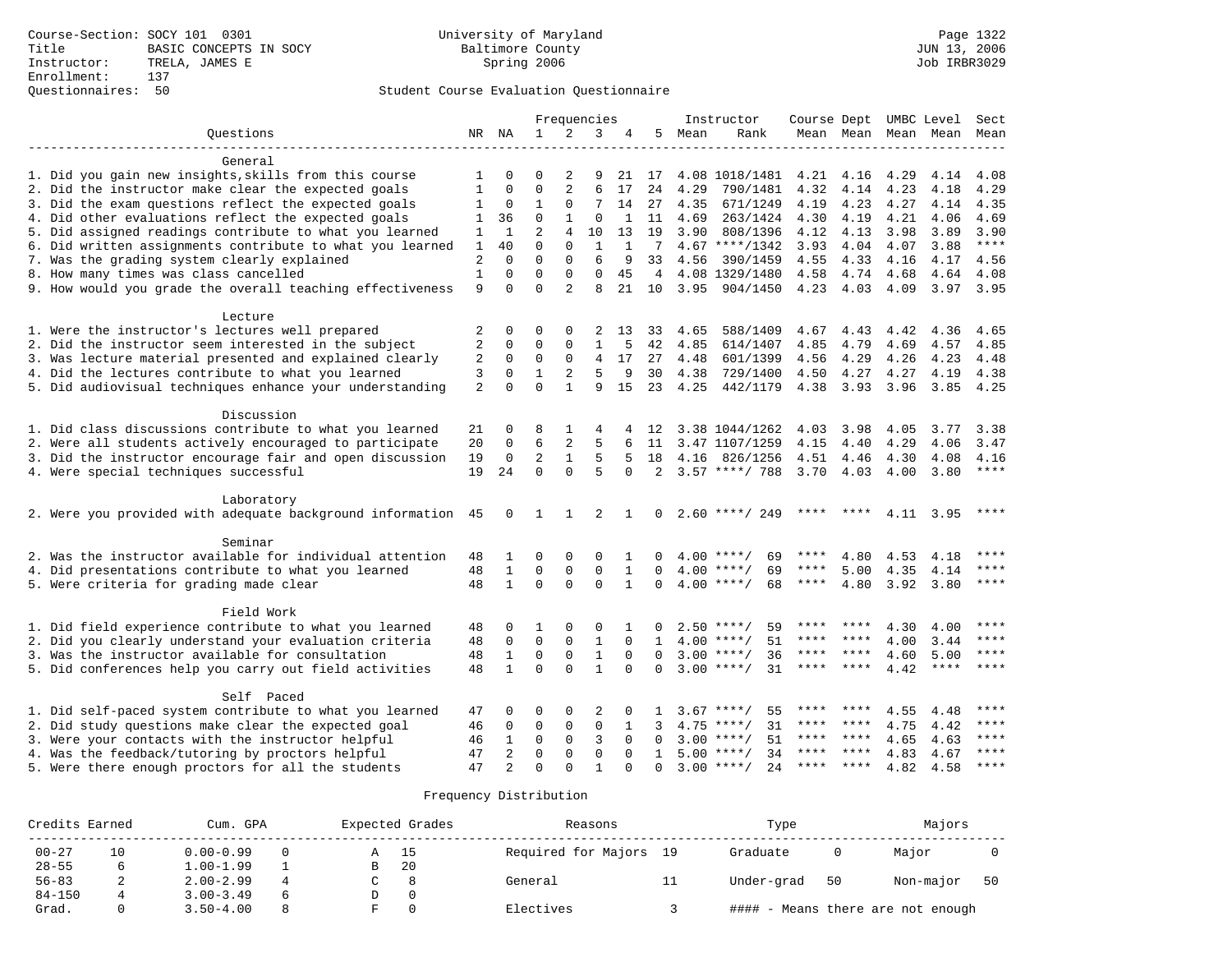|  |       |  | responses to be significant |
|--|-------|--|-----------------------------|
|  | Other |  |                             |
|  |       |  |                             |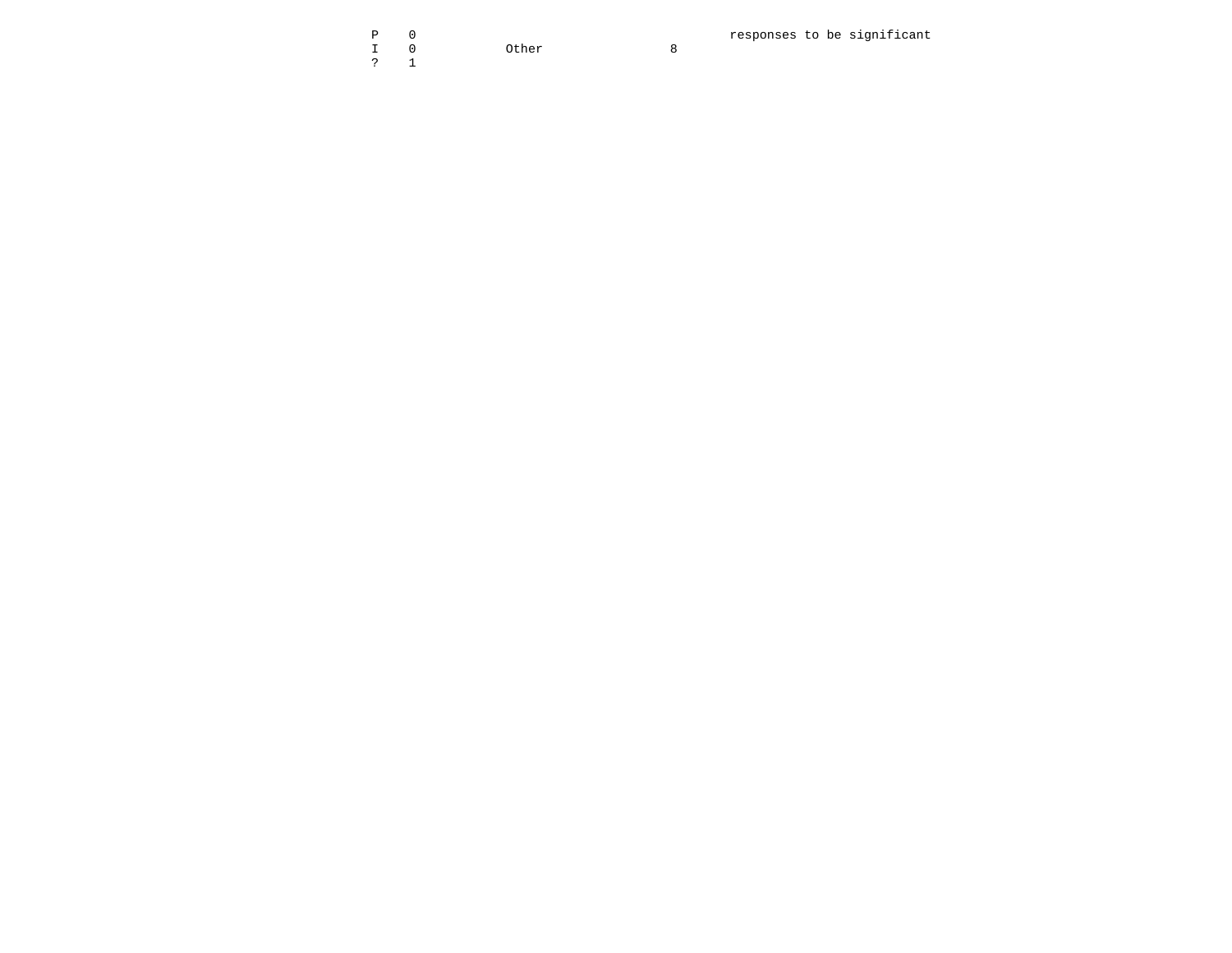|                                                           | Frequencies       |                         |                         | Instructor              | Course Dept UMBC Level |                   |              |        | Sect               |           |              |                     |             |              |
|-----------------------------------------------------------|-------------------|-------------------------|-------------------------|-------------------------|------------------------|-------------------|--------------|--------|--------------------|-----------|--------------|---------------------|-------------|--------------|
| Questions                                                 |                   |                         | 1                       | 2                       | 3                      | 4                 |              | 5 Mean | Rank               |           |              | Mean Mean Mean Mean |             | Mean         |
|                                                           |                   |                         |                         |                         |                        |                   |              |        |                    |           |              |                     |             |              |
| General                                                   |                   |                         |                         |                         |                        |                   |              |        |                    |           |              |                     |             |              |
| 1. Did you gain new insights, skills from this course     | $\mathbf 0$       | 0                       | $\Omega$                | 2                       | 8                      | 16                | 15           |        | 4.07 1024/1481     | 4.21      | 4.16         | 4.29                | 4.14        | 4.07         |
| 2. Did the instructor make clear the expected goals       | $\mathbf{0}$      | $\Omega$                | $\Omega$                | $\mathbf{1}$            | 5                      | 18                | 17           | 4.24   | 833/1481           | 4.32      | 4.14         | 4.23                | 4.18        | 4.24         |
| 3. Did the exam questions reflect the expected goals      | $\mathbf 0$       | $\Omega$                | $\overline{2}$          | $\mathbf{1}$            | 8                      | 17                | 13           | 3.93   | 962/1249           | 4.19      | 4.23         | 4.27                | 4.14        | 3.93         |
| 4. Did other evaluations reflect the expected goals       | 0                 | 4                       | $\Omega$                | 2                       | 7                      | 14                | 14           | 4.08   | 918/1424           | 4.30      | 4.19         | 4.21                | 4.06        | 4.08         |
| 5. Did assigned readings contribute to what you learned   | $\mathbf{1}$      | $\mathbf 0$             | $\overline{2}$          | $\mathbf{1}$            | 6                      | 13                | 18           | 4.10   | 643/1396           | 4.12      | 4.13         | 3.98                | 3.89        | 4.10         |
| 6. Did written assignments contribute to what you learned | 1                 | $\overline{a}$          | $\mathbf{1}$            | $\mathbf{1}$            | 11                     | 11                | 14           | 3.95   | 832/1342           | 3.93      | 4.04         | 4.07                | 3.88        | 3.95         |
| 7. Was the grading system clearly explained               | $\mathbf 0$       | $\Omega$                | $\Omega$                | $\Omega$                | 2                      | 8                 | 31           | 4.71   | 231/1459           | 4.55      | 4.33         | 4.16                | 4.17        | 4.71         |
| 8. How many times was class cancelled                     | $\mathbf{1}$<br>9 | $\mathbf 0$<br>$\Omega$ | $\mathbf 0$<br>$\Omega$ | $\mathbf 0$<br>$\Omega$ | 2<br>$\overline{4}$    | $\mathbf 0$<br>17 | 38<br>11     | 4.90   | 702/1480           | 4.58      | 4.74<br>4.03 | 4.68                | 4.64        | 4.90<br>4.22 |
| 9. How would you grade the overall teaching effectiveness |                   |                         |                         |                         |                        |                   |              | 4.22   | 672/1450           | 4.23      |              | 4.09                | 3.97        |              |
| Lecture                                                   |                   |                         |                         |                         |                        |                   |              |        |                    |           |              |                     |             |              |
| 1. Were the instructor's lectures well prepared           | $\mathbf 0$       | $\mathbf 0$             | 0                       | 1                       | 2                      | 10                | 28           | 4.59   | 670/1409           | 4.67      | 4.43         | 4.42                | 4.36        | 4.59         |
| 2. Did the instructor seem interested in the subject      | 1                 | $\mathbf 0$             | 0                       | $\mathbf 0$             | $\overline{2}$         | 3                 | 35           | 4.82   | 682/1407           | 4.85      | 4.79         | 4.69                | 4.57        | 4.82         |
| 3. Was lecture material presented and explained clearly   | $\sqrt{2}$        | 0                       | 1                       | 0                       | 3                      | 9                 | 26           | 4.51   | 556/1399           | 4.56      | 4.29         | 4.26                | 4.23        | 4.51         |
| 4. Did the lectures contribute to what you learned        | 2                 | $\Omega$                | 1                       | 2                       | $\mathbf{1}$           | 8                 | 27           | 4.49   | 613/1400           | 4.50      | 4.27         | 4.27                | 4.19        | 4.49         |
| 5. Did audiovisual techniques enhance your understanding  | 2                 | $\Omega$                | $\mathbf{1}$            | $\mathbf{1}$            | 5                      | 7                 | 25           | 4.38   | 352/1179           | 4.38      | 3.93         | 3.96                | 3.85        | 4.38         |
|                                                           |                   |                         |                         |                         |                        |                   |              |        |                    |           |              |                     |             |              |
| Discussion                                                |                   |                         |                         |                         |                        |                   |              |        |                    |           |              |                     |             |              |
| 1. Did class discussions contribute to what you learned   | 10                | $\mathbf 0$             | 1                       | 1                       | 6                      | 5                 | 18           | 4.23   | 589/1262           | 4.03      | 3.98         | 4.05                | 3.77        | 4.23         |
| 2. Were all students actively encouraged to participate   | 10                | $\mathbf 0$             | $\mathbf 0$             | $\mathbf{1}$            | 5                      | 8                 | 17           | 4.32   | 736/1259           | 4.15      | 4.40         | 4.29                | 4.06        | 4.32         |
| 3. Did the instructor encourage fair and open discussion  | 10                | 0                       | 0                       | $\mathbf 0$             | 5                      | 4                 | 22           | 4.55   | 549/1256           | 4.51      | 4.46         | 4.30                | 4.08        | 4.55         |
| 4. Were special techniques successful                     | 9                 | 7                       | $\mathbf{1}$            | 5                       | 7                      | 4                 | 8            | 3.52   | 600/788            | 3.70      | 4.03         | 4.00                | 3.80        | 3.52         |
|                                                           |                   |                         |                         |                         |                        |                   |              |        |                    |           |              |                     |             |              |
| Laboratory                                                |                   |                         |                         |                         |                        |                   |              |        |                    |           |              |                     |             |              |
| 1. Did the lab increase understanding of the material     | 38                | 2                       | 0                       | $\mathbf 0$             | 1                      | 0                 | 0            |        | $3.00$ ****/ 246   |           |              | 4.20                | 3.93        |              |
| 2. Were you provided with adequate background information | 38                | $\mathbf 0$             | 0                       | $\mathbf{0}$            | $\overline{2}$         | 0                 | 1            | 3.67   | ****/ 249          | ****      | ****         | 4.11                | 3.95        | ****         |
| 3. Were necessary materials available for lab activities  | 38                | 2                       | 0                       | $\mathbf 0$             | 1                      | $\mathbf 0$       | $\Omega$     | 3.00   | ****/ 242          | ****      | ****         | 4.40                | 4.33        | ****         |
| 4. Did the lab instructor provide assistance              | 38                | 2                       | $\mathbf 0$             | $\mathbf 1$             | $\mathbf 0$            | $\Omega$          | $\Omega$     | 2.00   | ****/ 240          | ****      | ****         | 4.20                | 4.20        | $***$        |
| 5. Were requirements for lab reports clearly specified    | 38                | 2                       | $\Omega$                | $\Omega$                | $\mathbf{1}$           | $\Omega$          | $\Omega$     |        | $3.00$ ****/ 217   | ****      | ****         | 4.04                | 4.02        | ****         |
| Seminar                                                   |                   |                         |                         |                         |                        |                   |              |        |                    |           |              |                     |             |              |
| 1. Were assigned topics relevant to the announced theme   | 37                | $\mathbf 0$             | 0                       | $\mathbf{0}$            | $\overline{2}$         | 1                 | 1            |        | $3.75$ ****/<br>68 | ****      | 5.00         | 4.49                | 4.54        | ****         |
| 2. Was the instructor available for individual attention  | 37                | 2                       | $\mathbf 0$             | $\mathbf{1}$            | $\mathbf 0$            | $\mathbf 0$       | $\mathbf{1}$ |        | $3.50$ ****/<br>69 | $***$ * * | 4.80         | 4.53                | 4.18        |              |
| 3. Did research projects contribute to what you learned   | 37                | 3                       | $\mathbf 0$             | $\mathbf 0$             | $\mathbf{1}$           | $\mathbf 0$       | 0            |        | $3.00$ ****/<br>63 | ****      | 4.80         | 4.44                | 4.17        | ****         |
| 4. Did presentations contribute to what you learned       | 37                | 2                       | $\mathbf 0$             | $\mathbf{1}$            | $\mathbf 0$            | $\mathbf 0$       | $\mathbf{1}$ |        | $3.50$ ****/<br>69 | $***$ * * | 5.00         | 4.35                | 4.14        | $***$        |
| 5. Were criteria for grading made clear                   | 37                | $\mathbf{1}$            | $\Omega$                | $\Omega$                | $\mathbf{1}$           | $\Omega$          | 2            |        | $4.33$ ****/<br>68 | ****      | 4.80         | 3.92                | 3.80        | $***$        |
|                                                           |                   |                         |                         |                         |                        |                   |              |        |                    |           |              |                     |             |              |
| Field Work                                                |                   |                         |                         |                         |                        |                   |              |        |                    |           |              |                     |             |              |
| 1. Did field experience contribute to what you learned    | 38                | $\mathbf 0$             | 0                       | 0                       | 1                      | 1                 | 1            |        | $4.00$ ****/<br>59 |           |              | 4.30                | 4.00        |              |
| 2. Did you clearly understand your evaluation criteria    | 39                | $\mathbf 0$             | $\mathbf 0$             | 0                       | 1                      | 1                 | $\Omega$     | 3.50   | $***$ /<br>51      | ****      | ****         | 4.00                | 3.44        | $***$        |
| 3. Was the instructor available for consultation          | 39                | 1                       | $\mathbf 0$             | $\mathbf 0$             | $\mathbf{1}$           | $\mathbf{0}$      | $\Omega$     |        | $3.00$ ****/<br>36 | ****      | ****         | 4.60                | 5.00        | ****         |
| 4. To what degree could you discuss your evaluations      | 39                | $\mathbf{1}$            | $\mathbf 0$             | $\mathbf{1}$            | $\mathbf 0$            | $\Omega$          | $\Omega$     | 2.00   | 41<br>$***$ /      | ****      | $***$ *      | 4.26                | ****        | ****         |
| 5. Did conferences help you carry out field activities    | 39                | $\mathbf{1}$            | $\Omega$                | $\mathbf{1}$            | $\Omega$               | $\Omega$          | $\Omega$     | 2.00   | 31<br>$***/$       | ****      | $***$ *      | 4.42                | $***$ * * * |              |
|                                                           |                   |                         |                         |                         |                        |                   |              |        |                    |           |              |                     |             |              |
| Self Paced                                                |                   |                         |                         |                         |                        |                   |              |        |                    |           |              |                     |             |              |
| 1. Did self-paced system contribute to what you learned   | 38                | $\mathbf 0$             | 0                       | 0                       | 1                      | 2                 | 0            | 3.67   | $***$ /<br>55      | ****      |              | 4.55                | 4.48        | $***$ * * *  |
| 2. Did study questions make clear the expected goal       | 38                | 0                       | $\mathbf 0$             | 1                       | $\mathbf{1}$           | $\mathbf{1}$      | 0            | 3.00   | $***/$<br>31       | ****      | ****         | 4.75                | 4.42        | ****         |
| 3. Were your contacts with the instructor helpful         | 38                | 1                       | $\mathbf 0$             | $\mathbf 0$             | 1                      | $\Omega$          | 1            | 4.00   | $***$ /<br>51      | ****      | ****         | 4.65                | 4.63        | ****         |
| 4. Was the feedback/tutoring by proctors helpful          | 38                | $\mathbf 0$             | $\mathbf 0$             | 2                       | $\mathbf 0$            | $\mathbf{1}$      | $\Omega$     |        | $2.67$ ****/<br>34 | ***       | * * * *      | 4.83                | 4.67        | ****         |
| 5. Were there enough proctors for all the students        | 38                | $\Omega$                | $\mathbf 0$             | $\Omega$                | 3                      | $\Omega$          | $\Omega$     |        | $3.00$ ****/<br>24 | $***$ * * | $***$        | 4.82                | 4.58        | $***$        |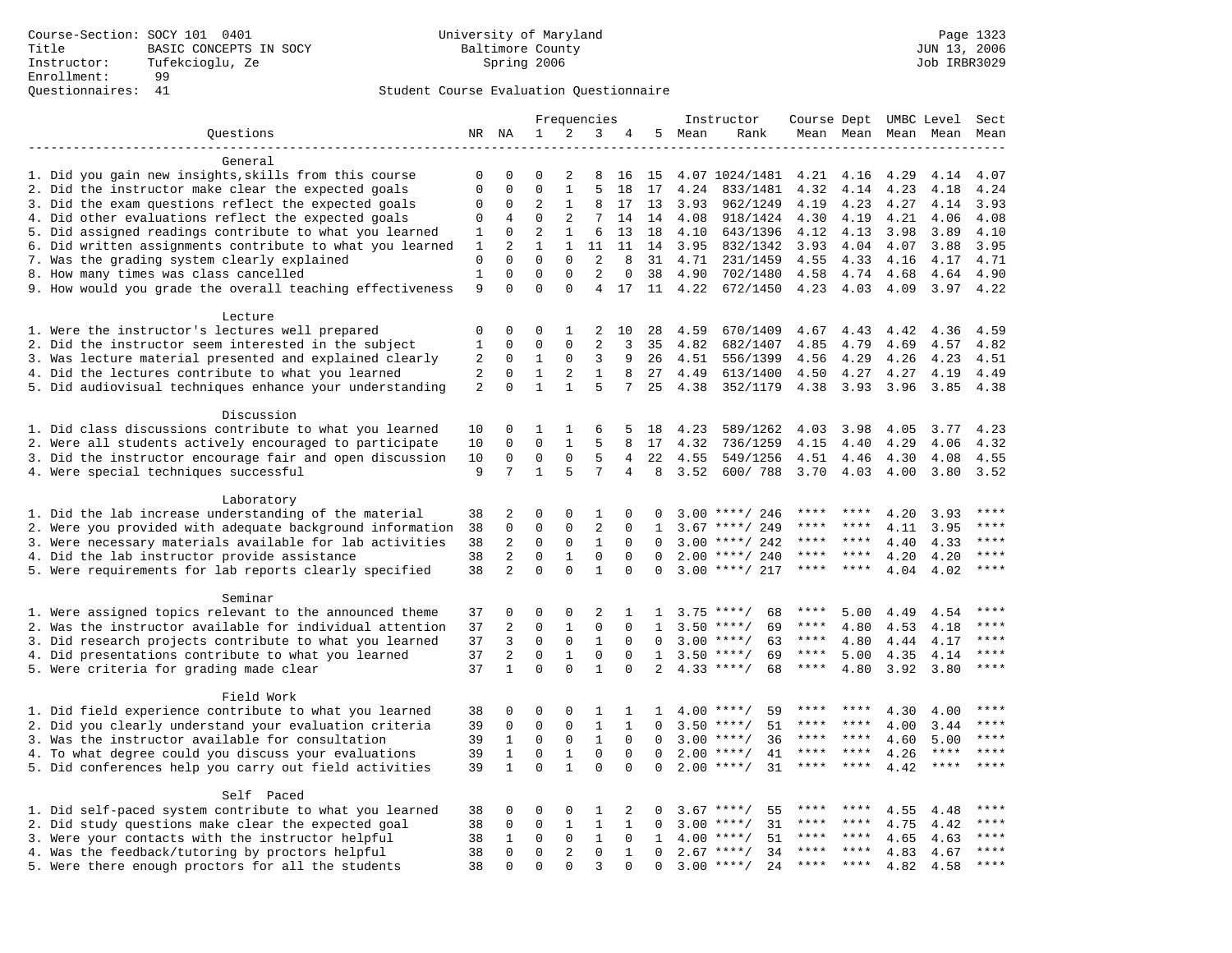| Course-Section: SOCY 101 0401 |                        | University of Maryland                  | Page 1323    |
|-------------------------------|------------------------|-----------------------------------------|--------------|
| Title                         | BASIC CONCEPTS IN SOCY | Baltimore County                        | JUN 13, 2006 |
| Instructor:                   | Tufekcioglu, Ze        | Spring 2006                             | Job IRBR3029 |
| Enrollment:                   | 99                     |                                         |              |
| Ouestionnaires: 41            |                        | Student Course Evaluation Questionnaire |              |

|            | Credits Earned<br>Cum. GPA |               |               |   | Expected Grades | Reasons             |      | Type                        |    | Majors                            |    |
|------------|----------------------------|---------------|---------------|---|-----------------|---------------------|------|-----------------------------|----|-----------------------------------|----|
| $00 - 27$  | 6                          | $0.00 - 0.99$ |               | Α | 12              | Required for Majors | - 21 | Graduate                    | 0  | Major                             |    |
| $28 - 55$  |                            | $1.00 - 1.99$ |               | В | 19              |                     |      |                             |    |                                   |    |
| $56 - 83$  |                            | $2.00 - 2.99$ | $\mathcal{L}$ | C |                 | General             |      | Under-grad                  | 41 | Non-major                         | 41 |
| $84 - 150$ | 2                          | $3.00 - 3.49$ | -8            | D | $\Omega$        |                     |      |                             |    |                                   |    |
| Grad.      | $\mathbf{0}$               | $3.50 - 4.00$ | -2            | F | $\Omega$        | Electives           |      |                             |    | #### - Means there are not enough |    |
|            |                            |               |               | Ρ | $\Omega$        |                     |      | responses to be significant |    |                                   |    |
|            |                            |               |               |   | $\Omega$        | Other               |      |                             |    |                                   |    |
|            |                            |               |               |   |                 |                     |      |                             |    |                                   |    |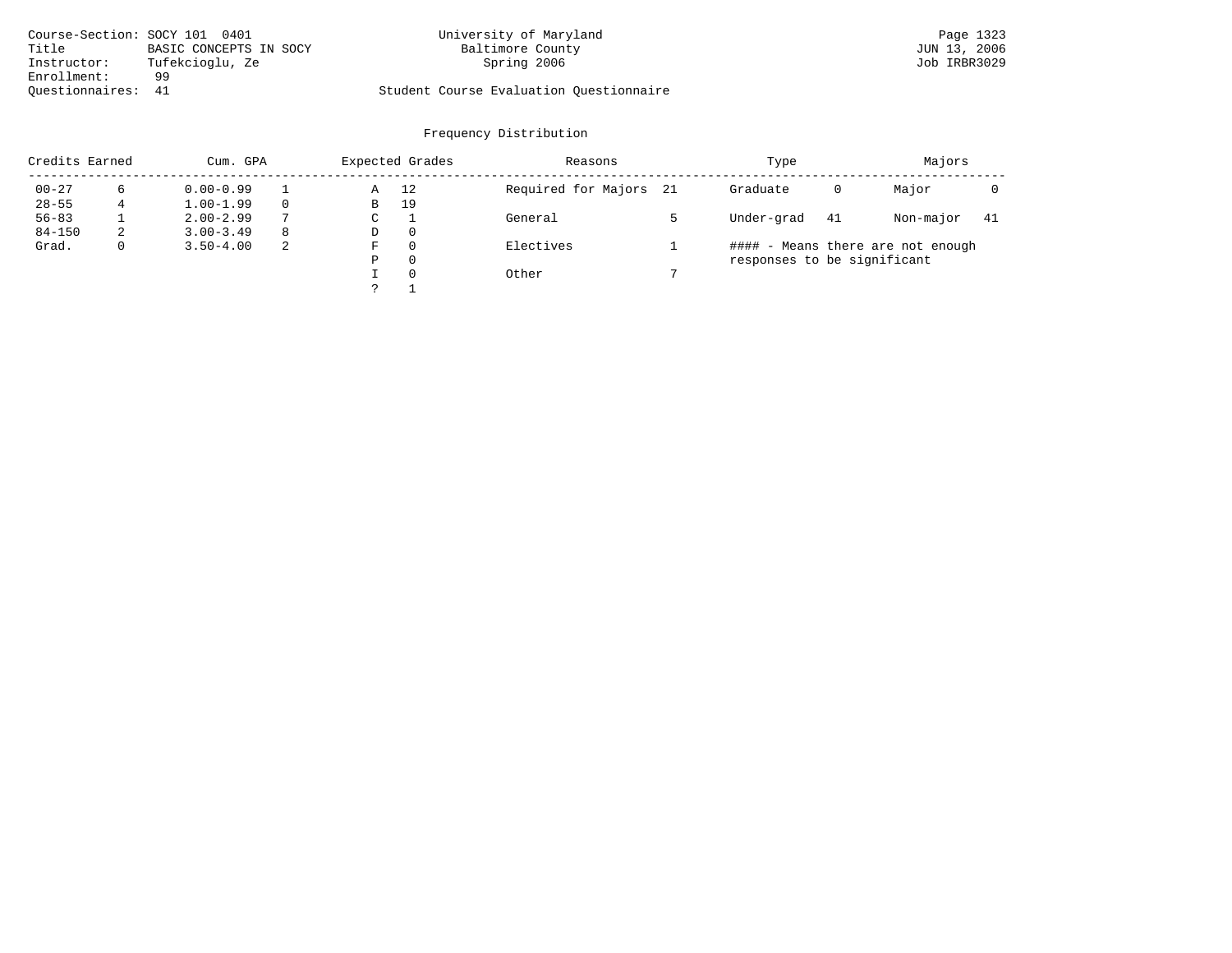|                                                           |                |                |              | Frequencies    |                |              |              |      | Instructor         | Course Dept |           |      | UMBC Level | Sect        |
|-----------------------------------------------------------|----------------|----------------|--------------|----------------|----------------|--------------|--------------|------|--------------------|-------------|-----------|------|------------|-------------|
| Ouestions                                                 | NR             | ΝA             |              | $2^{1}$        | 3              |              | 5            | Mean | Rank               |             | Mean Mean |      | Mean Mean  | Mean        |
| General                                                   |                |                |              |                |                |              |              |      |                    |             |           |      |            |             |
| 1. Did you gain new insights, skills from this course     | $\Omega$       | $\Omega$       | б            | 3              |                |              |              |      | 3.26 1420/1481     | 3.26        | 4.16      | 4.29 | 4.40       | 3.26        |
| 2. Did the instructor make clear the expected goals       | $\Omega$       | $\Omega$       | $\Omega$     | $\Omega$       | 6              | 8            | 9            | 4.13 | 934/1481           | 4.13        | 4.14      | 4.23 | 4.29       | 4.13        |
| 3. Did the exam questions reflect the expected goals      | $\Omega$       | $\Omega$       | $\Omega$     | $\mathbf{1}$   | 6              | 9            |              | 3.96 | 936/1249           | 3.96        | 4.23      | 4.27 | 4.36       | 3.96        |
| 4. Did other evaluations reflect the expected goals       | $\Omega$       | $\Omega$       | U            | $\Omega$       | 5              | 11           |              | 4.09 | 918/1424           | 4.09        | 4.19      | 4.21 | 4.28       | 4.09        |
| 5. Did assigned readings contribute to what you learned   | 1              | $\Omega$       | $\mathbf{1}$ | $\mathbf{1}$   | $\overline{2}$ | 4            | 14           | 4.32 | 451/1396           | 4.32        | 4.13      | 3.98 | 3.94       | 4.32        |
| 6. Did written assignments contribute to what you learned | 2              | $\Omega$       | 3            | $\overline{3}$ | $\overline{2}$ | 4            | <sup>9</sup> |      | 3.62 1065/1342     | 3.62        | 4.04      | 4.07 | 4.05       | 3.62        |
| 7. Was the grading system clearly explained               | $\overline{2}$ | $\Omega$       | $\Omega$     | $\Omega$       | $\overline{a}$ |              | 13           | 4.52 | 436/1459           | 4.52        | 4.33      | 4.16 | 4.17       | 4.52        |
| 8. How many times was class cancelled                     | $\mathbf{1}$   | $\Omega$       | $\Omega$     | $\Omega$       | $\Omega$       | $\Omega$     | 22           | 5.00 | 1/1480             | 5.00        | 4.74      | 4.68 | 4.68       | 5.00        |
| 9. How would you grade the overall teaching effectiveness | $\overline{a}$ | $\Omega$       |              | $\cap$         | ζ              | 10           | 7            | 4.05 | 814/1450           | 4.05        | 4.03      | 4.09 | 4.15       | 4.05        |
| Lecture                                                   |                |                |              |                |                |              |              |      |                    |             |           |      |            |             |
| 1. Were the instructor's lectures well prepared           |                | $\Omega$       | U            | O              | 3              |              | 14           | 4.52 | 739/1409           | 4.52        | 4.43      | 4.42 | 4.47       | 4.52        |
| 2. Did the instructor seem interested in the subject      | 2              | $\Omega$       | $\Omega$     | $\Omega$       | $\mathbf{1}$   | 3            | 17           | 4.76 | 804/1407           | 4.76        | 4.79      | 4.69 | 4.78       | 4.76        |
| 3. Was lecture material presented and explained clearly   | 2              | 0              | $\mathbf 0$  | $\Omega$       | 3              |              | 13           | 4.48 | 601/1399           | 4.48        | 4.29      | 4.26 | 4.29       | 4.48        |
| 4. Did the lectures contribute to what you learned        | 2              | $\Omega$       | 4            |                | $\mathbf{1}$   |              | 12           |      | 3.76 1140/1400     | 3.76        | 4.27      | 4.27 | 4.34       | 3.76        |
| 5. Did audiovisual techniques enhance your understanding  | $\overline{2}$ | $\mathbf{1}$   | U            | $\mathfrak{D}$ | $\mathbf{1}$   | 4            | 13           | 4.40 | 340/1179           | 4.40        | 3.93      | 3.96 | 4.05       | 4.40        |
| Discussion                                                |                |                |              |                |                |              |              |      |                    |             |           |      |            |             |
| 1. Did class discussions contribute to what you learned   | 3              | $\Omega$       | κ            |                |                |              | 11           | 3.95 | 752/1262           | 3.95        | 3.98      | 4.05 | 4.11       | 3.95        |
| 2. Were all students actively encouraged to participate   | 3              | $\Omega$       | $\Omega$     | $\mathbf{1}$   | 2              | $\mathbf{1}$ | 16           | 4.60 | 509/1259           | 4.60        | 4.40      | 4.29 | 4.34       | 4.60        |
| 3. Did the instructor encourage fair and open discussion  | 3              | 0              | 0            | $\mathbf{1}$   | ς              |              | 14           | 4.45 | 636/1256           | 4.45        | 4.46      | 4.30 | 4.28       | 4.45        |
| 4. Were special techniques successful                     | 3              | $\overline{a}$ | 1            | $\cap$         | $\overline{2}$ | 4            | 11           | 4.33 | 254/788            | 4.33        | 4.03      | 4.00 | 3.98       | 4.33        |
| Seminar                                                   |                |                |              |                |                |              |              |      |                    |             |           |      |            |             |
| 1. Were assigned topics relevant to the announced theme   | 22             | $\Omega$       | 0            | $\Omega$       | $\Omega$       |              |              |      | $5.00$ ****/<br>68 | ****        | 5.00      | 4.49 | 5.00       | ****        |
| 2. Was the instructor available for individual attention  | 22             | $\Omega$       | $\Omega$     | $\Omega$       | $\Omega$       | $\Omega$     | $\mathbf{1}$ |      | $5.00$ ****/<br>69 | ****        | 4.80      | 4.53 | 4.83       | ****        |
| 3. Did research projects contribute to what you learned   | 22             | $\Omega$       | $\mathbf 0$  | $\Omega$       | $\Omega$       | $\Omega$     |              |      | $5.00$ ****/<br>63 | ****        | 4.80      | 4.44 | 4.00       | $***$ * * * |
| 4. Did presentations contribute to what you learned       | 22             | $\Omega$       | $\Omega$     | $\Omega$       | $\Omega$       | $\cap$       | $\mathbf{1}$ |      | $5.00$ ****/<br>69 | ****        | 5.00      | 4.35 | 4.72       | ****        |
| 5. Were criteria for grading made clear                   | 22             |                | U            | U              | $\cap$         |              |              |      | $5.00$ ****/<br>68 | ****        | 4.80      | 3.92 | 3.55       | ****        |

| Credits Earned |   | Cum. GPA      |          |   | Expected Grades | Reasons             |    | Type                        |    | Majors                            |    |
|----------------|---|---------------|----------|---|-----------------|---------------------|----|-----------------------------|----|-----------------------------------|----|
| $00 - 27$      |   | $0.00 - 0.99$ | $\Omega$ | Α | 13              | Required for Majors | 10 | Graduate                    | 0  | Major                             |    |
| $28 - 55$      |   | $1.00 - 1.99$ | $\Omega$ | В | 4               |                     |    |                             |    |                                   |    |
| $56 - 83$      | ∠ | $2.00 - 2.99$ |          | С |                 | General             |    | Under-grad                  | 23 | Non-major                         | 20 |
| $84 - 150$     |   | $3.00 - 3.49$ |          | D |                 |                     |    |                             |    |                                   |    |
| Grad.          | 0 | $3.50 - 4.00$ | 5        | F |                 | Electives           |    |                             |    | #### - Means there are not enough |    |
|                |   |               |          | D |                 |                     |    | responses to be significant |    |                                   |    |
|                |   |               |          |   |                 | Other               |    |                             |    |                                   |    |
|                |   |               |          |   |                 |                     |    |                             |    |                                   |    |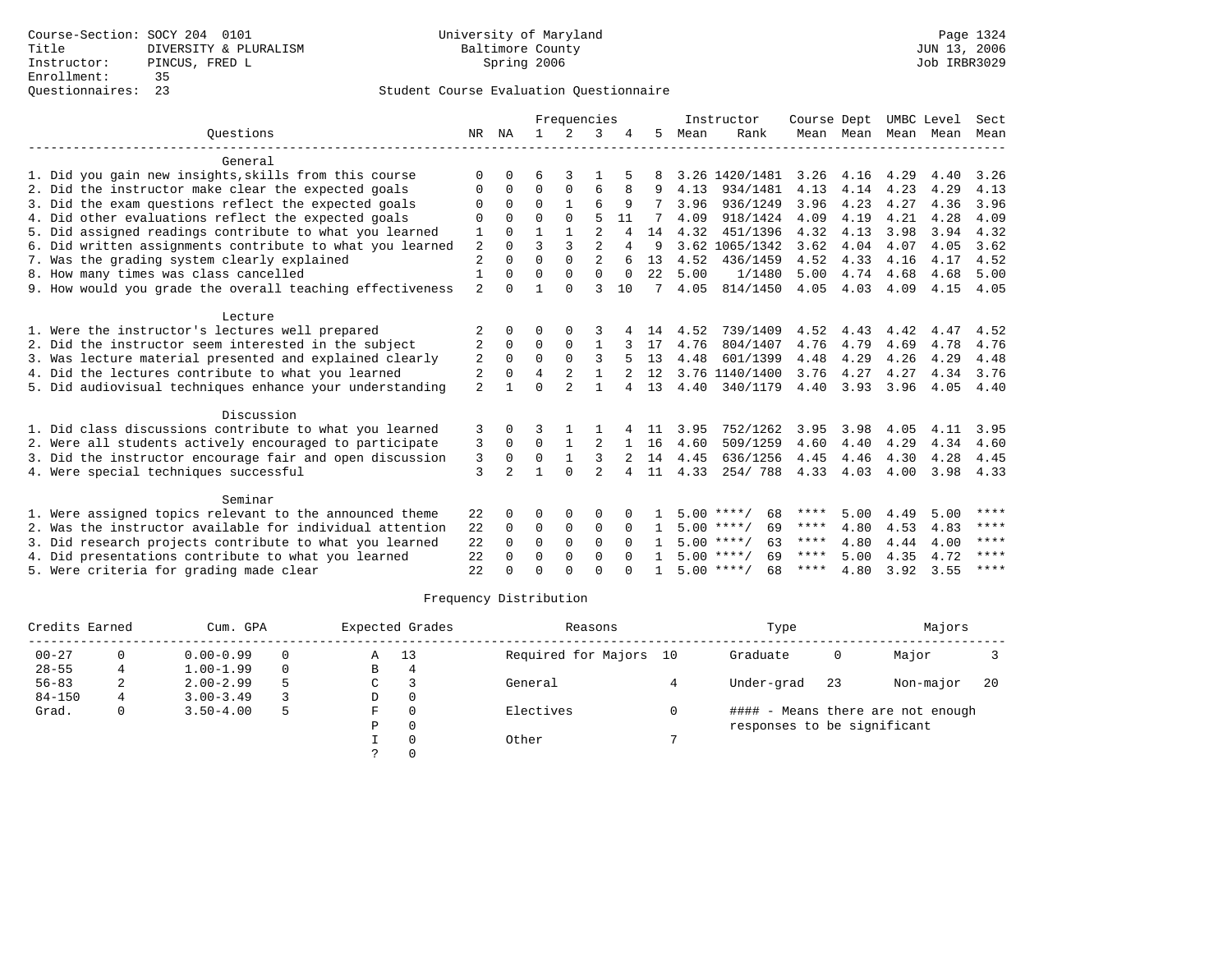|                                                           |     |          |          |             | Frequencies    |   |    |      | Instructor | Course Dept |      | UMBC Level |      | Sect |
|-----------------------------------------------------------|-----|----------|----------|-------------|----------------|---|----|------|------------|-------------|------|------------|------|------|
| Questions                                                 | NR. | ΝA       |          |             | 3              | 4 | 5. | Mean | Rank       | Mean        | Mean | Mean       | Mean | Mean |
| General                                                   |     |          |          |             |                |   |    |      |            |             |      |            |      |      |
| 1. Did you gain new insights, skills from this course     |     | $\Omega$ | U        | $\Omega$    | O              |   |    | 4.30 | 780/1481   | 4.30        | 4.16 | 4.29       | 4.40 | 4.30 |
| 2. Did the instructor make clear the expected goals       |     | $\Omega$ | $\Omega$ | $\Omega$    |                | 6 |    | 4.20 | 884/1481   | 4.20        | 4.14 | 4.23       | 4.29 | 4.20 |
| 3. Did the exam questions reflect the expected goals      |     |          | $\Omega$ | $\Omega$    |                |   |    | 4.67 | 334/1249   | 4.67        | 4.23 | 4.27       | 4.36 | 4.67 |
| 4. Did other evaluations reflect the expected goals       |     |          | 0        | $\Omega$    |                | 4 | 4  | 4.33 | 645/1424   | 4.33        | 4.19 | 4.21       | 4.28 | 4.33 |
| 5. Did assigned readings contribute to what you learned   |     | $\Omega$ | 0        | $\Omega$    | $\Omega$       |   |    | 4.70 | 169/1396   | 4.70        | 4.13 | 3.98       | 3.94 | 4.70 |
| 6. Did written assignments contribute to what you learned |     |          | U        |             |                |   | 4  | 4.44 | 364/1342   | 4.44        | 4.04 | 4.07       | 4.05 | 4.44 |
| 7. Was the grading system clearly explained               |     | $\Omega$ | U        | $\Omega$    |                |   |    | 4.60 | 344/1459   | 4.60        | 4.33 | 4.16       | 4.17 | 4.60 |
| 8. How many times was class cancelled                     |     | $\Omega$ | $\Omega$ | $\Omega$    | 0              |   | 10 | 5.00 | 1/1480     | 5.00        | 4.74 | 4.68       | 4.68 | 5.00 |
| 9. How would you grade the overall teaching effectiveness |     |          |          | U           | U              |   | 5  | 4.50 | 334/1450   | 4.45        | 4.03 | 4.09       | 4.15 | 4.45 |
| Lecture                                                   |     |          |          |             |                |   |    |      |            |             |      |            |      |      |
| 1. Were the instructor's lectures well prepared           |     |          |          |             |                |   |    | 4.50 | 762/1409   | 4.47        | 4.43 | 4.42       | 4.47 | 4.47 |
| 2. Did the instructor seem interested in the subject      |     | $\Omega$ | $\Omega$ | $\mathbf 0$ | $\Omega$       |   | 9  | 4.90 | 500/1407   | 4.95        | 4.79 | 4.69       | 4.78 | 4.95 |
| 3. Was lecture material presented and explained clearly   | 2   | $\Omega$ | 0        | $\Omega$    |                |   |    | 4.67 | 376/1399   | 4.58        | 4.29 | 4.26       | 4.29 | 4.58 |
| 4. Did the lectures contribute to what you learned        |     | $\Omega$ | $\Omega$ | $\Omega$    |                |   | 5  | 4.40 | 704/1400   | 4.31        | 4.27 | 4.27       | 4.34 | 4.31 |
| 5. Did audiovisual techniques enhance your understanding  |     |          |          | $\cap$      |                |   |    | 4.11 | 549/1179   | 4.18        | 3.93 | 3.96       | 4.05 | 4.18 |
| Discussion                                                |     |          |          |             |                |   |    |      |            |             |      |            |      |      |
| 1. Did class discussions contribute to what you learned   |     | $\Omega$ | O        | $\Omega$    | O              |   | 6  | 4.60 | 295/1262   | 4.60        | 3.98 | 4.05       | 4.11 | 4.60 |
| 2. Were all students actively encouraged to participate   |     | $\Omega$ | $\Omega$ | 0           | $\Omega$       |   | 10 | 5.00 | 1/1259     | 5.00        | 4.40 | 4.29       | 4.34 | 5.00 |
| 3. Did the instructor encourage fair and open discussion  | 1   | $\Omega$ | U        | $\Omega$    | $\mathfrak{D}$ |   |    | 4.50 | 571/1256   | 4.50        | 4.46 | 4.30       | 4.28 | 4.50 |
| 4. Were special techniques successful                     |     |          |          |             |                |   |    | 4.57 | 159/788    | 4.57        | 4.03 | 4.00       | 3.98 | 4.57 |

| Credits Earned |          | Cum. GPA      |   |   | Expected Grades | Reasons             |   | Type                        |    | Majors                            |  |
|----------------|----------|---------------|---|---|-----------------|---------------------|---|-----------------------------|----|-----------------------------------|--|
| $00 - 27$      |          | $0.00 - 0.99$ |   | Α | 10              | Required for Majors |   | Graduate                    | 0  | Major                             |  |
| $28 - 55$      | 2        | $1.00 - 1.99$ |   | B | <b>.</b>        |                     |   |                             |    |                                   |  |
| $56 - 83$      | $\Omega$ | $2.00 - 2.99$ |   | C | 0               | General             |   | Under-grad                  | 11 | Non-major                         |  |
| $84 - 150$     |          | $3.00 - 3.49$ | 2 | D | 0               |                     |   |                             |    |                                   |  |
| Grad.          | 0        | $3.50 - 4.00$ |   | F | 0               | Electives           |   |                             |    | #### - Means there are not enough |  |
|                |          |               |   | Ρ | 0               |                     |   | responses to be significant |    |                                   |  |
|                |          |               |   |   | $\Omega$        | Other               | Q |                             |    |                                   |  |
|                |          |               |   |   |                 |                     |   |                             |    |                                   |  |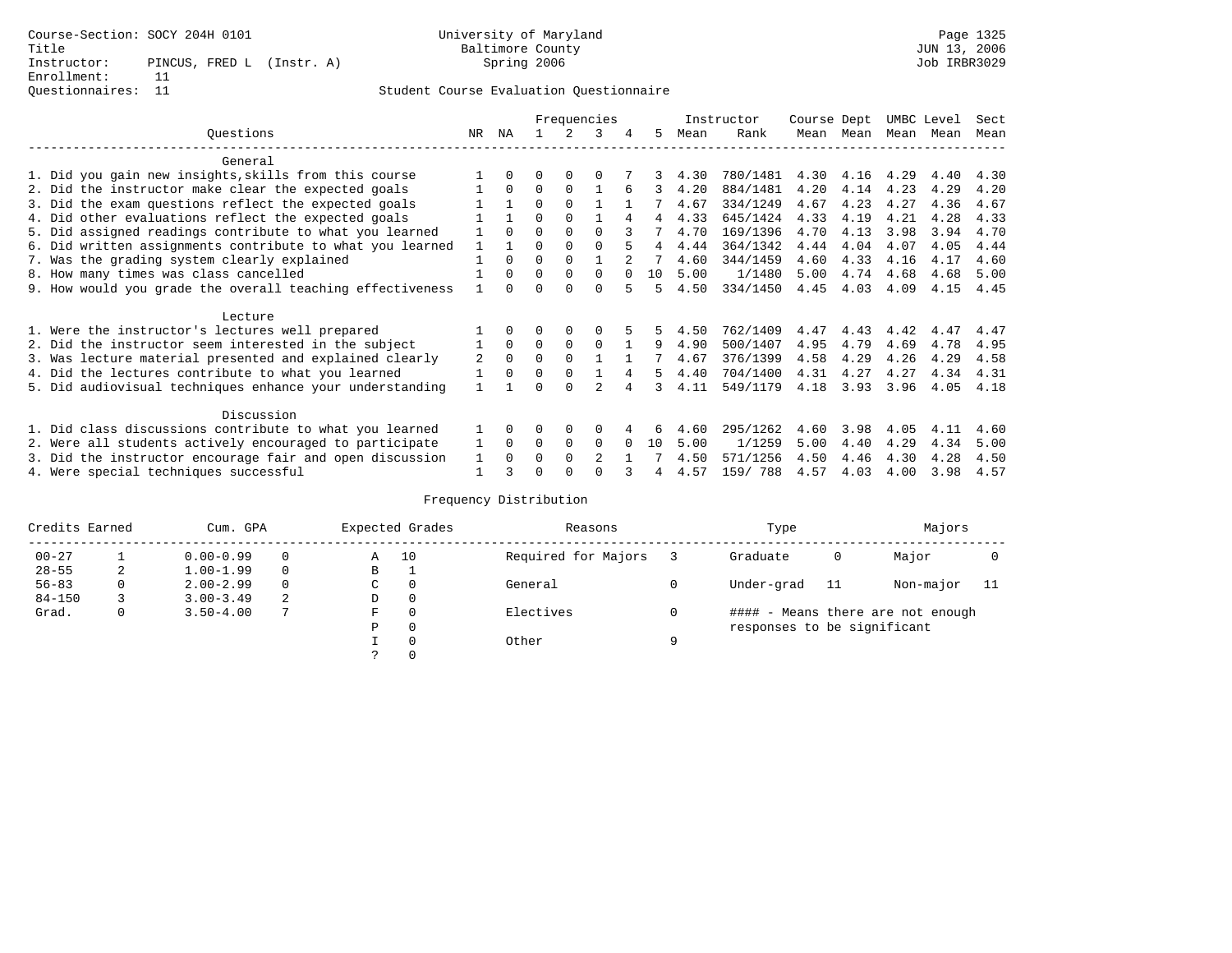|                                                           |                |              |          |          | Frequencies |          |                |      | Instructor | Course Dept |      | UMBC Level |      | Sect |
|-----------------------------------------------------------|----------------|--------------|----------|----------|-------------|----------|----------------|------|------------|-------------|------|------------|------|------|
| Ouestions                                                 | NR.            | ΝA           |          |          | 3           |          | 5.             | Mean | Rank       | Mean        | Mean | Mean       | Mean | Mean |
| General                                                   |                |              |          |          |             |          |                |      |            |             |      |            |      |      |
| 1. Did you gain new insights, skills from this course     |                | $\Omega$     | O        | $\Omega$ | $\Omega$    |          |                | 4.30 | 780/1481   | 4.30        | 4.16 | 4.29       | 4.40 | 4.30 |
| 2. Did the instructor make clear the expected goals       |                | $\Omega$     | $\Omega$ | $\Omega$ |             | 6        | 3              | 4.20 | 884/1481   | 4.20        | 4.14 | 4.23       | 4.29 | 4.20 |
| 3. Did the exam questions reflect the expected goals      |                |              | $\Omega$ | $\Omega$ |             |          |                | 4.67 | 334/1249   | 4.67        | 4.23 | 4.27       | 4.36 | 4.67 |
| 4. Did other evaluations reflect the expected goals       |                |              | $\Omega$ | $\Omega$ |             | 4        | 4              | 4.33 | 645/1424   | 4.33        | 4.19 | 4.21       | 4.28 | 4.33 |
| 5. Did assigned readings contribute to what you learned   |                | $\Omega$     | $\Omega$ |          | $\Omega$    |          |                | 4.70 | 169/1396   | 4.70        | 4.13 | 3.98       | 3.94 | 4.70 |
| 6. Did written assignments contribute to what you learned | 1              |              |          |          |             |          | $\overline{4}$ | 4.44 | 364/1342   | 4.44        | 4.04 | 4.07       | 4.05 | 4.44 |
| 7. Was the grading system clearly explained               |                | $\Omega$     | $\Omega$ | $\Omega$ |             |          |                | 4.60 | 344/1459   | 4.60        | 4.33 | 4.16       | 4.17 | 4.60 |
| 8. How many times was class cancelled                     |                | $\Omega$     | $\Omega$ | $\Omega$ | $\Omega$    | $\cap$   | 10             | 5.00 | 1/1480     | 5.00        | 4.74 | 4.68       | 4.68 | 5.00 |
| 9. How would you grade the overall teaching effectiveness |                | <sup>n</sup> | ∩        | ∩        |             |          | 5              | 4.40 | 473/1450   | 4.45        | 4.03 | 4.09       | 4.15 | 4.45 |
| Lecture                                                   |                |              |          |          |             |          |                |      |            |             |      |            |      |      |
| 1. Were the instructor's lectures well prepared           |                |              |          |          |             |          |                | 4.44 | 839/1409   | 4.47        | 4.43 | 4.42       | 4.47 | 4.47 |
| 2. Did the instructor seem interested in the subject      | $\overline{2}$ | $\Omega$     | $\Omega$ | $\Omega$ | $\mathbf 0$ | $\Omega$ | 9              | 5.00 | 1/1407     | 4.95        | 4.79 | 4.69       | 4.78 | 4.95 |
| 3. Was lecture material presented and explained clearly   | 3              | $\Omega$     | $\Omega$ | $\Omega$ | 2           | $\Omega$ | б.             | 4.50 | 567/1399   | 4.58        | 4.29 | 4.26       | 4.29 | 4.58 |
| 4. Did the lectures contribute to what you learned        |                | $\Omega$     | $\Omega$ | $\Omega$ |             |          | 4              | 4.22 | 890/1400   | 4.31        | 4.27 | 4.27       | 4.34 | 4.31 |
| 5. Did audiovisual techniques enhance your understanding  | 3              |              |          |          |             |          | ર              | 4.25 | 442/1179   | 4.18        | 3.93 | 3.96       | 4.05 | 4.18 |
| Discussion                                                |                |              |          |          |             |          |                |      |            |             |      |            |      |      |
| 1. Did class discussions contribute to what you learned   |                | $\Omega$     | 0        | $\Omega$ | $\Omega$    |          | 6              | 4.60 | 295/1262   | 4.60        | 3.98 | 4.05       | 4.11 | 4.60 |
| 2. Were all students actively encouraged to participate   |                | $\Omega$     | $\Omega$ | 0        | $\Omega$    |          | 10             | 5.00 | 1/1259     | 5.00        | 4.40 | 4.29       | 4.34 | 5.00 |
| 3. Did the instructor encourage fair and open discussion  | 1              | $\Omega$     | O        | $\Omega$ | 2           |          |                | 4.50 | 571/1256   | 4.50        | 4.46 | 4.30       | 4.28 | 4.50 |
| 4. Were special techniques successful                     |                |              |          |          |             |          |                | 4.57 | 159/788    | 4.57        | 4.03 | 4.00       | 3.98 | 4.57 |

| Credits Earned |          | Cum. GPA      |   |   | Expected Grades | Reasons             |   | Type                        |    | Majors                            |  |
|----------------|----------|---------------|---|---|-----------------|---------------------|---|-----------------------------|----|-----------------------------------|--|
| $00 - 27$      |          | $0.00 - 0.99$ |   | Α | 10              | Required for Majors |   | Graduate                    | 0  | Major                             |  |
| $28 - 55$      | 2        | $1.00 - 1.99$ |   | B | <b>.</b>        |                     |   |                             |    |                                   |  |
| $56 - 83$      | $\Omega$ | $2.00 - 2.99$ |   | C | 0               | General             |   | Under-grad                  | 11 | Non-major                         |  |
| $84 - 150$     |          | $3.00 - 3.49$ | 2 | D | 0               |                     |   |                             |    |                                   |  |
| Grad.          | 0        | $3.50 - 4.00$ |   | F | 0               | Electives           |   |                             |    | #### - Means there are not enough |  |
|                |          |               |   | Ρ | 0               |                     |   | responses to be significant |    |                                   |  |
|                |          |               |   |   | $\Omega$        | Other               | Q |                             |    |                                   |  |
|                |          |               |   |   |                 |                     |   |                             |    |                                   |  |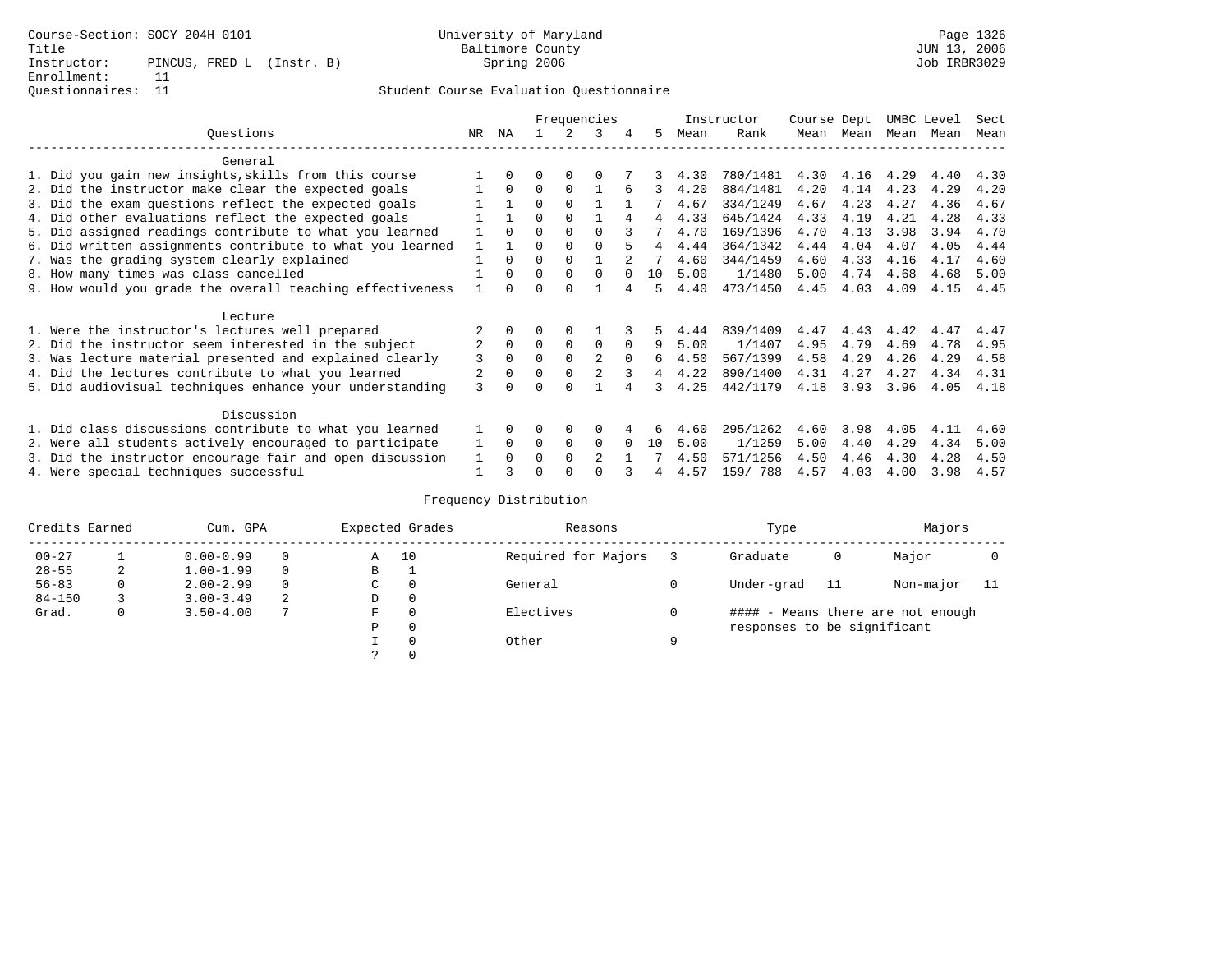|                                                                                      |                   |                         |                   |                | Frequencies                |                   |                 |        | Instructor                 | Course Dept UMBC Level |              |                     |              | Sect                   |
|--------------------------------------------------------------------------------------|-------------------|-------------------------|-------------------|----------------|----------------------------|-------------------|-----------------|--------|----------------------------|------------------------|--------------|---------------------|--------------|------------------------|
| Ouestions                                                                            |                   | NR NA                   | 1                 | 2              | 3                          | 4                 |                 | 5 Mean | Rank                       |                        |              | Mean Mean Mean Mean |              | Mean                   |
|                                                                                      |                   |                         |                   |                |                            |                   |                 |        |                            |                        |              |                     |              |                        |
| General                                                                              |                   |                         |                   |                |                            |                   |                 |        |                            |                        |              |                     |              |                        |
| 1. Did you gain new insights, skills from this course                                | $\mathbf 0$       | $\mathbf 0$             | 1                 | 2              | 11                         | 3                 | 13              |        | 3.83 1206/1481             | 3.93                   | 4.16         | 4.29                | 4.29         | 3.83                   |
| 2. Did the instructor make clear the expected goals                                  | $\mathbf{0}$      | $\Omega$                | $\Omega$          | 7              | 8                          | 3                 | 12              |        | 3.67 1253/1481             | 3.82                   | 4.14         | 4.23                | 4.23         | 3.67                   |
| 3. Did the exam questions reflect the expected goals                                 | 0                 | $\mathbf 0$             | 2                 | $\overline{4}$ | 5                          | 9                 | 10              |        | 3.70 1071/1249             | 3.85                   | 4.23         | 4.27                | 4.28         | 3.70                   |
| 4. Did other evaluations reflect the expected goals                                  | $\mathbf 0$       | $\mathbf 0$             | $\overline{2}$    | 1              | 8                          | 5                 | 14              |        | 3.93 1048/1424             | 4.02                   | 4.19         | 4.21                | 4.27         | 3.93                   |
| 5. Did assigned readings contribute to what you learned                              | 1                 | $\mathbf{0}$            | $\mathbf 1$       | 3              | 3                          | 7                 | 15              | 4.10   | 643/1396                   | 4.14                   | 4.13         | 3.98                | 4.00         | 4.10                   |
| 6. Did written assignments contribute to what you learned                            | 1                 | $\mathbf 0$<br>$\Omega$ | 3<br>$\mathbf{1}$ | 3<br>$\Omega$  | 6                          | 6                 | 11              |        | 3.66 1044/1342             | 3.75                   | 4.04         | 4.07                | 4.12         | 3.66                   |
| 7. Was the grading system clearly explained<br>8. How many times was class cancelled | 1<br>$\mathbf{1}$ | $\Omega$                | $\Omega$          | $\Omega$       | $\overline{4}$<br>$\Omega$ | 6<br>$\mathbf{1}$ | 18<br>2.8       | 4.38   | 647/1459                   | 4.39                   | 4.33         | 4.16                | 4.17         | 4.38<br>4.97           |
| 9. How would you grade the overall teaching effectiveness                            | $\overline{4}$    | $\Omega$                | $\overline{a}$    | 2              | 10                         | 8                 | $4\overline{ }$ | 4.97   | 281/1480<br>3.38 1272/1450 | 4.91<br>3.69           | 4.74<br>4.03 | 4.68<br>4.09        | 4.65<br>4.10 | 3.38                   |
|                                                                                      |                   |                         |                   |                |                            |                   |                 |        |                            |                        |              |                     |              |                        |
| Lecture                                                                              |                   |                         |                   |                |                            |                   |                 |        |                            |                        |              |                     |              |                        |
| 1. Were the instructor's lectures well prepared                                      | 1                 | $\Omega$                | 3                 | 5              | 8                          | 5                 | 8               |        | 3.34 1323/1409             | 3.64 4.43              |              | 4.42                | 4.43         | 3.34                   |
| 2. Did the instructor seem interested in the subject                                 | $\mathbf{0}$      | $\mathbf 0$             | $\mathbf 0$       | $\Omega$       | $\overline{4}$             | 6                 | 20              |        | 4.53 1084/1407             | 4.47                   | 4.79         | 4.69                | 4.67         | 4.53                   |
| 3. Was lecture material presented and explained clearly                              | 0                 | $\mathbf 0$             | 3                 | 6              | 5                          | 9                 | -7              |        | 3.37 1270/1399             | 3.72                   | 4.29         | 4.26                | 4.27         | 3.37                   |
| 4. Did the lectures contribute to what you learned                                   | $\mathbf 0$       | $\mathbf{1}$            | 6                 | $\overline{4}$ | 3                          | 8                 | 8               |        | 3.28 1279/1400             | 3.58                   | 4.27         | 4.27                | 4.28         | 3.28                   |
| 5. Did audiovisual techniques enhance your understanding                             | $\mathbf 0$       | $\overline{4}$          | $\overline{a}$    | 3              | 4                          | 7                 | 10              | 3.77   | 786/1179                   | 3.48                   | 3.93         | 3.96                | 4.02         | 3.77                   |
|                                                                                      |                   |                         |                   |                |                            |                   |                 |        |                            |                        |              |                     |              |                        |
| Discussion                                                                           |                   |                         |                   |                |                            |                   |                 |        |                            |                        |              |                     |              |                        |
| 1. Did class discussions contribute to what you learned                              | 7                 | $\Omega$                | 2                 | 2              | 5                          | 4                 | 10              | 3.78   | 872/1262                   | 3.75                   | 3.98         | 4.05                | 4.14         | 3.78                   |
| 2. Were all students actively encouraged to participate                              | 7                 | $\mathbf 0$             | $\mathbf 0$       | $\mathbf{1}$   | 6                          | $\mathbf{1}$      | 15              | 4.30   | 751/1259                   | 4.46                   | 4.40         | 4.29                | 4.34         | 4.30                   |
| 3. Did the instructor encourage fair and open discussion                             | 7                 | 0                       | 0                 | $\mathbf{1}$   | 1                          | 4                 | 17              | 4.61   | 516/1256                   | 4.58                   | 4.46         | 4.30                | 4.34         | 4.61                   |
| 4. Were special techniques successful                                                | 7                 | 7                       | $\mathbf{1}$      | $\overline{4}$ | 5                          | $\overline{2}$    | 4               | 3.25   | 690/788                    | 3.55                   | 4.03         | 4.00                | 4.07         | 3.25                   |
|                                                                                      |                   |                         |                   |                |                            |                   |                 |        |                            |                        |              |                     |              |                        |
| Laboratory                                                                           |                   |                         |                   |                |                            |                   |                 |        |                            |                        |              |                     |              |                        |
| 1. Did the lab increase understanding of the material                                | 28                | 0                       | 1                 | 0              | 0                          | 0                 | 1               |        | $3.00$ ****/ 246           |                        |              | 4.20                | 4.20         |                        |
| 2. Were you provided with adequate background information                            | 28                | $\mathbf 0$             | $\mathbf 0$       | $\mathbf{0}$   | $\mathbf{1}$               | 0                 | 1               | 4.00   | ****/ 249                  | ****                   | ****         | 4.11                | 4.23         | ****                   |
| 3. Were necessary materials available for lab activities                             | 28                | 0                       | $\mathbf 0$       | 1              | $\mathbf 0$                | $\Omega$          | 1               |        | $3.50$ ****/ 242           | ****                   | ****         | 4.40                | 4.36         | ****                   |
| 4. Did the lab instructor provide assistance                                         | 28                | $\Omega$                | $\Omega$          | $\mathbf 0$    | $\mathbf{1}$               | $\Omega$          | $\mathbf{1}$    |        | $4.00$ ****/ 240           | ****                   | ****         | 4.20                | 3.96         | $***$                  |
| 5. Were requirements for lab reports clearly specified                               | 28                | $\Omega$                | $\Omega$          | $\mathbf{1}$   | $\Omega$                   | $\Omega$          | $\mathbf{1}$    |        | $3.50$ ****/ 217           | ****                   | ****         | 4.04                | 4.11         | $* * * *$              |
| Seminar                                                                              |                   |                         |                   |                |                            |                   |                 |        |                            |                        |              |                     |              |                        |
| 1. Were assigned topics relevant to the announced theme                              | 28                | 0                       | 1                 | 0              | $\Omega$                   | 0                 | 1               |        | $3.00$ ****/<br>68         | ****                   | 5.00         | 4.49                | 4.70         | $***$                  |
| 2. Was the instructor available for individual attention                             | 28                | 0                       | $\mathbf{1}$      | $\mathbf 0$    | 0                          | 0                 | 1               |        | $3.00$ ****/<br>69         | ****                   | 4.80         | 4.53                | 4.66         |                        |
| 3. Did research projects contribute to what you learned                              | 28                | $\mathbf 0$             | $\mathbf 0$       | $\mathbf{0}$   | $\mathbf{1}$               | $\Omega$          | 1               |        | $4.00$ ****/<br>63         | ****                   | 4.80         | 4.44                | 4.56         | ****                   |
| 4. Did presentations contribute to what you learned                                  | 28                | $\Omega$                | $\mathbf 0$       | $\mathbf 0$    | $\mathbf{1}$               | $\Omega$          | $\mathbf{1}$    |        | $4.00$ ****/<br>69         | $***$ * *              | 5.00         | 4.35                | 4.48         | $***$                  |
| 5. Were criteria for grading made clear                                              | 28                | $\mathbf 0$             | $\mathbf{1}$      | $\Omega$       | $\Omega$                   | $\Omega$          | 1               |        | $3.00$ ****/<br>68         | $***$ * * *            | 4.80         | 3.92                | 4.43         | ****                   |
|                                                                                      |                   |                         |                   |                |                            |                   |                 |        |                            |                        |              |                     |              |                        |
| Field Work                                                                           |                   |                         |                   |                |                            |                   |                 |        |                            |                        |              |                     |              |                        |
| 1. Did field experience contribute to what you learned                               | 28                | $\mathbf 0$             | 0                 | 0              | 1                          | 0                 | 1.              |        | $4.00$ ****/<br>59         |                        |              | 4.30                | 4.48         |                        |
| 2. Did you clearly understand your evaluation criteria                               | 28                | $\Omega$                | $\mathbf 0$       | $\Omega$       | $\mathbf{1}$               | $\Omega$          | $\mathbf{1}$    | 4.00   | 51<br>$***$ /              | ****                   | ****         | 4.00                | 4.13         | ****                   |
| 3. Was the instructor available for consultation                                     | 28                | $\mathbf 0$             | 0                 | $\mathbf{1}$   | $\mathbf 0$                | $\Omega$          | $\mathbf{1}$    | 3.50   | $***/$<br>36               | ****                   | ****         | 4.60                | 4.33         | ****                   |
| 4. To what degree could you discuss your evaluations                                 | 28                | $\mathbf 0$             | $\mathbf 0$       | $\mathbf 0$    | $1\,$                      | 0                 | 1               | 4.00   | $***/$<br>41               | $***$ * * *            | $***$ *      | 4.26                | 3.90         | $\star\star\star\star$ |
| 5. Did conferences help you carry out field activities                               | 28                | $\Omega$                | $\Omega$          | $\Omega$       | $\mathbf{1}$               | $\Omega$          | $\mathbf{1}$    | 4.00   | 31<br>$***$ /              | ****                   | ****         | 4.42                | 4.00         | $***$                  |
|                                                                                      |                   |                         |                   |                |                            |                   |                 |        |                            |                        |              |                     |              |                        |
| Self Paced                                                                           |                   |                         |                   |                |                            |                   |                 |        |                            |                        |              |                     |              |                        |
| 1. Did self-paced system contribute to what you learned                              | 28                | $\mathbf 0$             | $\mathbf 0$       | 0              | 1                          | 0                 | $\mathbf{1}$    | 4.00   | 55<br>****/                | ****                   |              | 4.55                | 4.88         | ****                   |
| 2. Did study questions make clear the expected goal                                  | 28                | $\mathbf 0$             | $\mathbf{1}$      | $\mathsf 0$    | $\mathbf 0$                | $\mathbf 0$       | 1               | 3.00   | $***$ /<br>31              | ****                   | $* * * *$    | 4.75                | 4.67         | ****                   |
| 3. Were your contacts with the instructor helpful                                    | 28                | $\mathbf 0$             | $\mathbf 0$       | 1              | $\mathbf{0}$               | 0                 | 1               | 3.50   | 51<br>$***$ /              | ****                   | ****         | 4.65                | 4.88         | ****                   |
| 4. Was the feedback/tutoring by proctors helpful                                     | 28                | $\mathbf 0$             | $\mathbf 0$       | $\mathbf{1}$   | $\mathbf 0$                | $\Omega$          | 1               | 3.50   | $***/$<br>34               |                        |              | 4.83                | 4.67         | * * * *                |
| 5. Were there enough proctors for all the students                                   | 28                | 1                       | $\Omega$          | $\Omega$       | $\Omega$                   |                   | $\mathbf{1}$    |        | $5.00$ ****/<br>24         | $***$ * *              | $***$        | 4.82                | 4.67         | ****                   |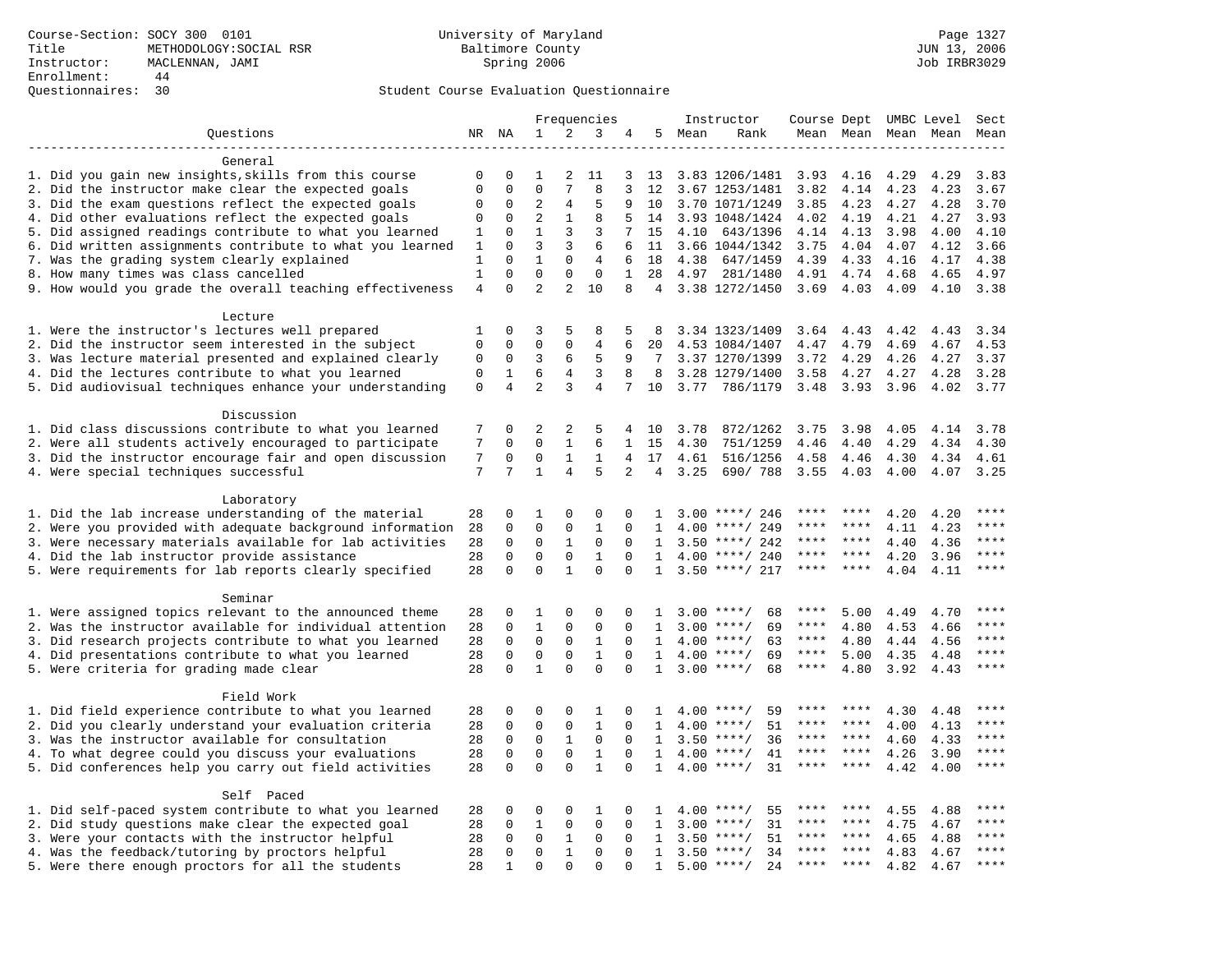| Course-Section: SOCY 300 0101 |                         | University of Maryland                  | Page 1327    |
|-------------------------------|-------------------------|-----------------------------------------|--------------|
| Title                         | METHODOLOGY: SOCIAL RSR | Baltimore County                        | JUN 13, 2006 |
| Instructor:                   | MACLENNAN, JAMI         | Spring 2006                             | Job IRBR3029 |
| Enrollment:                   | 44                      |                                         |              |
| Ouestionnaires: 30            |                         | Student Course Evaluation Ouestionnaire |              |

| Credits Earned |   | Cum. GPA      |   |   | Expected Grades | Reasons             |    | Type                        |    | Majors                            |     |
|----------------|---|---------------|---|---|-----------------|---------------------|----|-----------------------------|----|-----------------------------------|-----|
| $00 - 27$      |   | $0.00 - 0.99$ |   | Α | 8               | Required for Majors |    | Graduate                    | 0  | Major                             |     |
| $28 - 55$      |   | $1.00 - 1.99$ |   | B | 15              |                     |    |                             |    |                                   |     |
| $56 - 83$      | 6 | $2.00 - 2.99$ | 2 | C | .5              | General             |    | Under-grad                  | 30 | Non-major                         | -24 |
| $84 - 150$     | 4 | $3.00 - 3.49$ | 7 | D | $\Omega$        |                     |    |                             |    |                                   |     |
| Grad.          |   | $3.50 - 4.00$ | 4 | F | $\Omega$        | Electives           |    |                             |    | #### - Means there are not enough |     |
|                |   |               |   | Ρ | 0               |                     |    | responses to be significant |    |                                   |     |
|                |   |               |   |   | $\Omega$        | Other               | 24 |                             |    |                                   |     |
|                |   |               |   |   | $\Omega$        |                     |    |                             |    |                                   |     |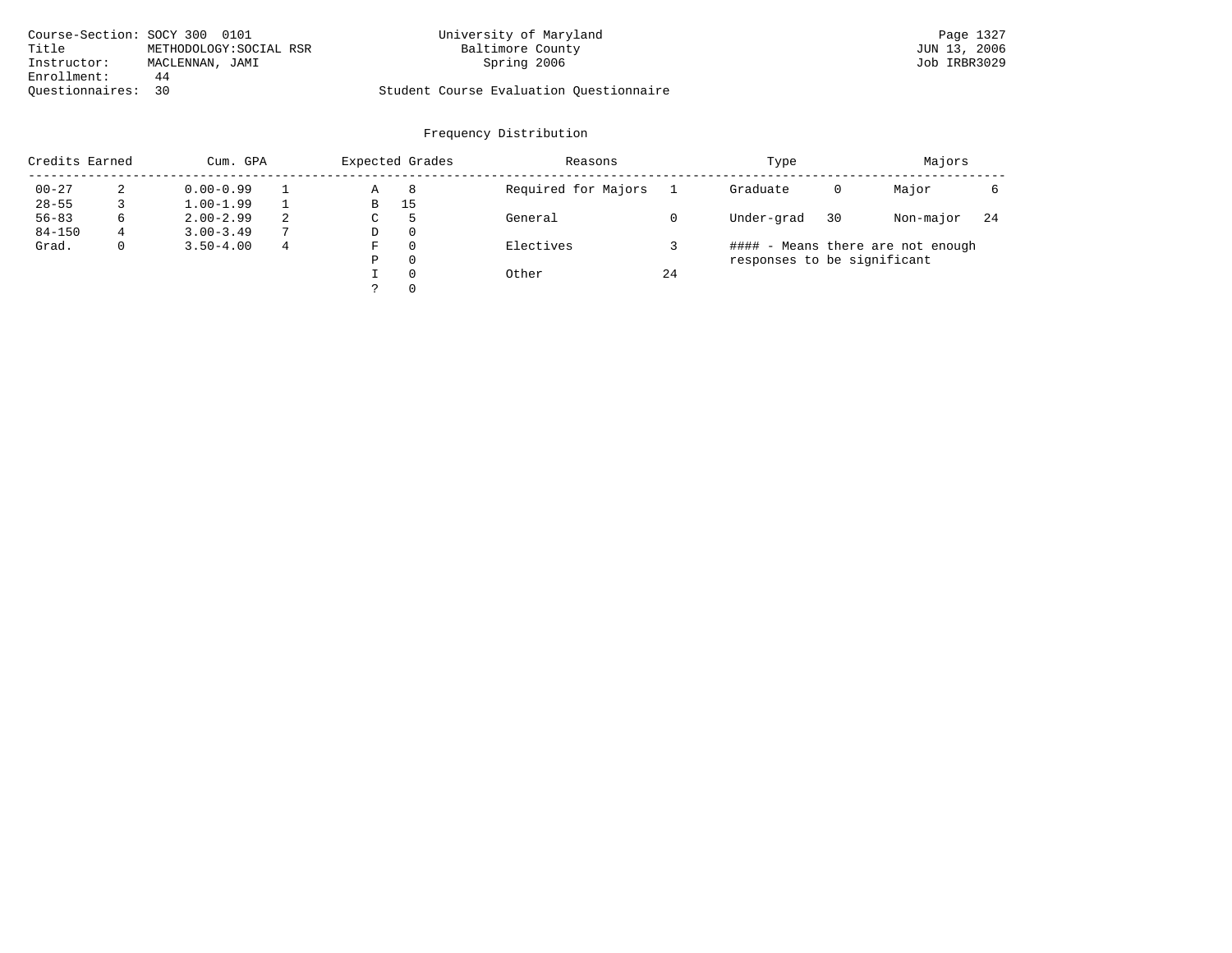|                                                           |                |          |                | Frequencies |               |     |     |      | Instructor     | Course Dept |           | UMBC Level |           | Sect |
|-----------------------------------------------------------|----------------|----------|----------------|-------------|---------------|-----|-----|------|----------------|-------------|-----------|------------|-----------|------|
| Ouestions                                                 | NR             | ΝA       |                |             | २             | 4   | .5  | Mean | Rank           |             | Mean Mean |            | Mean Mean | Mean |
| General                                                   |                |          |                |             |               |     |     |      |                |             |           |            |           |      |
| 1. Did you gain new insights, skills from this course     |                | $\Omega$ |                |             |               | 1 O | -11 |      | 4.04 1050/1481 | 3.93        | 4.16      | 4.29       | 4.29      | 4.04 |
| 2. Did the instructor make clear the expected goals       | 0              | $\Omega$ |                | 4           |               |     | 13  |      | 3.96 1047/1481 | 3.82        | 4.14      | 4.23       | 4.23      | 3.96 |
| 3. Did the exam questions reflect the expected goals      |                | $\Omega$ | $\Omega$       | 4           | 4             |     | 12  | 4.00 | 893/1249       | 3.85        | 4.23      | 4.27       | 4.28      | 4.00 |
| 4. Did other evaluations reflect the expected goals       | $\Omega$       | $\Omega$ |                |             | 4             | 10  | 12  | 4.11 | 908/1424       | 4.02        | 4.19      | 4.21       | 4.27      | 4.11 |
| 5. Did assigned readings contribute to what you learned   | 0              | $\Omega$ |                |             | 4             | 8   | 14  | 4.18 | 574/1396       | 4.14        | 4.13      | 3.98       | 4.00      | 4.18 |
| 6. Did written assignments contribute to what you learned | $\mathbf 0$    |          |                |             | 5             |     | 10  | 3.85 | 920/1342       | 3.75        | 4.04      | 4.07       | 4.12      | 3.85 |
| 7. Was the grading system clearly explained               | $\Omega$       | $\Omega$ | $\Omega$       |             | $\mathcal{D}$ | 10  | 15  | 4.39 | 623/1459       | 4.39        | 4.33      | 4.16       | 4.17      | 4.39 |
| 8. How many times was class cancelled                     | 0              |          | $\Omega$       | $\Omega$    | 0             | 4   | 23  | 4.85 | 770/1480       | 4.91        | 4.74      | 4.68       | 4.65      | 4.85 |
| 9. How would you grade the overall teaching effectiveness | 5              |          |                |             |               | 1 O | 8   | 4.00 | 836/1450       | 3.69        | 4.03      | 4.09       | 4.10      | 4.00 |
| Lecture                                                   |                |          |                |             |               |     |     |      |                |             |           |            |           |      |
| 1. Were the instructor's lectures well prepared           |                | $\Omega$ |                |             |               | 10  | 10  |      | 3.93 1204/1409 | 3.64        | 4.43      | 4.42       | 4.43      | 3.93 |
| 2. Did the instructor seem interested in the subject      | 1              | $\Omega$ | $\mathfrak{D}$ |             |               | 3   | 20  |      | 4.41 1184/1407 | 4.47        | 4.79      | 4.69       | 4.67      | 4.41 |
| 3. Was lecture material presented and explained clearly   | 2              | $\Omega$ |                |             |               | 11  | 10  | 4.08 | 976/1399       | 3.72        | 4.29      | 4.26       | 4.27      | 4.08 |
| 4. Did the lectures contribute to what you learned        |                | $\Omega$ |                |             | 4             | 9   | 10  |      | 3.89 1095/1400 | 3.58        | 4.27      | 4.27       | 4.28      | 3.89 |
| 5. Did audiovisual techniques enhance your understanding  | $\overline{a}$ |          |                |             | 6             |     | б.  |      | 3.18 1016/1179 | 3.48        | 3.93      | 3.96       | 4.02      | 3.18 |
| Discussion                                                |                |          |                |             |               |     |     |      |                |             |           |            |           |      |
| 1. Did class discussions contribute to what you learned   | 10             | $\Omega$ |                | $\Omega$    |               |     |     | 3.72 | 902/1262       | 3.75        | 3.98      | 4.05       | 4.14      | 3.72 |
| 2. Were all students actively encouraged to participate   | 10             | $\Omega$ |                | $\Omega$    | $\Omega$      |     | 14  | 4.61 | 499/1259       | 4.46        | 4.40      | 4.29       | 4.34      | 4.61 |
| 3. Did the instructor encourage fair and open discussion  | 10             |          |                | $\Omega$    | $\cap$        |     | 13  | 4.56 | 543/1256       | 4.58        | 4.46      | 4.30       | 4.34      | 4.56 |
| 4. Were special techniques successful                     | 10             | 5        |                |             |               |     | 6   | 3.85 | 503/788        | 3.55        | 4.03      | 4.00       | 4.07      | 3.85 |

| Credits Earned |    | Cum. GPA      |    |             | Expected Grades | Reasons             |          | Type                        |     | Majors                            |    |
|----------------|----|---------------|----|-------------|-----------------|---------------------|----------|-----------------------------|-----|-----------------------------------|----|
| $00 - 27$      |    | $0.00 - 0.99$ |    | Α           | -8              | Required for Majors | $\Omega$ | Graduate                    | 0   | Major                             | 11 |
| $28 - 55$      | 2  | $1.00 - 1.99$ |    | B           | 12              |                     |          |                             |     |                                   |    |
| $56 - 83$      | 10 | $2.00 - 2.99$ |    | $\sim$<br>◡ | 6               | General             |          | Under-grad                  | -28 | Non-major                         |    |
| $84 - 150$     | 6  | $3.00 - 3.49$ | 9  | D           | 0               |                     |          |                             |     |                                   |    |
| Grad.          | 0  | $3.50 - 4.00$ | 10 | F           | 0               | Electives           | 0        |                             |     | #### - Means there are not enough |    |
|                |    |               |    | Ρ           | 0               |                     |          | responses to be significant |     |                                   |    |
|                |    |               |    |             | $\Omega$        | Other               | 25       |                             |     |                                   |    |
|                |    |               |    |             |                 |                     |          |                             |     |                                   |    |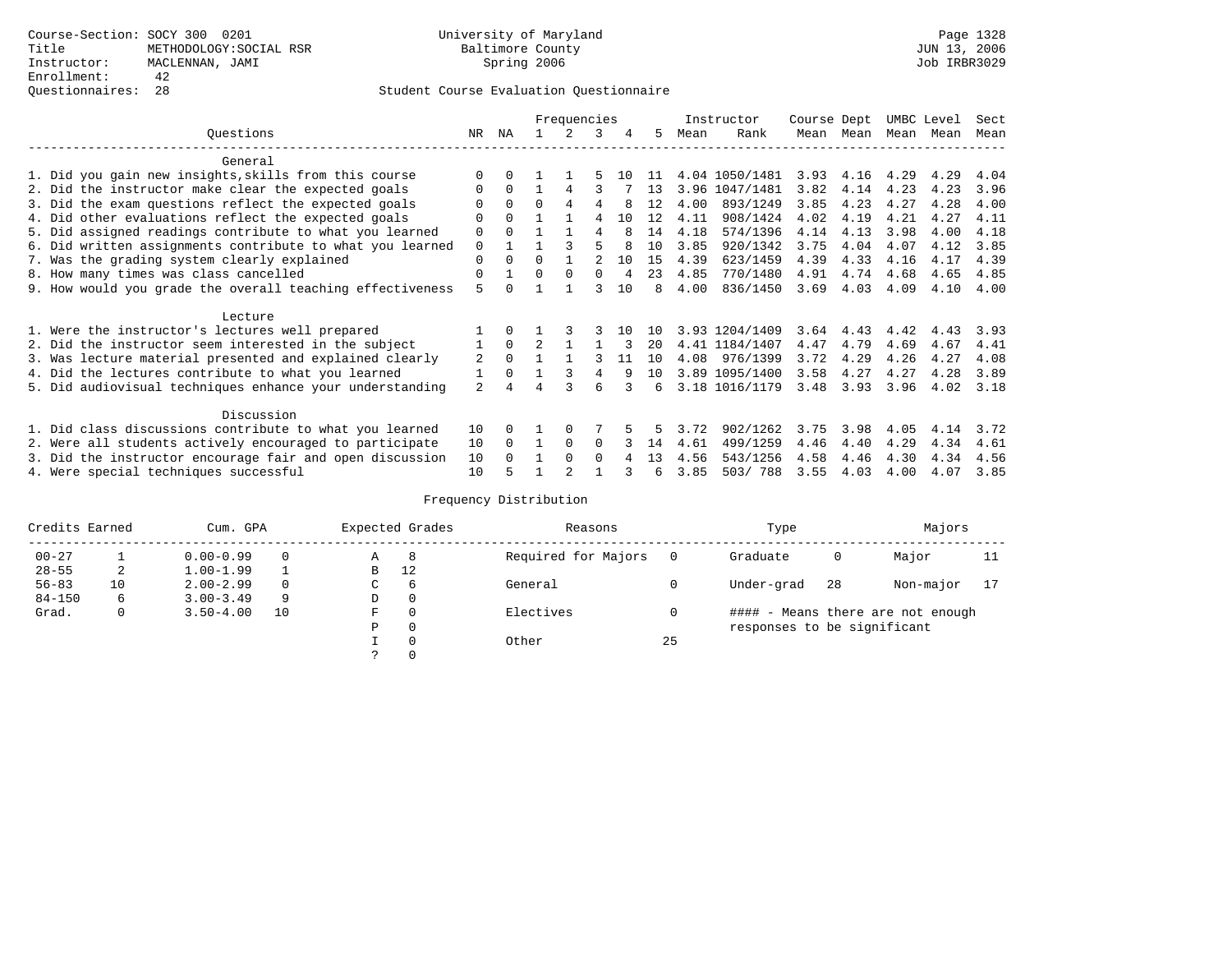|                                                           |                |                |              | Frequencies    |                |                |              |      | Instructor       | Course Dept |           | UMBC Level |      | Sect        |
|-----------------------------------------------------------|----------------|----------------|--------------|----------------|----------------|----------------|--------------|------|------------------|-------------|-----------|------------|------|-------------|
| Ouestions                                                 | NR             | ΝA             | $\mathbf{1}$ | $\mathcal{L}$  | 3              |                | 5.           | Mean | Rank             |             | Mean Mean | Mean       | Mean | Mean        |
| General                                                   |                |                |              |                |                |                |              |      |                  |             |           |            |      |             |
| 1. Did you gain new insights, skills from this course     | $\Omega$       | 0              | O            | $\Omega$       | $\Omega$       |                | 29           | 4.81 | 233/1481         | 4.81        | 4.16      | 4.29       | 4.29 | 4.81        |
| 2. Did the instructor make clear the expected goals       | 0              | $\Omega$       | $\Omega$     | $\Omega$       | $\mathbf{1}$   |                | 34           | 4.92 | 103/1481         | 4.92        | 4.14      | 4.23       | 4.23 | 4.92        |
| 3. Did the exam questions reflect the expected goals      | $\Omega$       | $\Omega$       | $\Omega$     | $\Omega$       | $\Omega$       |                | 35           | 4.97 | 43/1249          | 4.97        | 4.23      | 4.27       | 4.28 | 4.97        |
| 4. Did other evaluations reflect the expected goals       | $\Omega$       |                | $\Omega$     | $\mathbf{1}$   | $\overline{2}$ |                | 23           | 4.66 | 295/1424         | 4.66        | 4.19      | 4.21       | 4.27 | 4.66        |
| 5. Did assigned readings contribute to what you learned   | 0              | $\overline{2}$ | 6            |                | 5              |                | 14           | 3.68 | 978/1396         | 3.68        | 4.13      | 3.98       | 4.00 | 3.68        |
| 6. Did written assignments contribute to what you learned | $\mathbf 0$    | 10             | $\Omega$     | $\overline{a}$ | $\mathfrak{D}$ |                | 17           | 4.42 | 384/1342         | 4.42        | 4.04      | 4.07       | 4.12 | 4.42        |
| 7. Was the grading system clearly explained               | $\Omega$       | $\Omega$       | 1            | $\Omega$       | 1              | 6              | 28           | 4.67 | 276/1459         | 4.67        | 4.33      | 4.16       | 4.17 | 4.67        |
| 8. How many times was class cancelled                     | $\Omega$       | 0              | $\Omega$     | $\Omega$       | $\Omega$       | 22             | 14           |      | 4.39 1126/1480   | 4.39        | 4.74      | 4.68       | 4.65 | 4.39        |
| 9. How would you grade the overall teaching effectiveness | 7              | U              | $\Omega$     | $\cap$         | $\Omega$       | 8              | 21           | 4.72 | 179/1450         | 4.72        | 4.03      | 4.09       | 4.10 | 4.72        |
| Lecture                                                   |                |                |              |                |                |                |              |      |                  |             |           |            |      |             |
| 1. Were the instructor's lectures well prepared           | 3              | 0              | O            | $\Omega$       | $\Omega$       |                | 29           | 4.88 | 231/1409         | 4.88        | 4.43      | 4.42       | 4.43 | 4.88        |
| 2. Did the instructor seem interested in the subject      | 3              | 0              | $\Omega$     | 0              | $\mathbf 0$    | $\Omega$       | 33           | 5.00 | 1/1407           | 5.00        | 4.79      | 4.69       | 4.67 | 5.00        |
| 3. Was lecture material presented and explained clearly   | 5              | $\Omega$       | $\Omega$     | $\Omega$       | $\Omega$       |                | 29           | 4.94 | 90/1399          | 4.94        | 4.29      | 4.26       | 4.27 | 4.94        |
| 4. Did the lectures contribute to what you learned        | $\overline{4}$ | 0              | $\Omega$     | $\Omega$       | $\Omega$       |                | 30           | 4.94 | 102/1400         | 4.94        | 4.27      | 4.27       | 4.28 | 4.94        |
| 5. Did audiovisual techniques enhance your understanding  | 5              |                |              | $\cap$         | $\mathfrak{D}$ | 4              | 23           | 4.60 | 208/1179         | 4.60        | 3.93      | 3.96       | 4.02 | 4.60        |
| Discussion                                                |                |                |              |                |                |                |              |      |                  |             |           |            |      |             |
| 1. Did class discussions contribute to what you learned   | 11             | 0              |              | O              | 4              |                | 14           | 4.04 | 694/1262         | 4.04        | 3.98      | 4.05       | 4.14 | 4.04        |
| 2. Were all students actively encouraged to participate   | 11             | $\mathbf 0$    | $\mathbf{1}$ | $\Omega$       | 3              |                | 20           | 4.56 | 540/1259         | 4.56        | 4.40      | 4.29       | 4.34 | 4.56        |
| 3. Did the instructor encourage fair and open discussion  | 12             | $\Omega$       | $\Omega$     |                | $\mathbf{1}$   | $\overline{4}$ | 18           | 4.63 | 496/1256         | 4.63        | 4.46      | 4.30       | 4.34 | 4.63        |
| 4. Were special techniques successful                     | 11             | 11             |              |                | $\mathfrak{D}$ | $\mathbf{1}$   | 9            | 4.14 | 347/ 788         | 4.14        | 4.03      | 4.00       | 4.07 | 4.14        |
| Laboratory                                                |                |                |              |                |                |                |              |      |                  |             |           |            |      |             |
| 1. Did the lab increase understanding of the material     | 32             | 0              | 0            | 0              | $\Omega$       |                |              |      | $4.75$ ****/ 246 | **** ****   |           | 4.20       | 4.20 | ****        |
| 2. Were you provided with adequate background information | 32             | $\Omega$       | 0            | $\mathbf 0$    | $\mathbf 0$    |                |              |      | $4.50$ ****/ 249 | ****        | ****      | 4.11       | 4.23 | $***$ * * * |
| 3. Were necessary materials available for lab activities  | 32             |                | $\Omega$     | $\Omega$       | $\Omega$       |                |              |      | $4.67$ ****/ 242 | ****        | ****      | 4.40       | 4.36 | $***$ * * * |
| 4. Did the lab instructor provide assistance              | 32             | 2              | 0            | 0              | $\mathbf 0$    | 2              | 0            |      | $4.00$ ****/ 240 | ****        | ****      | 4.20       | 3.96 | ****        |
| 5. Were requirements for lab reports clearly specified    | 32             | ζ              | $\Omega$     | $\cap$         | $\Omega$       |                | <sup>n</sup> |      | $4.00$ ****/ 217 | **** ****   |           | 4.04       | 4.11 | ****        |

| Credits Earned |    | Cum. GPA      |          |   | Expected Grades | Reasons             |    | Type                        | Majors |                                   |     |
|----------------|----|---------------|----------|---|-----------------|---------------------|----|-----------------------------|--------|-----------------------------------|-----|
| $00 - 27$      |    | $0.00 - 0.99$ |          | Α | - 21            | Required for Majors |    | Graduate                    | 0      | Major                             | -21 |
| $28 - 55$      | 2  | $1.00 - 1.99$ | $\Omega$ | B | 12              |                     |    |                             |        |                                   |     |
| $56 - 83$      |    | $2.00 - 2.99$ | 8        | C |                 | General             |    | Under-grad                  | 36     | Non-major                         | 15  |
| $84 - 150$     | 14 | $3.00 - 3.49$ | 9        | D | $\Omega$        |                     |    |                             |        |                                   |     |
| Grad.          | 0  | $3.50 - 4.00$ | 9        | F |                 | Electives           |    |                             |        | #### - Means there are not enough |     |
|                |    |               |          | Ρ |                 |                     |    | responses to be significant |        |                                   |     |
|                |    |               |          |   |                 | Other               | 34 |                             |        |                                   |     |
|                |    |               |          |   |                 |                     |    |                             |        |                                   |     |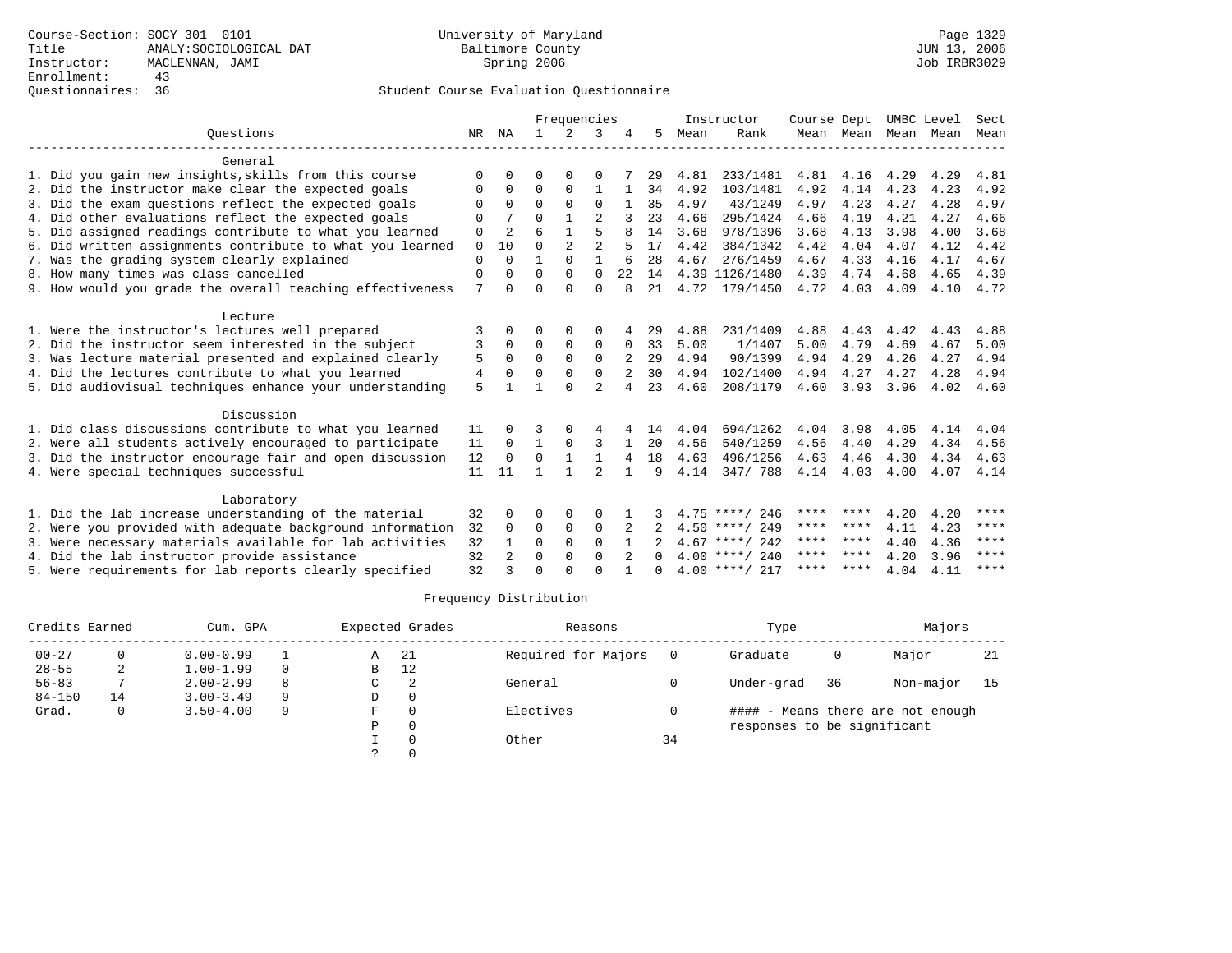|                                                           |             |                |                | Frequencies    |                |              |              |      | Instructor         | Course Dept UMBC Level |               |      |           | Sect        |
|-----------------------------------------------------------|-------------|----------------|----------------|----------------|----------------|--------------|--------------|------|--------------------|------------------------|---------------|------|-----------|-------------|
| Ouestions                                                 |             | NR NA          | $\mathbf{1}$   | 2              | 3              | 4            | 5            | Mean | Rank               |                        | Mean Mean     |      | Mean Mean | Mean        |
|                                                           |             |                |                |                |                |              |              |      |                    |                        |               |      |           |             |
| General                                                   |             |                |                |                |                |              |              |      |                    |                        |               |      |           |             |
| 1. Did you gain new insights, skills from this course     | 0           | $\Omega$       | $\Omega$       | 1              | 2              | 11           | 15           | 4.38 | 708/1481           | 4.38                   | 4.16          | 4.29 | 4.29      | 4.38        |
| 2. Did the instructor make clear the expected goals       | $\Omega$    | $\mathbf 0$    | $\Omega$       | $\mathbf 0$    | $\overline{4}$ | 9            | 16           | 4.41 | 646/1481           | 4.41                   | 4.14          | 4.23 | 4.23      | 4.41        |
| 3. Did the exam questions reflect the expected goals      | 0           | 0              | 0              | 1              | 4              | 6            | 18           | 4.41 | 611/1249           | 4.41                   | 4.23          | 4.27 | 4.28      | 4.41        |
| 4. Did other evaluations reflect the expected goals       | 0           | 7              | $\Omega$       | $\Omega$       | 6              | 6            | 10           | 4.18 | 818/1424           | 4.18                   | 4.19          | 4.21 | 4.27      | 4.18        |
| 5. Did assigned readings contribute to what you learned   | 0           | 4              | $\mathbf{1}$   | 4              | 5              | 9            | 6            |      | 3.60 1025/1396     | 3.60                   | 4.13          | 3.98 | 4.00      | 3.60        |
| 6. Did written assignments contribute to what you learned | $\mathbf 0$ | 5              | $\overline{a}$ | $\mathbf{0}$   | 6              | 7            | 9            | 3.88 | 905/1342           | 3.88                   | 4.04          | 4.07 | 4.12      | 3.88        |
| 7. Was the grading system clearly explained               | $\mathbf 0$ | $\mathbf{1}$   | $\Omega$       | $\mathbf 0$    | $\overline{4}$ | 6            | 18           | 4.50 | 460/1459           | 4.50                   | 4.33          | 4.16 | 4.17      | 4.50        |
| 8. How many times was class cancelled                     | $\mathbf 0$ | $\Omega$       | $\Omega$       | $\Omega$       | $\Omega$       | $\Omega$     | 29           | 5.00 | 1/1480             | 5.00                   | 4.74          | 4.68 | 4.65      | 5.00        |
| 9. How would you grade the overall teaching effectiveness | 5           | $\overline{2}$ | $\Omega$       | $\Omega$       | 7              | 10           | -5           | 3.91 | 973/1450           | $3.91$ 4.03            |               | 4.09 | 4.10      | 3.91        |
|                                                           |             |                |                |                |                |              |              |      |                    |                        |               |      |           |             |
| Lecture                                                   |             |                |                |                |                |              |              |      |                    |                        |               |      |           |             |
| 1. Were the instructor's lectures well prepared           | 0           | 0              | 0              | 0              | 2              |              | 22           | 4.69 | 529/1409           | 4.69                   | 4.43          | 4.42 | 4.43      | 4.69        |
| 2. Did the instructor seem interested in the subject      | 0           | $\mathbf 0$    | 0              | $\mathbf{0}$   | $\mathbf 0$    | 6            | 23           | 4.79 | 747/1407           | 4.79                   | 4.79          | 4.69 | 4.67      | 4.79        |
| 3. Was lecture material presented and explained clearly   | 1           | $\Omega$       | 0              | 0              | 5              | 6            | 17           | 4.43 | 659/1399           | 4.43                   | 4.29          | 4.26 | 4.27      | 4.43        |
| 4. Did the lectures contribute to what you learned        | 0           | $\mathbf 0$    | $\mathbf 0$    | $\mathbf{0}$   | 2              | 7            | 20           | 4.62 | 468/1400           | 4.62                   | 4.27          | 4.27 | 4.28      | 4.62        |
| 5. Did audiovisual techniques enhance your understanding  | $\mathbf 0$ | 3              | $\Omega$       | $\overline{a}$ | 8              | 9            | 7            | 3.81 | 760/1179           |                        | $3.81$ $3.93$ | 3.96 | 4.02      | 3.81        |
|                                                           |             |                |                |                |                |              |              |      |                    |                        |               |      |           |             |
| Discussion                                                |             |                |                |                |                |              |              |      |                    |                        |               |      |           |             |
| 1. Did class discussions contribute to what you learned   | 7           | 0              | 1              | 4              | 2              | 5            | 10           | 3.86 | 823/1262           | 3.86                   | 3.98          | 4.05 | 4.14      | 3.86        |
| 2. Were all students actively encouraged to participate   | 7           | 0              | $\mathbf 0$    | $\mathbf{1}$   | 4              | 9            | 8            | 4.09 | 869/1259           | 4.09                   | 4.40          | 4.29 | 4.34      | 4.09        |
| 3. Did the instructor encourage fair and open discussion  | 7           | 0              | $\mathbf 0$    | 5              | 2              | 8            | 7            |      | 3.77 1035/1256     | 3.77                   | 4.46          | 4.30 | 4.34      | 3.77        |
| 4. Were special techniques successful                     | 7           | 20             | $\mathbf{1}$   | $\Omega$       | $\Omega$       | $\Omega$     | $\mathbf{1}$ |      | $3.00$ ****/ 788   | $***$ * * *            | 4.03          | 4.00 | 4.07      | ****        |
|                                                           |             |                |                |                |                |              |              |      |                    |                        |               |      |           |             |
| Laboratory                                                |             |                |                |                |                |              |              |      |                    |                        |               |      |           |             |
| 2. Were you provided with adequate background information | 28          | $\mathbf 0$    | 0              | $\mathbf 0$    | 1              | 0            | $\mathbf 0$  |      | $3.00$ ****/ 249   |                        |               | 4.11 | 4.23      | ****        |
|                                                           |             |                |                |                |                |              |              |      |                    |                        |               |      |           |             |
| Seminar                                                   |             |                |                |                |                |              |              |      |                    |                        |               |      |           |             |
| 2. Was the instructor available for individual attention  | 28          | 0              | 0              | $\Omega$       | 1              | $\Omega$     | <sup>0</sup> |      | $3.00$ ****/<br>69 | ****                   | 4.80          | 4.53 | 4.66      |             |
| 3. Did research projects contribute to what you learned   | 28          | 0              | $\mathbf 0$    | $\mathsf 0$    | $\mathbf 0$    | 1            | $\mathbf 0$  |      | $4.00$ ****/<br>63 | ****                   | 4.80          | 4.44 | 4.56      | ****        |
| 4. Did presentations contribute to what you learned       | 28          | $\Omega$       | $\mathbf 0$    | $\mathbf{1}$   | $\Omega$       | $\Omega$     | $\Omega$     |      | 69<br>$2.00$ ****/ | $***$ * * *            | 5.00          |      | 4.35 4.48 | $***$       |
|                                                           |             |                |                |                |                |              |              |      |                    |                        |               |      |           |             |
| Field Work                                                |             |                |                |                |                |              |              |      |                    |                        |               |      |           |             |
| 1. Did field experience contribute to what you learned    | 28          | 0              | $\Omega$       | $\Omega$       | 1              | $\Omega$     | ∩            |      | $3.00$ ****/<br>59 |                        |               | 4.30 | 4.48      |             |
| 2. Did you clearly understand your evaluation criteria    | 28          | $\mathbf 0$    | $\Omega$       | $\mathsf 0$    | $\mathbf 0$    | 1            |              |      | $4.00$ ****/<br>51 | ****                   | ****          | 4.00 | 4.13      | ****        |
| 3. Was the instructor available for consultation          | 28          | $\mathbf 0$    | $\mathbf 0$    | $\mathbf 0$    | $\mathbf 0$    | $\mathbf{1}$ | $\Omega$     |      | $4.00$ ****/<br>36 | ****                   | $***$ *       | 4.60 | 4.33      | $***$       |
| 4. To what degree could you discuss your evaluations      | 28          | 0              | $\mathbf 0$    | $\mathbf 0$    | 0              | 1            | $\Omega$     |      | $4.00$ ****/<br>41 | ****                   | ****          | 4.26 | 3.90      | ****        |
| 5. Did conferences help you carry out field activities    | 28          | $\Omega$       | $\Omega$       | $\Omega$       | $\Omega$       | $\mathbf{1}$ | $\Omega$     |      | $4.00$ ****/<br>31 | ****                   | ****          | 4.42 | 4.00      | $* * * * *$ |
|                                                           |             |                |                |                |                |              |              |      |                    |                        |               |      |           |             |
| Self Paced                                                |             |                |                |                |                |              |              |      |                    |                        |               |      |           |             |
|                                                           |             |                |                |                |                |              |              |      | $* * * * /$        |                        |               |      |           |             |
| 1. Did self-paced system contribute to what you learned   | 27          | 0              | $\Omega$       | 0              | 1              | $\Omega$     | 1            | 4.00 | 55                 | ****                   | ****          | 4.55 | 4.88      | ****        |
| 2. Did study questions make clear the expected goal       | 27          | 0              | 0              | 0              | $\mathbf{1}$   | $\Omega$     | $\mathbf{1}$ | 4.00 | $***/$<br>31       | ****                   | ****          | 4.75 | 4.67      | ****        |
| 3. Were your contacts with the instructor helpful         | 27          | $\Omega$       | $\Omega$       | $\Omega$       | $\mathbf{1}$   | $\Omega$     | 1            | 4.00 | 51<br>$***$ /      |                        |               | 4.65 | 4.88      | $***$       |
| 4. Was the feedback/tutoring by proctors helpful          | 27          | 1              | $\Omega$       | $\mathbf{0}$   | $\mathbf{1}$   | $\Omega$     | $\Omega$     |      | $3.00$ ****/<br>34 | ****                   | ****          | 4.83 | 4.67      |             |
| 5. Were there enough proctors for all the students        | 27          | $\mathbf{1}$   | $\Omega$       | $\Omega$       | $\mathbf{1}$   |              | $\Omega$     |      | $3.00$ ****/<br>24 | $***$ * * *            | $***$ *       | 4.82 | 4.67      | $***$       |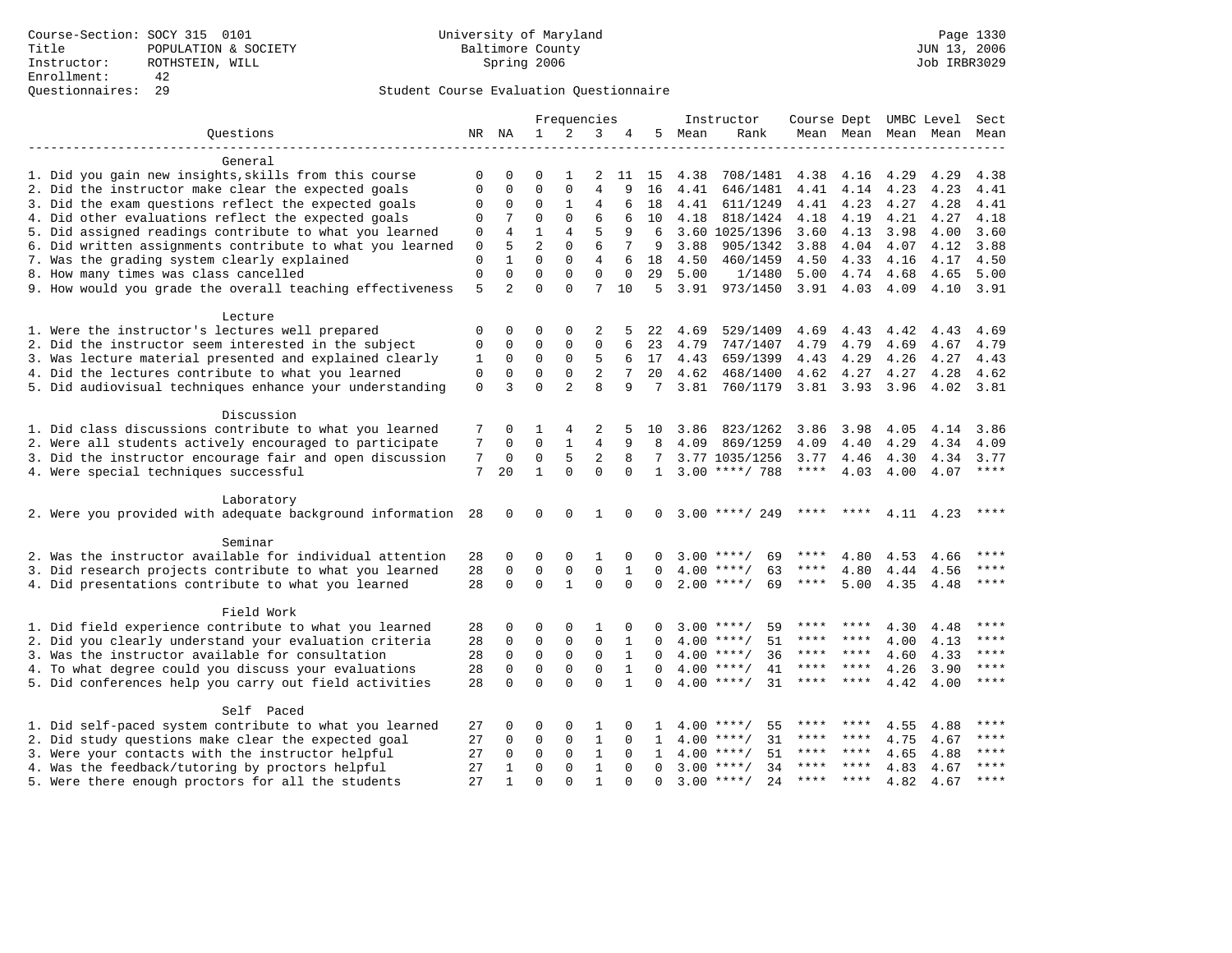| Course-Section: SOCY 315 0101 |                      | University of Maryland                  | Page 1330    |
|-------------------------------|----------------------|-----------------------------------------|--------------|
| Title                         | POPULATION & SOCIETY | Baltimore County                        | JUN 13, 2006 |
| Instructor:                   | ROTHSTEIN, WILL      | Spring 2006                             | Job IRBR3029 |
| Enrollment:                   | 42                   |                                         |              |
| Ouestionnaires: 29            |                      | Student Course Evaluation Ouestionnaire |              |

| Credits Earned | Cum. GPA     |               | Expected Grades |   | Reasons        |                     | Type |                             | Majors |                                   |    |
|----------------|--------------|---------------|-----------------|---|----------------|---------------------|------|-----------------------------|--------|-----------------------------------|----|
| $00 - 27$      |              | $0.00 - 0.99$ |                 | Α | 12             | Required for Majors | 6    | Graduate                    | 0      | Major                             |    |
| $28 - 55$      |              | $1.00 - 1.99$ |                 | В | 9              |                     |      |                             |        |                                   |    |
| $56 - 83$      | 6            | $2.00 - 2.99$ | 4               | C | $\overline{4}$ | General             |      | Under-grad                  | 29     | Non-major                         | 27 |
| $84 - 150$     | 4            | $3.00 - 3.49$ |                 | D | $\Omega$       |                     |      |                             |        |                                   |    |
| Grad.          | $\mathbf{0}$ | $3.50 - 4.00$ |                 | F | $\Omega$       | Electives           |      |                             |        | #### - Means there are not enough |    |
|                |              |               |                 | Ρ | $\Omega$       |                     |      | responses to be significant |        |                                   |    |
|                |              |               |                 |   | $\Omega$       | Other               | 12   |                             |        |                                   |    |
|                |              |               |                 |   |                |                     |      |                             |        |                                   |    |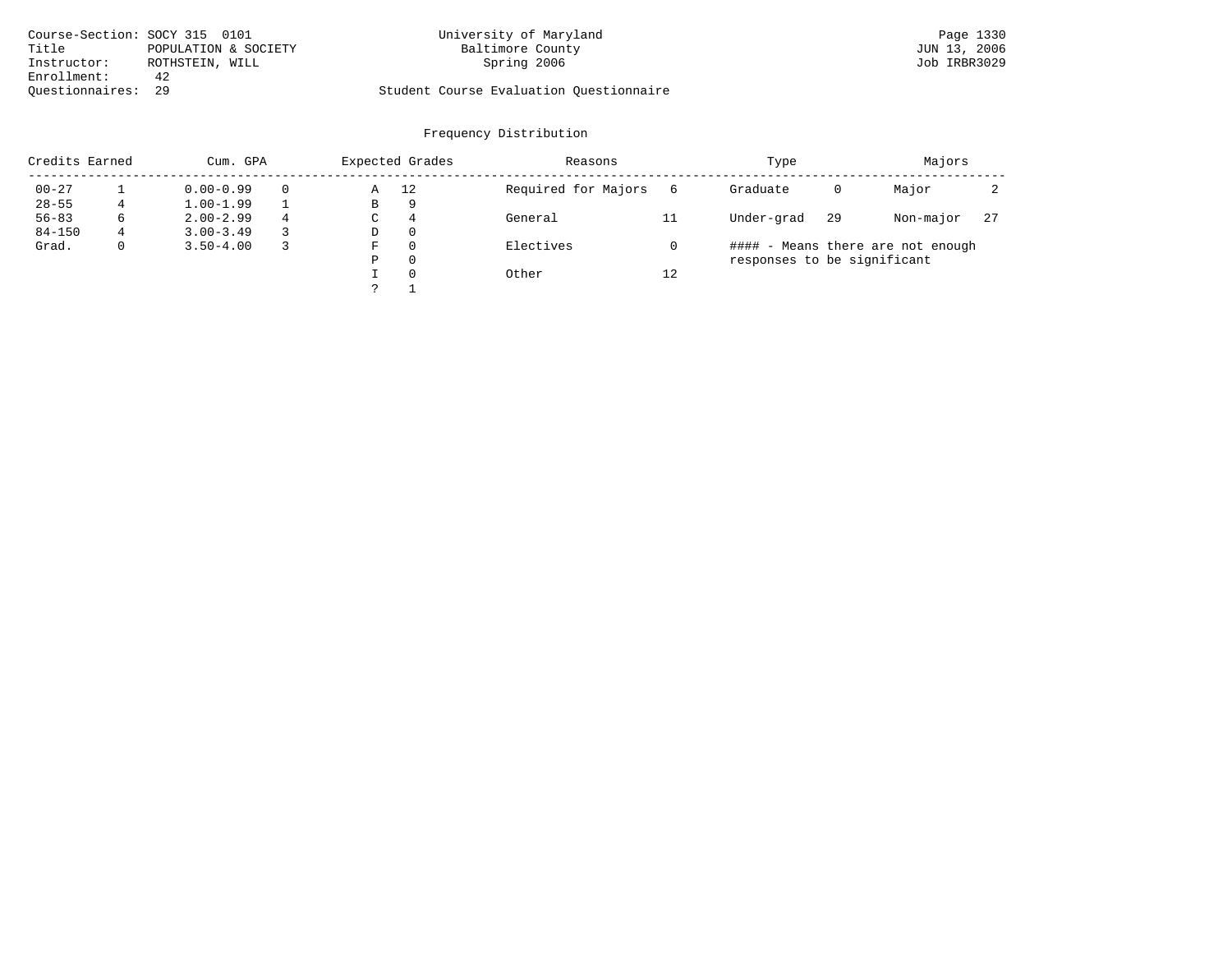|                                                           | Frequencies |              |          |          |                | Instructor |    | Course Dept |                | UMBC Level |      | Sect |      |      |
|-----------------------------------------------------------|-------------|--------------|----------|----------|----------------|------------|----|-------------|----------------|------------|------|------|------|------|
| Ouestions                                                 | NR.         | ΝA           |          |          | 3              | 4          | 5. | Mean        | Rank           | Mean       | Mean | Mean | Mean | Mean |
| General                                                   |             |              |          |          |                |            |    |             |                |            |      |      |      |      |
| 1. Did you gain new insights, skills from this course     |             | $\Omega$     | O        |          |                |            |    |             | 3.85 1199/1481 | 3.85       | 4.16 | 4.29 | 4.29 | 3.85 |
| 2. Did the instructor make clear the expected goals       | O           | $\Omega$     | $\Omega$ | $\Omega$ | 4              |            | 6  | 4.15        | 917/1481       | 4.15       | 4.14 | 4.23 | 4.23 | 4.15 |
| 3. Did the exam questions reflect the expected goals      |             | $\Omega$     | $\Omega$ | $\Omega$ | $\mathfrak{D}$ |            |    | 4.46        | 548/1249       | 4.46       | 4.23 | 4.27 | 4.28 | 4.46 |
| 4. Did other evaluations reflect the expected goals       | O           | $\Omega$     |          | $\Omega$ |                |            |    | 4.23        | 762/1424       | 4.23       | 4.19 | 4.21 | 4.27 | 4.23 |
| 5. Did assigned readings contribute to what you learned   | $\mathbf 0$ | $\Omega$     | 0        |          |                |            |    | 4.15        | 594/1396       | 4.15       | 4.13 | 3.98 | 4.00 | 4.15 |
| 6. Did written assignments contribute to what you learned | $\mathbf 0$ | $\Omega$     | $\Omega$ | $\Omega$ | $\mathfrak{D}$ |            |    | 4.38        | 424/1342       | 4.38       | 4.04 | 4.07 | 4.12 | 4.38 |
| 7. Was the grading system clearly explained               | $\Omega$    |              | $\Omega$ |          | $\Omega$       |            | 5. | 4.23        | 792/1459       | 4.23       | 4.33 | 4.16 | 4.17 | 4.23 |
| 8. How many times was class cancelled                     | 0           | $\Omega$     | $\Omega$ | $\Omega$ | $\Omega$       | 8          | 5. |             | 4.38 1126/1480 | 4.38       | 4.74 | 4.68 | 4.65 | 4.38 |
| 9. How would you grade the overall teaching effectiveness | $\Omega$    | <sup>n</sup> | U        | ∩        | ς              | q          |    |             | 3.85 1022/1450 | 3.85       | 4.03 | 4.09 | 4.10 | 3.85 |
| Lecture                                                   |             |              |          |          |                |            |    |             |                |            |      |      |      |      |
| 1. Were the instructor's lectures well prepared           | 0           |              |          |          |                |            |    | 4.54        | 727/1409       | 4.54       | 4.43 | 4.42 | 4.43 | 4.54 |
| 2. Did the instructor seem interested in the subject      | 0           | $\Omega$     | $\Omega$ | $\Omega$ | $\Omega$       |            | 11 | 4.85        | 636/1407       | 4.85       | 4.79 | 4.69 | 4.67 | 4.85 |
| 3. Was lecture material presented and explained clearly   | $\mathbf 0$ | $\Omega$     | $\Omega$ |          | $\mathfrak{D}$ |            | 8  | 4.46        | 613/1399       | 4.46       | 4.29 | 4.26 | 4.27 | 4.46 |
| 4. Did the lectures contribute to what you learned        | 0           | $\Omega$     | $\Omega$ | $\Omega$ |                |            |    | 4.38        | 729/1400       | 4.38       | 4.27 | 4.27 | 4.28 | 4.38 |
| 5. Did audiovisual techniques enhance your understanding  | $\Omega$    |              |          |          |                |            |    | 3.30        | 984/1179       | 3.30       | 3.93 | 3.96 | 4.02 | 3.30 |
| Discussion                                                |             |              |          |          |                |            |    |             |                |            |      |      |      |      |
| 1. Did class discussions contribute to what you learned   | $\Omega$    | $\Omega$     |          | $\Omega$ |                |            |    | 4.23        | 583/1262       | 4.23       | 3.98 | 4.05 | 4.14 | 4.23 |
| 2. Were all students actively encouraged to participate   | 0           | $\Omega$     | $\Omega$ | $\Omega$ | $\Omega$       |            | 11 | 4.85        | 266/1259       | 4.85       | 4.40 | 4.29 | 4.34 | 4.85 |
| 3. Did the instructor encourage fair and open discussion  | 0           |              |          | $\Omega$ | $\Omega$       |            |    | 4.31        | 742/1256       | 4.31       | 4.46 | 4.30 | 4.34 | 4.31 |
| 4. Were special techniques successful                     | $\Omega$    |              |          |          |                |            | 8  | 4.58        | 156/788        | 4.58       | 4.03 | 4.00 | 4.07 | 4.58 |

|            | Credits Earned<br>Cum. GPA |               |          | Expected Grades |          | Reasons             | Type   |                             | Majors |                                   |    |
|------------|----------------------------|---------------|----------|-----------------|----------|---------------------|--------|-----------------------------|--------|-----------------------------------|----|
| $00 - 27$  |                            | $0.00 - 0.99$ | $\Omega$ | Α               | 4        | Required for Majors |        | Graduate                    | 0      | Major                             |    |
| $28 - 55$  |                            | $1.00 - 1.99$ | $\Omega$ | В               |          |                     |        |                             |        |                                   |    |
| $56 - 83$  | 0                          | $2.00 - 2.99$ |          | С               | 2        | General             | 10     | Under-grad                  | 13     | Non-major                         | 13 |
| $84 - 150$ |                            | $3.00 - 3.49$ | -9       | D               | 0        |                     |        |                             |        |                                   |    |
| Grad.      | 0                          | $3.50 - 4.00$ | -2       | F               | 0        | Electives           |        |                             |        | #### - Means there are not enough |    |
|            |                            |               |          | Ρ               | 0        |                     |        | responses to be significant |        |                                   |    |
|            |                            |               |          |                 | $\Omega$ | Other               | $\sim$ |                             |        |                                   |    |
|            |                            |               |          | っ               | 0        |                     |        |                             |        |                                   |    |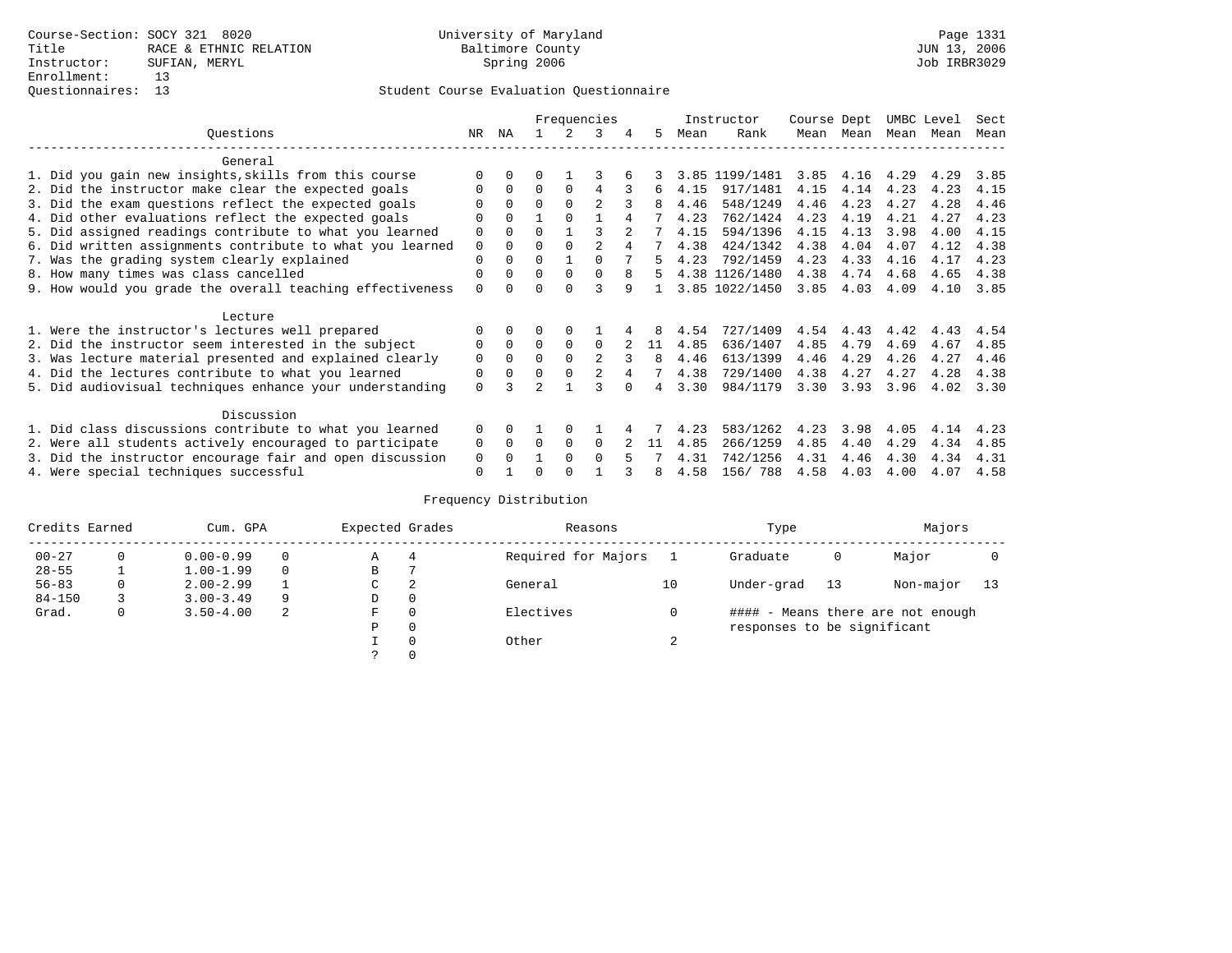# Questionnaires: 42 Student Course Evaluation Questionnaire

|                                                          |                                                           | Frequencies    |          |                |                | Instructor     |     | Course Dept |      | UMBC Level       |             | Sect      |           |      |      |
|----------------------------------------------------------|-----------------------------------------------------------|----------------|----------|----------------|----------------|----------------|-----|-------------|------|------------------|-------------|-----------|-----------|------|------|
|                                                          | Ouestions                                                 | NR             | ΝA       |                | $\mathcal{L}$  | 3              | 4   | 5           | Mean | Rank             |             | Mean Mean | Mean Mean |      | Mean |
|                                                          | General                                                   |                |          |                |                |                |     |             |      |                  |             |           |           |      |      |
|                                                          | 1. Did you gain new insights, skills from this course     |                | $\Omega$ | $\overline{2}$ | २              | 4              | 12. | 20          |      | 4.10 1012/1481   | 4.10        | 4.16      | 4.29      | 4.29 | 4.10 |
|                                                          | 2. Did the instructor make clear the expected goals       |                | $\Omega$ | 3              |                | 8              | 9   | 18          |      | 3.88 1136/1481   | 3.88        | 4.14      | 4.23      | 4.23 | 3.88 |
|                                                          | 3. Did the exam questions reflect the expected goals      |                | $\Omega$ | 5              | 4              |                | 13  | 16          |      | 3.76 1046/1249   | 3.76        | 4.23      | 4.27      | 4.28 | 3.76 |
|                                                          | 4. Did other evaluations reflect the expected goals       | $\mathfrak{D}$ | 5        | 6              |                | б              |     | 16          |      | 3.66 1227/1424   | 3.66        | 4.19      | 4.21      | 4.27 | 3.66 |
|                                                          | 5. Did assigned readings contribute to what you learned   |                | $\Omega$ | $\overline{2}$ | $\mathfrak{D}$ | 4              | 12  | 21          | 4.17 | 574/1396         | 4.17        | 4.13      | 3.98      | 4.00 | 4.17 |
|                                                          | 6. Did written assignments contribute to what you learned | $\mathbf{1}$   |          |                | 5              | 4              | 10  | 15          |      | 3.58 1084/1342   | 3.58        | 4.04      | 4.07      | 4.12 | 3.58 |
|                                                          | 7. Was the grading system clearly explained               |                | $\Omega$ | $\mathfrak{D}$ |                |                | 8   | 23          | 4.20 | 827/1459         | 4.20        | 4.33      | 4.16      | 4.17 | 4.20 |
| 8. How many times was class cancelled                    |                                                           |                |          | $\Omega$       | $\Omega$       | 2              | 31  | 8           |      | 4.15 1295/1480   | 4.15        | 4.74      | 4.68      | 4.65 | 4.15 |
|                                                          | 9. How would you grade the overall teaching effectiveness | 9              | n.       | $\mathfrak{D}$ |                | 8              | 15  |             |      | 3.73 1124/1450   | 3.73        | 4.03      | 4.09      | 4.10 | 3.73 |
|                                                          | Lecture                                                   |                |          |                |                |                |     |             |      |                  |             |           |           |      |      |
|                                                          | 1. Were the instructor's lectures well prepared           |                |          |                |                |                |     | 31          | 4.68 | 544/1409         | 4.68        | 4.43      | 4.42      | 4.43 | 4.68 |
|                                                          | 2. Did the instructor seem interested in the subject      | $\overline{2}$ | $\Omega$ | $\Omega$       | $\Omega$       |                | 5   | 32          | 4.72 | 880/1407         | 4.73        | 4.79      | 4.69      | 4.67 | 4.72 |
|                                                          | 3. Was lecture material presented and explained clearly   | 5              | $\Omega$ |                |                | q              |     | 2.4         | 4.27 | 810/1399         | 4.27        | 4.29      | 4.26      | 4.27 | 4.27 |
|                                                          | 4. Did the lectures contribute to what you learned        | 3              | $\Omega$ | $\overline{2}$ | $\Omega$       | 6              | 9   | 22          | 4.26 | 867/1400         | 4.26        | 4.27      | 4.27      | 4.28 | 4.26 |
|                                                          | 5. Did audiovisual techniques enhance your understanding  | 4              |          |                |                | 9              |     | 15          | 3.86 | 726/1179         | 3.86        | 3.93      | 3.96      | 4.02 | 3.86 |
|                                                          | Discussion                                                |                |          |                |                |                |     |             |      |                  |             |           |           |      |      |
|                                                          | 1. Did class discussions contribute to what you learned   | 11             |          |                | $\Omega$       |                | -11 | 14          | 4.00 | 708/1262         | 4.00        | 3.98      | 4.05      | 4.14 | 4.00 |
|                                                          | 2. Were all students actively encouraged to participate   | 11             | $\Omega$ | $\Omega$       | $\Omega$       | 4              | 9   | 18          | 4.45 | 634/1259         | 4.45        | 4.40      | 4.29      | 4.34 | 4.45 |
| 3. Did the instructor encourage fair and open discussion |                                                           |                |          | U              |                | $\mathfrak{D}$ |     | 21          | 4.55 | 549/1256         | 4.55        | 4.46      | 4.30      | 4.34 | 4.55 |
|                                                          | 4. Were special techniques successful                     | 11             | 25       |                |                |                |     | 3           |      | $4.33$ ****/ 788 | $***$ * * * | 4.03      | 4.00      | 4.07 | **** |

| Credits Earned |    | Cum. GPA      |    |               | Expected Grades | Reasons             |    | Type                        |    | Majors                            |    |
|----------------|----|---------------|----|---------------|-----------------|---------------------|----|-----------------------------|----|-----------------------------------|----|
| $00 - 27$      | 6  | $0.00 - 0.99$ |    | Α             | 16              | Required for Majors |    | Graduate                    | 0  | Major                             |    |
| $28 - 55$      | 4  | $1.00 - 1.99$ |    | B             | 15              |                     |    |                             |    |                                   |    |
| $56 - 83$      | 4  | $2.00 - 2.99$ | 6  | $\sim$<br>◡   |                 | General             | 15 | Under-grad                  | 42 | Non-major                         | 36 |
| $84 - 150$     | 13 | $3.00 - 3.49$ | 11 | D             | 0               |                     |    |                             |    |                                   |    |
| Grad.          | 0  | $3.50 - 4.00$ | 8  | F             | 0               | Electives           |    |                             |    | #### - Means there are not enough |    |
|                |    |               |    | P             |                 |                     |    | responses to be significant |    |                                   |    |
|                |    |               |    |               | $\mathbf 0$     | Other               | 13 |                             |    |                                   |    |
|                |    |               |    | $\mathcal{L}$ |                 |                     |    |                             |    |                                   |    |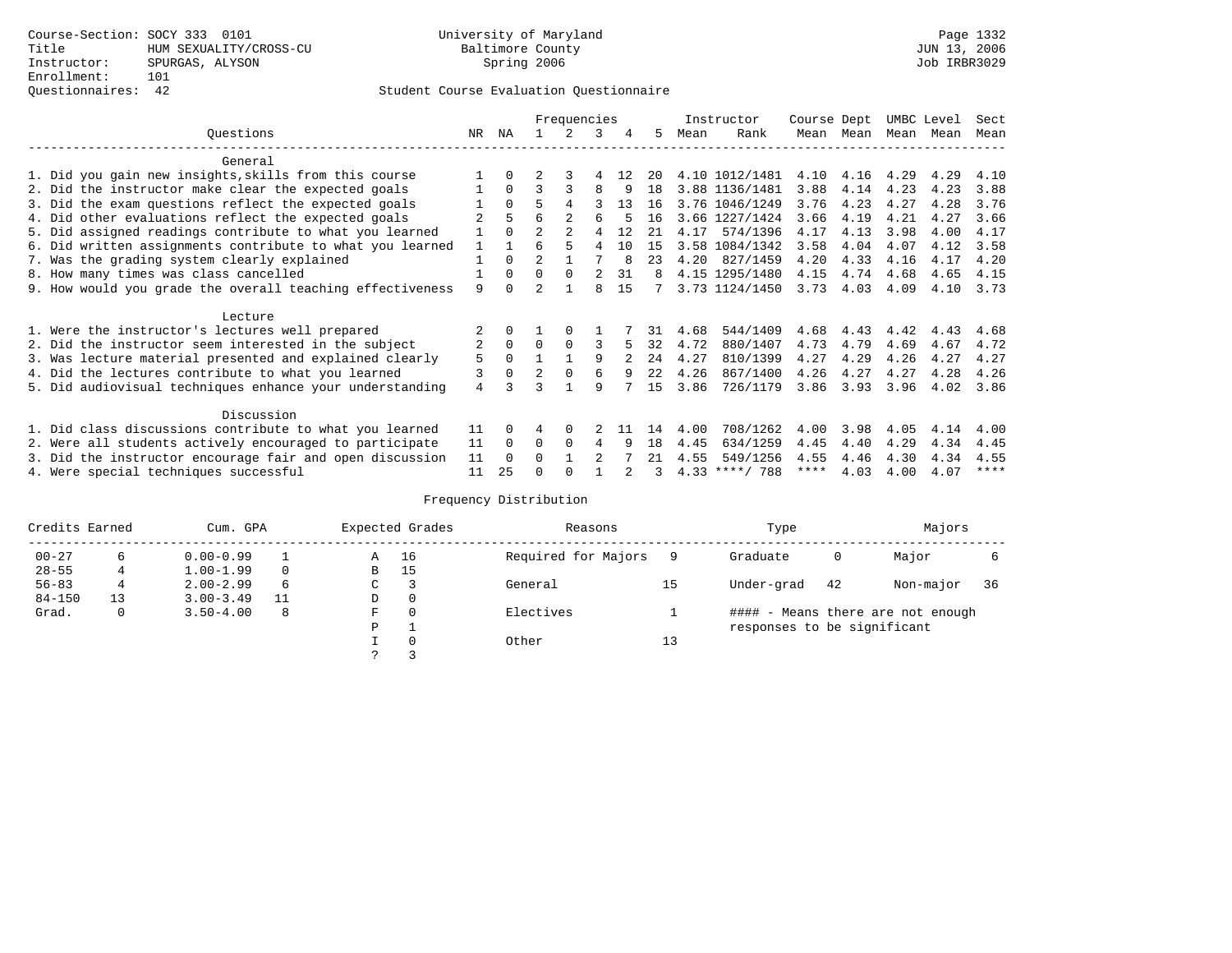|                                                           |                                                           | Frequencies |                      |                |                |                |          | Instructor | Course Dept |                  | UMBC Level |      | Sect |      |             |
|-----------------------------------------------------------|-----------------------------------------------------------|-------------|----------------------|----------------|----------------|----------------|----------|------------|-------------|------------------|------------|------|------|------|-------------|
|                                                           | Questions                                                 | NR.         | ΝA                   |                |                | 3              | 4        | 5          | Mean        | Rank             | Mean       | Mean | Mean | Mean | Mean        |
|                                                           | General                                                   |             |                      |                |                |                |          |            |             |                  |            |      |      |      |             |
|                                                           | 1. Did you gain new insights, skills from this course     |             |                      |                |                |                |          | 2.2.       | 4.68        | 384/1481         | 4.68       | 4.16 | 4.29 | 4.29 | 4.68        |
|                                                           | 2. Did the instructor make clear the expected goals       |             | $\Omega$             | 0              |                | 4              | 4        | 18         | 4.44        | 603/1481         | 4.44       | 4.14 | 4.23 | 4.23 | 4.44        |
|                                                           | 3. Did the exam questions reflect the expected goals      |             | $\Omega$             |                | $\overline{2}$ | $\mathfrak{D}$ |          | 16         | 4.37        | 647/1249         | 4.37       | 4.23 | 4.27 | 4.28 | 4.37        |
|                                                           | 4. Did other evaluations reflect the expected goals       |             |                      | 0              |                | 4              |          | 14         | 4.31        | 684/1424         | 4.31       | 4.19 | 4.21 | 4.27 | 4.31        |
|                                                           | 5. Did assigned readings contribute to what you learned   |             |                      |                |                | 10             |          | 6          | 3.25        | 1199/1396        | 3.25       | 4.13 | 3.98 | 4.00 | 3.25        |
|                                                           | 6. Did written assignments contribute to what you learned |             |                      |                |                |                |          | 11         | 4.00        | 755/1342         | 4.00       | 4.04 | 4.07 | 4.12 | 4.00        |
|                                                           | 7. Was the grading system clearly explained               |             | $\Omega$             |                | $\Omega$       |                | 10       | 12         | 4.00        | 961/1459         | 4.00       | 4.33 | 4.16 | 4.17 | 4.00        |
| 8. How many times was class cancelled                     |                                                           |             |                      | $\Omega$       | $\Omega$       | 0              | 19       | 8          |             | 4.30 1185/1480   | 4.30       | 4.74 | 4.68 | 4.65 | 4.30        |
| 9. How would you grade the overall teaching effectiveness |                                                           |             |                      |                |                |                |          | 15         | 4.38        | 504/1450         | 4.38       | 4.03 | 4.09 | 4.10 | 4.38        |
|                                                           | Lecture                                                   |             |                      |                |                |                |          |            |             |                  |            |      |      |      |             |
|                                                           | 1. Were the instructor's lectures well prepared           |             |                      |                |                |                |          |            | 4.65        | 574/1409         | 4.65       | 4.43 | 4.42 | 4.43 | 4.65        |
|                                                           | 2. Did the instructor seem interested in the subject      | 4           | $\mathbf{0}$         | $\Omega$       | $\Omega$       | $\Omega$       |          | 25         | 5.00        | 1/1407           | 5.00       | 4.79 | 4.69 | 4.67 | 5.00        |
|                                                           | 3. Was lecture material presented and explained clearly   | 4           | $\Omega$             | 0              |                | 4              |          | 17         | 4.52        | 545/1399         | 4.52       | 4.29 | 4.26 | 4.27 | 4.52        |
|                                                           | 4. Did the lectures contribute to what you learned        | 4           | $\mathbf 0$          | $\Omega$       | $\Omega$       |                |          | 22         | 4.84        | 208/1400         | 4.84       | 4.27 | 4.27 | 4.28 | 4.84        |
|                                                           | 5. Did audiovisual techniques enhance your understanding  | 4           |                      | $\mathfrak{D}$ |                | R              |          |            | 3.61        | 860/1179         | 3.61       | 3.93 | 3.96 | 4.02 | 3.61        |
|                                                           |                                                           |             |                      |                |                |                |          |            |             |                  |            |      |      |      |             |
|                                                           | Discussion                                                |             |                      |                |                |                |          |            |             |                  |            |      |      |      |             |
|                                                           | 1. Did class discussions contribute to what you learned   | 20<br>19    | $\Omega$<br>$\Omega$ | κ              |                |                |          |            |             | 2.89 1179/1262   | 2.89       | 3.98 | 4.05 | 4.14 | 2.89        |
| 2. Were all students actively encouraged to participate   |                                                           |             |                      |                | $\Omega$       | 4              | $\Omega$ | 5          | 3.80        | 1027/1259        | 3.80       | 4.40 | 4.29 | 4.34 | 3.80        |
| 3. Did the instructor encourage fair and open discussion  |                                                           |             |                      |                | $\Omega$       |                |          |            | 4.30        | 742/1256         | 4.30       | 4.46 | 4.30 | 4.34 | 4.30        |
|                                                           | 4. Were special techniques successful                     | 19          | 9                    |                |                |                |          |            |             | $1.00$ ****/ 788 | ****       | 4.03 | 4.00 | 4.07 | $***$ * * * |

| Credits Earned |          | Cum. GPA      |   |             | Expected Grades | Reasons             | Type |                             |     | Majors                            |     |  |
|----------------|----------|---------------|---|-------------|-----------------|---------------------|------|-----------------------------|-----|-----------------------------------|-----|--|
| $00 - 27$      | $\Omega$ | $0.00 - 0.99$ |   | Α           | 14              | Required for Majors | 4    | Graduate                    | 0   | Major                             |     |  |
| $28 - 55$      | 2        | $1.00 - 1.99$ |   | В           | 9               |                     |      |                             |     |                                   |     |  |
| $56 - 83$      |          | $2.00 - 2.99$ | 2 | $\sim$<br>◡ | 2               | General             |      | Under-grad                  | -29 | Non-major                         | -25 |  |
| $84 - 150$     | 9        | $3.00 - 3.49$ | 6 | D           | 0               |                     |      |                             |     |                                   |     |  |
| Grad.          | 0        | $3.50 - 4.00$ | 5 | F           | 0               | Electives           |      |                             |     | #### - Means there are not enough |     |  |
|                |          |               |   | Ρ           | 0               |                     |      | responses to be significant |     |                                   |     |  |
|                |          |               |   |             | $\Omega$        | Other               | 10   |                             |     |                                   |     |  |
|                |          |               |   |             |                 |                     |      |                             |     |                                   |     |  |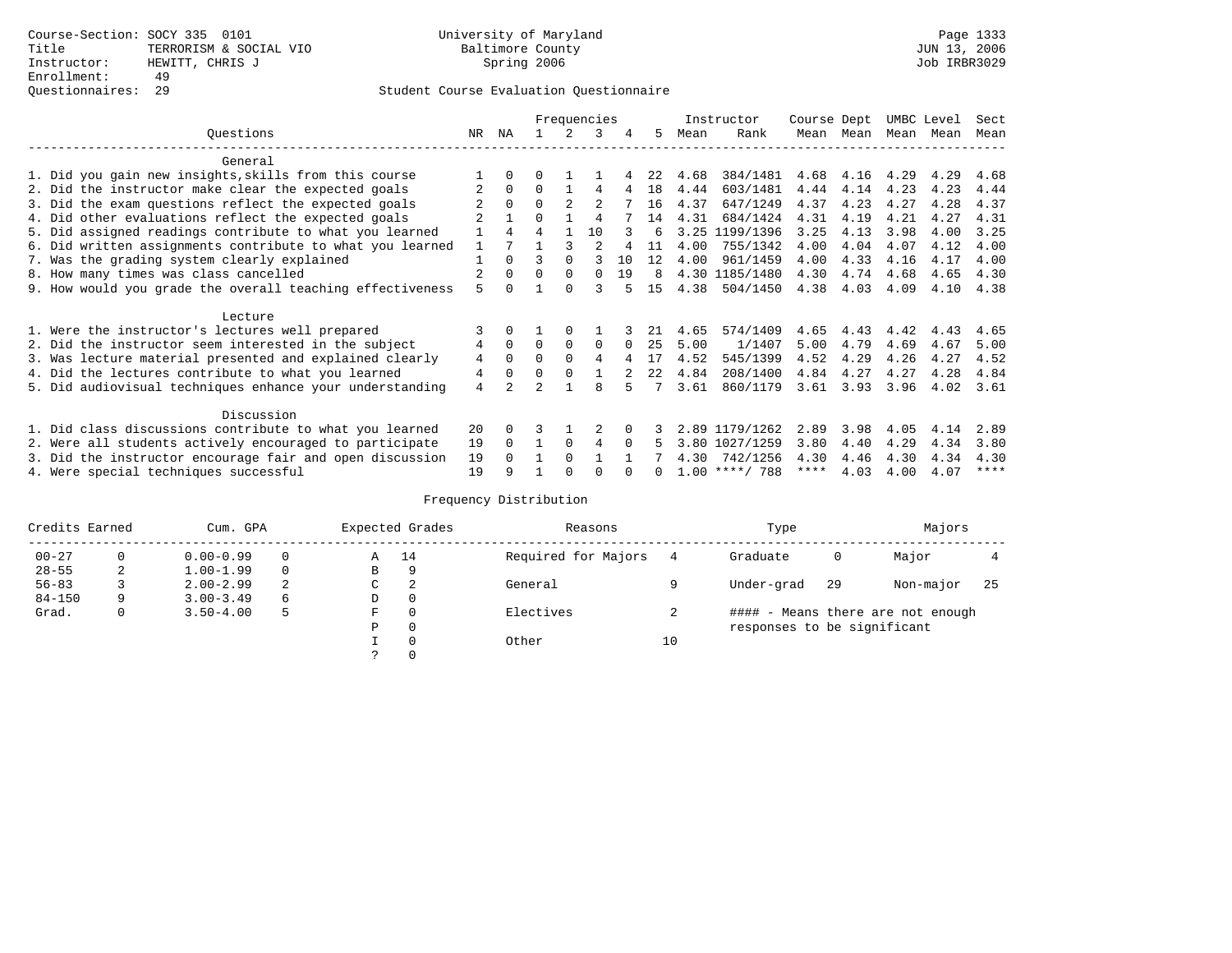|                                                            |                |                         |                            | Frequencies             |                         |                         |              |      | Instructor                         | Course Dept UMBC Level |           |                     |      | Sect        |
|------------------------------------------------------------|----------------|-------------------------|----------------------------|-------------------------|-------------------------|-------------------------|--------------|------|------------------------------------|------------------------|-----------|---------------------|------|-------------|
| Questions                                                  |                | NR NA                   | 1                          | 2                       | 3                       | 4                       | 5            | Mean | Rank                               |                        |           | Mean Mean Mean Mean |      | Mean        |
|                                                            |                |                         |                            |                         |                         |                         |              |      |                                    |                        |           |                     |      |             |
| General                                                    |                |                         |                            |                         |                         |                         |              |      |                                    |                        |           |                     |      |             |
| 1. Did you gain new insights, skills from this course      | $\mathbf 0$    | $\Omega$                | $\Omega$                   | 1                       | 2                       | 7                       | 31           | 4.66 | 406/1481                           | 4.66                   | 4.16      | 4.29                | 4.29 | 4.66        |
| 2. Did the instructor make clear the expected goals        | $\mathbf{0}$   | $\Omega$                | $\Omega$                   | $\Omega$                | 2                       | 13                      | 26           | 4.59 | 422/1481                           | 4.59                   | 4.14      | 4.23                | 4.23 | 4.59        |
| 3. Did the exam questions reflect the expected goals       | 0              | $\Omega$                | $\mathbf{1}$               | $\Omega$                | $\mathbf{1}$            | 13                      | 26           | 4.54 | 470/1249                           | 4.54 4.23              |           | 4.27                | 4.28 | 4.54        |
| 4. Did other evaluations reflect the expected goals        | 0              | $\mathbf 0$             | $\mathbf 0$                | $\mathbf{1}$            | 6                       | $\overline{4}$          | 30           | 4.54 | 406/1424                           | 4.54                   | 4.19      | 4.21                | 4.27 | 4.54        |
| 5. Did assigned readings contribute to what you learned    | 0              | $\mathbf 0$             | $\mathbf{1}$               | $\mathbf{1}$            | 4                       | 11                      | 24           | 4.37 | 411/1396                           | 4.37                   | 4.13      | 3.98                | 4.00 | 4.37        |
| 6. Did written assignments contribute to what you learned  | 0              | $\mathbf{0}$            | $\mathbf 1$                | 2                       | 4                       | 12                      | 22           | 4.27 | 534/1342                           | 4.27                   | 4.04      | 4.07                | 4.12 | 4.27        |
| 7. Was the grading system clearly explained                | $\mathbf 0$    | $\Omega$                | $\Omega$                   | 2                       | 2                       | 8                       | 29           | 4.56 | 390/1459                           | 4.56                   | 4.33      | 4.16                | 4.17 | 4.56        |
| 8. How many times was class cancelled                      | $\mathbf{0}$   | $\mathbf 0$             | $\Omega$                   | $\Omega$                | $\Omega$                | 5                       | 36           | 4.88 | 743/1480                           | 4.88                   | 4.74      | 4.68                | 4.65 | 4.88        |
| 9. How would you grade the overall teaching effectiveness  | 8              | $\mathbf{1}$            | $\Omega$                   | $\Omega$                | 3                       | 11                      | 18           | 4.47 | 389/1450                           | 4.47                   | 4.03      | 4.09                | 4.10 | 4.47        |
|                                                            |                |                         |                            |                         |                         |                         |              |      |                                    |                        |           |                     |      |             |
| Lecture<br>1. Were the instructor's lectures well prepared | 2              | $\mathbf 0$             | $\mathbf 0$                | 0                       | 1                       | 4                       | 34           | 4.85 | 275/1409                           | 4.85                   | 4.43      | 4.42                | 4.43 | 4.85        |
| 2. Did the instructor seem interested in the subject       | $\overline{2}$ | $\mathbf 0$             | $\mathbf 0$                | $\Omega$                | $\mathbf{1}$            | 3                       | 35           | 4.87 | 568/1407                           | 4.87                   | 4.79      | 4.69                | 4.67 | 4.87        |
| 3. Was lecture material presented and explained clearly    | 3              | $\mathbf 0$             | 0                          | $\mathsf 0$             | 2                       | 6                       | 30           | 4.74 | 289/1399                           | 4.74                   | 4.29      | 4.26                | 4.27 | 4.74        |
| 4. Did the lectures contribute to what you learned         | 3              | $\mathbf 0$             | $\mathbf 0$                | $\mathbf{0}$            | $\mathbf{1}$            | 6                       | 31           | 4.79 | 274/1400                           | 4.79                   | 4.27      | 4.27                | 4.28 | 4.79        |
| 5. Did audiovisual techniques enhance your understanding   | 3              | $\mathbf{1}$            | $\mathbf{1}$               | $\Omega$                | $\Omega$                | 14                      | 22           | 4.51 | 253/1179                           | 4.51                   | 3.93      | 3.96                | 4.02 | 4.51        |
|                                                            |                |                         |                            |                         |                         |                         |              |      |                                    |                        |           |                     |      |             |
| Discussion                                                 |                |                         |                            |                         |                         |                         |              |      |                                    |                        |           |                     |      |             |
| 1. Did class discussions contribute to what you learned    | 9              | $\Omega$                | $\Omega$                   | $\Omega$                | 6                       | 11                      | 15           | 4.28 | 550/1262                           | 4.28                   | 3.98      | 4.05                | 4.14 | 4.28        |
| 2. Were all students actively encouraged to participate    | 9              | $\mathbf 0$             | $\mathbf 0$                | $\mathbf 0$             | 2                       | $\mathbf{3}$            | 27           | 4.78 | 325/1259                           | 4.78                   | 4.40      | 4.29                | 4.34 | 4.78        |
| 3. Did the instructor encourage fair and open discussion   | 9              | 0                       | 0                          | $\mathbf{0}$            | $\mathbf 0$             | $\overline{4}$          | 28           | 4.88 | 240/1256                           | 4.88                   | 4.46      | 4.30                | 4.34 | 4.88        |
| 4. Were special techniques successful                      | 9              | 10                      | 1                          | 2                       | 3                       | 8                       | 8            | 3.91 | 487/ 788                           | 3.91                   | 4.03      | 4.00                | 4.07 | 3.91        |
|                                                            |                |                         |                            |                         |                         |                         |              |      |                                    |                        |           |                     |      |             |
| Laboratory                                                 |                |                         |                            |                         |                         |                         |              |      |                                    |                        |           |                     |      |             |
| 1. Did the lab increase understanding of the material      | 40             | 0                       | $\Omega$                   | $\Omega$                | $\Omega$                | $\Omega$                | 1            |      | $5.00$ ****/ 246                   |                        |           | 4.20                | 4.20 | ****        |
| 2. Were you provided with adequate background information  | 40             | $\mathbf 0$             | $\mathbf 0$                | $\mathbf{0}$            | $\mathbf 0$             | $\mathbf 0$             | 1            | 5.00 | ****/ 249                          |                        | ****      | 4.11                | 4.23 | $***$ * * * |
| 3. Were necessary materials available for lab activities   | 40             | $\mathbf 0$             | $\mathbf 0$                | $\mathbf 0$             | 0                       | $\Omega$                | 1            | 5.00 | ****/ 242                          | ****                   | ****      | 4.40                | 4.36 | $***$       |
| 4. Did the lab instructor provide assistance               | 40             | $\mathbf 0$             | $\mathbf 0$                | $\mathbf{0}$            | $\mathbf{0}$            | $\Omega$                | $\mathbf{1}$ |      | $5.00$ ****/ 240                   | ****                   | ****      | 4.20                | 3.96 | ****        |
| 5. Were requirements for lab reports clearly specified     | 40             | $\Omega$                | $\Omega$                   | $\Omega$                | $\Omega$                | $\Omega$                | $\mathbf{1}$ |      | $5.00$ ****/ 217                   | ****                   |           | 4.04                | 4.11 | ****        |
|                                                            |                |                         |                            |                         |                         |                         |              |      |                                    |                        |           |                     |      |             |
| Seminar                                                    |                |                         |                            |                         |                         |                         |              |      |                                    |                        |           |                     |      |             |
| 1. Were assigned topics relevant to the announced theme    | 40             | $\mathbf 0$             | 0                          | $\mathbf{0}$            | $\Omega$                | 0                       | 1            |      | 68<br>$5.00$ ****/                 | ****                   | 5.00      | 4.49                | 4.70 | $***$       |
| 2. Was the instructor available for individual attention   | 40             | 0                       | 0                          | 0                       | $\mathsf 0$             | 0                       | 1            |      | $5.00$ ****/<br>69                 | ****                   | 4.80      | 4.53                | 4.66 | * * * *     |
| 3. Did research projects contribute to what you learned    | 40             | $\mathbf 0$             | $\mathbf 0$                | $\mathbf{0}$            | $\mathbf 0$             | $\Omega$                | 1            |      | $5.00$ ****/<br>63                 | $***$ * *              | 4.80      | 4.44                | 4.56 | $***$       |
| 4. Did presentations contribute to what you learned        | 40             | $\Omega$                | $\mathbf 0$                | $\Omega$                | $\Omega$                | $\Omega$                | 1            | 5.00 | $***/$<br>69                       | $***$ * *              | 5.00      | 4.35                | 4.48 | $***$       |
| 5. Were criteria for grading made clear                    | 40             | $\Omega$                | $\Omega$                   | $\Omega$                | $\Omega$                | $\Omega$                | $\mathbf{1}$ |      | $5.00$ ****/<br>68                 | $***$ * * *            | 4.80      | 3.92                | 4.43 | ****        |
|                                                            |                |                         |                            |                         |                         |                         |              |      |                                    |                        |           |                     |      |             |
| Field Work                                                 |                |                         |                            |                         |                         |                         |              |      |                                    |                        |           |                     |      | * * * *     |
| 1. Did field experience contribute to what you learned     | 40             | $\mathbf 0$             | 0                          | $\mathbf 0$             | $\mathbf 0$             | $\Omega$                | 1.           |      | 59<br>$5.00$ ****/                 | ****                   | ****      | 4.30                | 4.48 | ****        |
| 2. Did you clearly understand your evaluation criteria     | 40             | $\mathbf 0$             | $\mathbf 0$                | $\mathbf 0$             | $\mathbf 0$             | $\Omega$                | $\mathbf{1}$ | 5.00 | 51<br>$***/$                       | ****                   | ****      | 4.00                | 4.13 | ****        |
| 3. Was the instructor available for consultation           | 40             | $\mathbf 0$             | $\mathbf 0$                | $\mathbf 0$             | $\mathbf 0$             | $\Omega$                | $\mathbf{1}$ | 5.00 | $***$ /<br>36                      | ****                   | $***$ *   | 4.60                | 4.33 | $***$       |
| 4. To what degree could you discuss your evaluations       | 40             | $\mathbf 0$<br>$\Omega$ | $\mathbf 0$<br>$\mathbf 0$ | $\mathbf 0$<br>$\Omega$ | $\mathbf 0$<br>$\Omega$ | $\mathbf 0$<br>$\Omega$ | $\mathbf{1}$ |      | $5.00$ ****/<br>41<br>$***/$<br>31 | $***$ * * *            | $***$ *   | 4.26                | 3.90 | $***$       |
| 5. Did conferences help you carry out field activities     | 40             |                         |                            |                         |                         |                         | 1            | 5.00 |                                    |                        |           | 4.42                | 4.00 |             |
| Self Paced                                                 |                |                         |                            |                         |                         |                         |              |      |                                    |                        |           |                     |      |             |
| 1. Did self-paced system contribute to what you learned    | 40             | $\mathbf 0$             | 0                          | $\mathbf 0$             | $\mathbf 0$             | $\Omega$                | -1.          | 5.00 | $***$ /<br>55                      |                        |           | 4.55                | 4.88 | ****        |
| 2. Did study questions make clear the expected goal        | 40             | $\Omega$                | 0                          | $\mathsf 0$             | $\mathbf 0$             | $\Omega$                | $\mathbf{1}$ | 5.00 | $***/$<br>31                       | ****                   | ****      | 4.75                | 4.67 | ****        |
| 3. Were your contacts with the instructor helpful          | 40             | $\mathsf 0$             | $\mathbf 0$                | $\mathsf 0$             | $\mathbf 0$             | $\mathbf 0$             | 1            | 5.00 | 51<br>$***/$                       | ****                   | $* * * *$ | 4.65                | 4.88 | ****        |
| 4. Was the feedback/tutoring by proctors helpful           | 40             | $\mathbf 0$             | $\mathbf 0$                | $\mathbf 0$             | $\mathbf 0$             | $\Omega$                | $\mathbf{1}$ | 5.00 | $***/$<br>34                       | ****                   | ****      | 4.83                | 4.67 | ****        |
| 5. Were there enough proctors for all the students         | 40             | $\Omega$                | $\mathbf 0$                | $\Omega$                | $\Omega$                | $\Omega$                | $\mathbf{1}$ |      | $5.00$ ****/<br>24                 | $***$ * *              | ****      | 4.82                | 4.67 | ****        |
|                                                            |                |                         |                            |                         |                         |                         |              |      |                                    |                        |           |                     |      |             |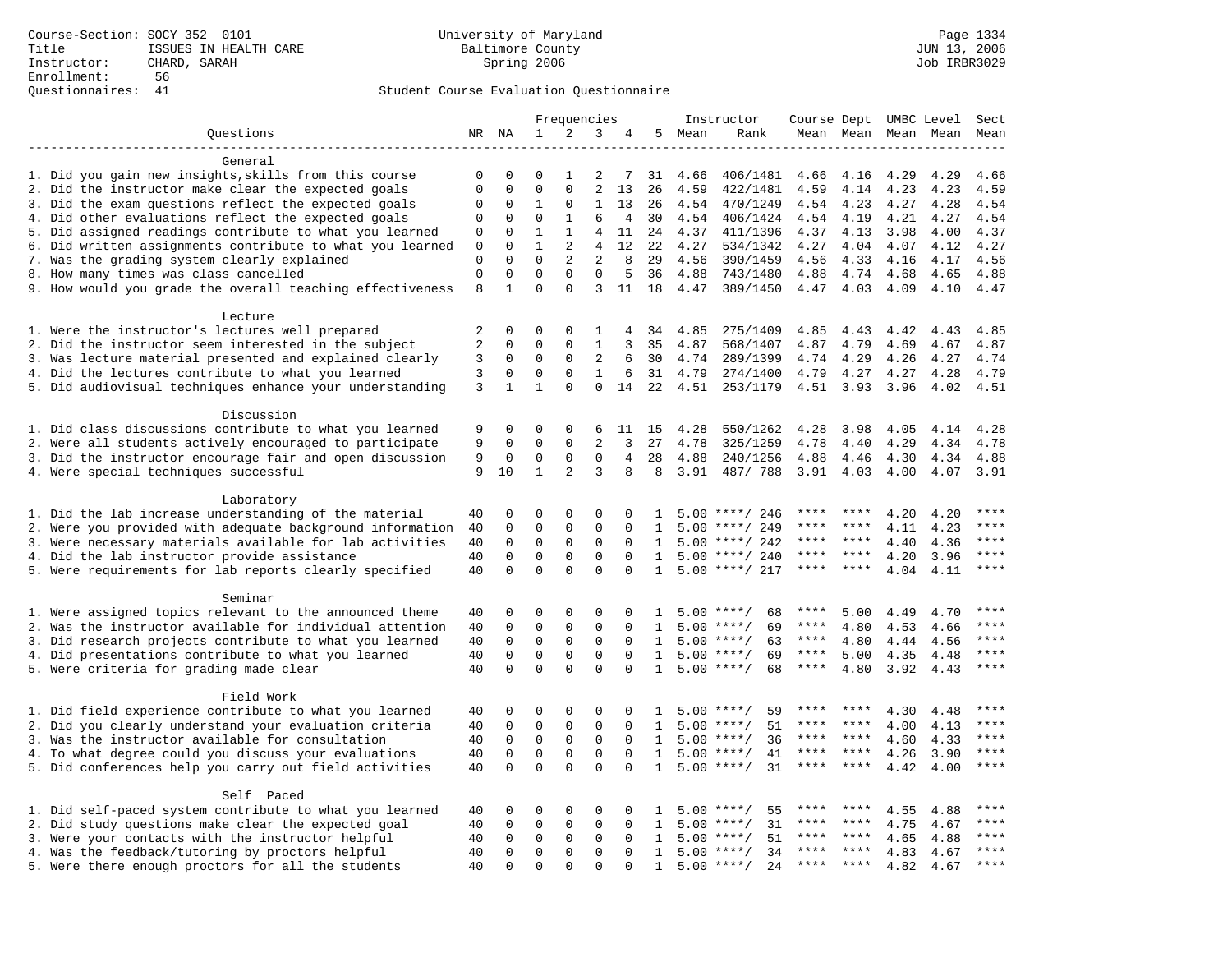| Course-Section: SOCY 352 0101 |                       | University of Maryland                  | Page 1334    |
|-------------------------------|-----------------------|-----------------------------------------|--------------|
| Title                         | ISSUES IN HEALTH CARE | Baltimore County                        | JUN 13, 2006 |
| Instructor:                   | CHARD, SARAH          | Spring 2006                             | Job IRBR3029 |
| Enrollment:                   | 56                    |                                         |              |
| Ouestionnaires: 41            |                       | Student Course Evaluation Ouestionnaire |              |

| Credits Earned |    | Cum. GPA      |          |   | Expected Grades | Reasons             |    | Type                        |    | Majors                            |    |
|----------------|----|---------------|----------|---|-----------------|---------------------|----|-----------------------------|----|-----------------------------------|----|
| $00 - 27$      |    | $0.00 - 0.99$ |          | Α | -21             | Required for Majors |    | Graduate                    | 0  | Major                             |    |
| $28 - 55$      |    | $1.00 - 1.99$ | $\Omega$ | B | 14              |                     |    |                             |    |                                   |    |
| $56 - 83$      |    | $2.00 - 2.99$ | 10       | C | $\Omega$        | General             | 10 | Under-grad                  | 41 | Non-major                         | 32 |
| $84 - 150$     | 21 | $3.00 - 3.49$ | 8        | D | -0              |                     |    |                             |    |                                   |    |
| Grad.          |    | $3.50 - 4.00$ | 8        | F | $\Omega$        | Electives           |    |                             |    | #### - Means there are not enough |    |
|                |    |               |          | P |                 |                     |    | responses to be significant |    |                                   |    |
|                |    |               |          |   | $\Omega$        | Other               | 19 |                             |    |                                   |    |
|                |    |               |          |   |                 |                     |    |                             |    |                                   |    |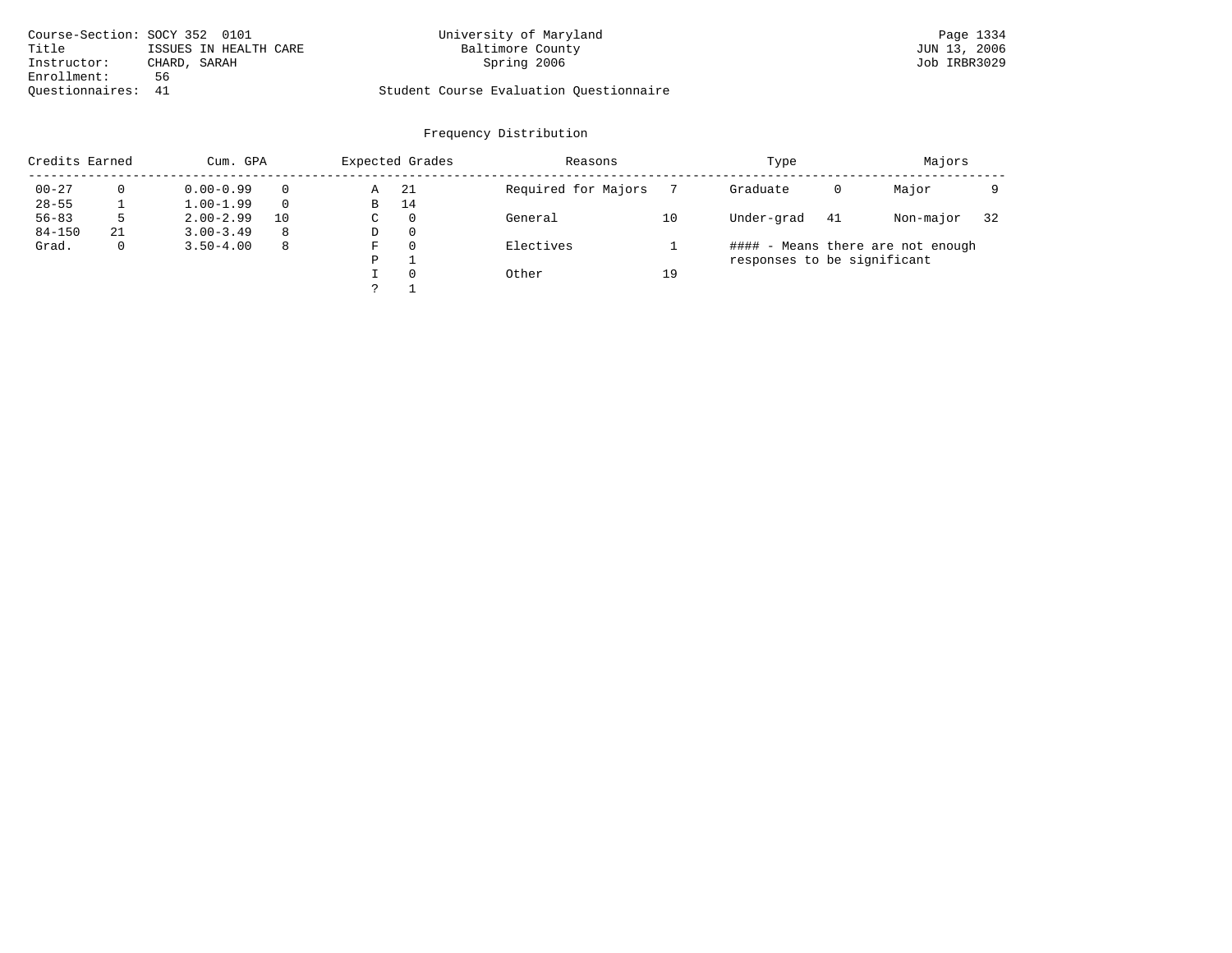# Questionnaires: 22 Student Course Evaluation Questionnaire

|                                                           |                |          |                |                | Frequencies |   |    |      | Instructor     | Course Dept |      | UMBC Level |      | Sect |
|-----------------------------------------------------------|----------------|----------|----------------|----------------|-------------|---|----|------|----------------|-------------|------|------------|------|------|
| Ouestions                                                 | NR             | ΝA       |                |                | 3           | 4 | 5  | Mean | Rank           | Mean        | Mean | Mean       | Mean | Mean |
| General                                                   |                |          |                |                |             |   |    |      |                |             |      |            |      |      |
| 1. Did you gain new insights, skills from this course     |                |          |                | 5              | б           |   |    |      | 3.36 1398/1481 | 3.36        | 4.16 | 4.29       | 4.29 | 3.36 |
| 2. Did the instructor make clear the expected goals       |                | $\Omega$ | 4              | 6              |             |   |    |      | 3.23 1390/1481 | 3.23        | 4.14 | 4.23       | 4.23 | 3.23 |
|                                                           |                | $\Omega$ | $\overline{2}$ |                | 5           |   |    |      | 3.45 1127/1249 | 3.45        | 4.23 | 4.27       | 4.28 | 3.45 |
| 3. Did the exam questions reflect the expected goals      |                |          |                |                |             |   |    |      |                |             |      |            |      |      |
| 4. Did other evaluations reflect the expected goals       |                |          | $\overline{a}$ | 4              | 2           |   |    |      | 3.55 1258/1424 | 3.55        | 4.19 | 4.21       | 4.27 | 3.55 |
| 5. Did assigned readings contribute to what you learned   | 0              |          | ς              |                |             |   | 6  |      | 3.21 1214/1396 | 3.21        | 4.13 | 3.98       | 4.00 | 3.21 |
| 6. Did written assignments contribute to what you learned | 0              | 9        |                |                |             |   | 5  |      | 3.46 1135/1342 | 3.46        | 4.04 | 4.07       | 4.12 | 3.46 |
| 7. Was the grading system clearly explained               | 0              |          | 4              |                |             |   |    |      | 3.38 1303/1459 | 3.38        | 4.33 | 4.16       | 4.17 | 3.38 |
| 8. How many times was class cancelled                     |                |          | 0              | $\Omega$       |             |   | 14 | 4.65 | 959/1480       | 4.65        | 4.74 | 4.68       | 4.65 | 4.65 |
| 9. How would you grade the overall teaching effectiveness | $\mathcal{L}$  |          | г,             |                |             |   | 3  |      | 2.80 1398/1450 | 2.80        | 4.03 | 4.09       | 4.10 | 2.80 |
| Lecture                                                   |                |          |                |                |             |   |    |      |                |             |      |            |      |      |
| 1. Were the instructor's lectures well prepared           |                |          |                |                |             |   |    |      | 2.95 1366/1409 | 2.95        | 4.43 | 4.42       | 4.43 | 2.95 |
| 2. Did the instructor seem interested in the subject      | 0              | $\Omega$ | $\Omega$       | $\mathfrak{D}$ | 4           |   | 13 |      | 4.23 1268/1407 | 4.23        | 4.79 | 4.69       | 4.67 | 4.23 |
| 3. Was lecture material presented and explained clearly   | 0              | $\Omega$ |                |                | 5           |   | 8  |      | 3.18 1305/1399 | 3.18        | 4.29 | 4.26       | 4.27 | 3.18 |
| 4. Did the lectures contribute to what you learned        | 0              | 0        | 8              | $\overline{2}$ |             |   |    |      | 2.91 1335/1400 | 2.91        | 4.27 | 4.27       | 4.28 | 2.91 |
| 5. Did audiovisual techniques enhance your understanding  | $\overline{a}$ | 6        |                | 4              |             |   |    |      | 2.86 1093/1179 | 2.86        | 3.93 | 3.96       | 4.02 | 2.86 |
|                                                           |                |          |                |                |             |   |    |      |                |             |      |            |      |      |
| Discussion                                                |                |          |                |                |             |   |    |      |                |             |      |            |      |      |
| 1. Did class discussions contribute to what you learned   | 8              | 0        |                |                |             |   |    |      | 3.36 1052/1262 | 3.36        | 3.98 | 4.05       | 4.14 | 3.36 |
| 2. Were all students actively encouraged to participate   | 8              | $\Omega$ | $\overline{2}$ |                |             |   | 6  |      | 3.64 1071/1259 | 3.64        | 4.40 | 4.29       | 4.34 | 3.64 |
| 3. Did the instructor encourage fair and open discussion  | 8              |          |                | $\Omega$       |             |   | 6  |      | 3.57 1090/1256 | 3.57        | 4.46 | 4.30       | 4.34 | 3.57 |
| 4. Were special techniques successful                     | 8              |          |                |                |             |   |    | 3.27 | 686/788        | 3.27        | 4.03 | 4.00       | 4.07 | 3.27 |

| Credits Earned |   | Cum. GPA      |          |   | Expected Grades | Reasons             |   | Type                        |    | Majors                            |     |
|----------------|---|---------------|----------|---|-----------------|---------------------|---|-----------------------------|----|-----------------------------------|-----|
| $00 - 27$      |   | $0.00 - 0.99$ | $\Omega$ | Α | - 11            | Required for Majors | 8 | Graduate                    | 0  | Major                             |     |
| $28 - 55$      | 0 | $1.00 - 1.99$ | $\Omega$ | В | 9               |                     |   |                             |    |                                   |     |
| $56 - 83$      | 2 | $2.00 - 2.99$ | 6        | С | 0               | General             |   | Under-grad                  | 22 | Non-major                         | -22 |
| $84 - 150$     | 8 | $3.00 - 3.49$ | 4        | D | 0               |                     |   |                             |    |                                   |     |
| Grad.          | 0 | $3.50 - 4.00$ | 4        | F | 0               | Electives           |   |                             |    | #### - Means there are not enough |     |
|                |   |               |          | Ρ | 0               |                     |   | responses to be significant |    |                                   |     |
|                |   |               |          |   | $\Omega$        | Other               |   |                             |    |                                   |     |
|                |   |               |          | っ | 0               |                     |   |                             |    |                                   |     |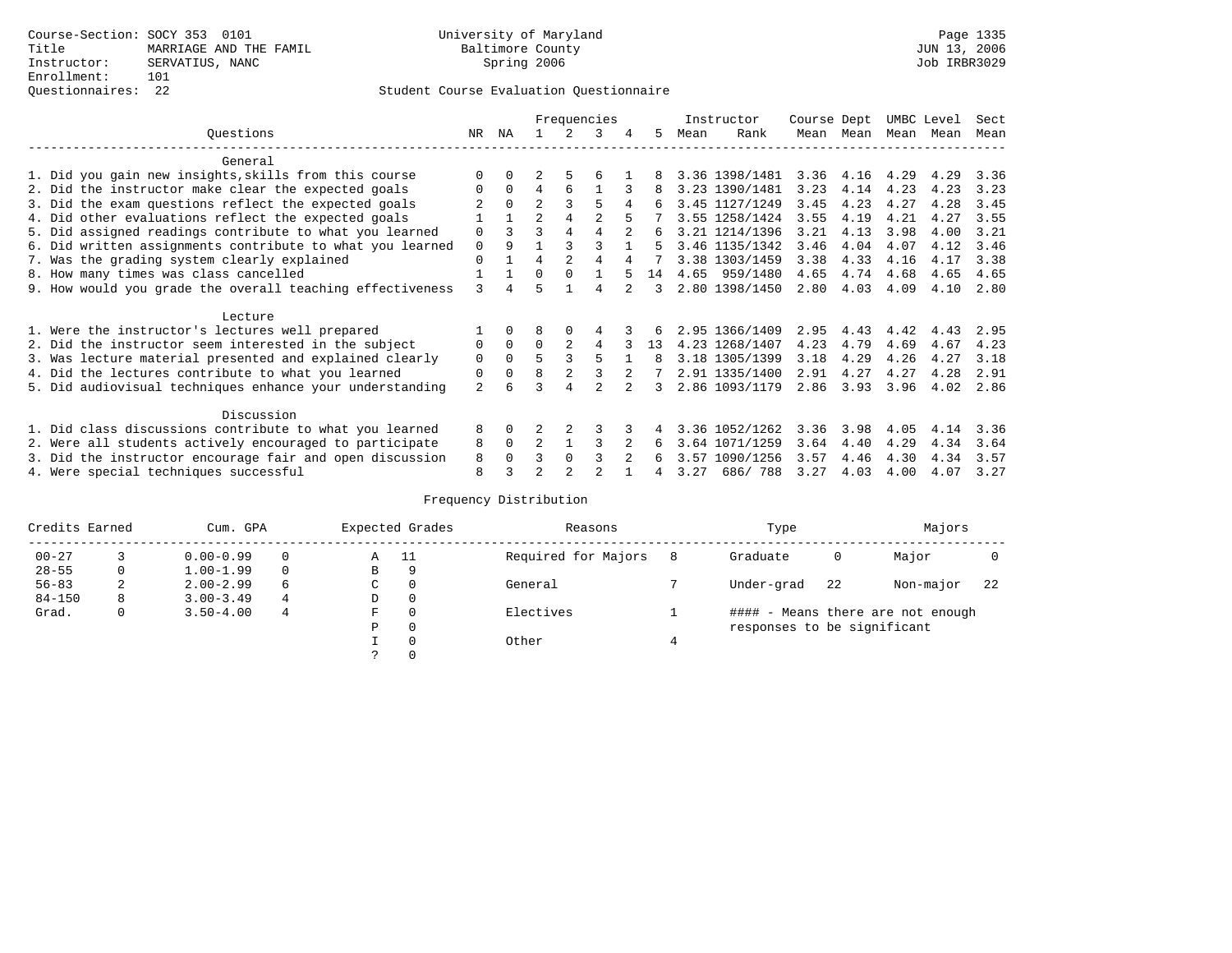|                                                           |                |                |                |                | Frequencies |   |    |      | Instructor       | Course Dept |      | UMBC Level |      | Sect        |
|-----------------------------------------------------------|----------------|----------------|----------------|----------------|-------------|---|----|------|------------------|-------------|------|------------|------|-------------|
| Questions                                                 | NR.            | ΝA             |                |                | 3           | 4 | 5. | Mean | Rank             | Mean        | Mean | Mean       | Mean | Mean        |
| General                                                   |                |                |                |                |             |   |    |      |                  |             |      |            |      |             |
| 1. Did you gain new insights, skills from this course     |                | $\Omega$       |                |                |             |   |    |      | 3.13 1438/1481   | 3.13        | 4.16 | 4.29       | 4.29 | 3.13        |
| 2. Did the instructor make clear the expected goals       |                | $\Omega$       | 4              |                |             |   |    |      | 2.88 1446/1481   | 2.88        | 4.14 | 4.23       | 4.23 | 2.88        |
| 3. Did the exam questions reflect the expected goals      |                | $\Omega$       | ς              | $\mathfrak{D}$ | 6           |   |    |      | 3.00 1193/1249   | 3.00        | 4.23 | 4.27       | 4.28 | 3.00        |
| 4. Did other evaluations reflect the expected goals       | O              |                | ς              |                |             |   |    |      | 2.93 1377/1424   | 2.93        | 4.19 | 4.21       | 4.27 | 2.93        |
| 5. Did assigned readings contribute to what you learned   | 0              | $\Omega$       |                |                |             |   |    |      | 3.44 1120/1396   | 3.44        | 4.13 | 3.98       | 4.00 | 3.44        |
| 6. Did written assignments contribute to what you learned | 0              | $\overline{2}$ | $\mathfrak{D}$ |                |             |   |    |      | 3.29 1200/1342   | 3.29        | 4.04 | 4.07       | 4.12 | 3.29        |
| 7. Was the grading system clearly explained               | 0              | $\Omega$       |                |                |             |   | 6  |      | 3.50 1256/1459   | 3.50        | 4.33 | 4.16       | 4.17 | 3.50        |
| 8. How many times was class cancelled                     | $\Omega$       | $\Omega$       | $\Omega$       | $\Omega$       | 0           |   | 16 | 5.00 | 1/1480           | 5.00        | 4.74 | 4.68       | 4.65 | 5.00        |
| 9. How would you grade the overall teaching effectiveness | ζ              |                | 4              | $\mathcal{D}$  | 4           |   |    |      | 2.54 1426/1450   | 2.54        | 4.03 | 4.09       | 4.10 | 2.54        |
| Lecture                                                   |                |                |                |                |             |   |    |      |                  |             |      |            |      |             |
| 1. Were the instructor's lectures well prepared           |                |                |                |                |             |   |    |      | 3.25 1338/1409   | 3.25        | 4.43 | 4.42       | 4.43 | 3.25        |
| 2. Did the instructor seem interested in the subject      | 0              | $\Omega$       |                | $\Omega$       |             | 6 |    |      | 4.25 1257/1407   | 4.25        | 4.79 | 4.69       | 4.67 | 4.25        |
| 3. Was lecture material presented and explained clearly   | 0              | $\Omega$       | 5              | $2^{1}$        |             |   |    |      | 2.63 1373/1399   | 2.63        | 4.29 | 4.26       | 4.27 | 2.63        |
| 4. Did the lectures contribute to what you learned        | 0              | $\Omega$       | 4              |                |             |   | 4  |      | 3.00 1312/1400   | 3.00        | 4.27 | 4.27       | 4.28 | 3.00        |
| 5. Did audiovisual techniques enhance your understanding  | $\overline{a}$ |                |                |                |             |   |    |      | 2.45 1134/1179   | 2.45        | 3.93 | 3.96       | 4.02 | 2.45        |
| Discussion                                                |                |                |                |                |             |   |    |      |                  |             |      |            |      |             |
| 1. Did class discussions contribute to what you learned   | 9              | $\Omega$       |                |                |             |   |    |      | 2.29 1238/1262   | 2.29        | 3.98 | 4.05       | 4.14 | 2.29        |
| 2. Were all students actively encouraged to participate   | 9              | $\Omega$       |                | $\Omega$       |             |   |    |      | 2.86 1193/1259   | 2.86        | 4.40 | 4.29       | 4.34 | 2.86        |
| 3. Did the instructor encourage fair and open discussion  | 9              | $\Omega$       | $\mathfrak{D}$ | $\Omega$       |             |   |    |      | 3.29 1141/1256   | 3.29        | 4.46 | 4.30       | 4.34 | 3.29        |
| 4. Were special techniques successful                     | 9              |                |                |                |             |   |    |      | $3.33$ ****/ 788 | ****        | 4.03 | 4.00       | 4.07 | $***$ * * * |

| Credits Earned |   | Cum. GPA      |          | Expected Grades |              | Reasons             |   | Type                        |    | Majors                            |    |
|----------------|---|---------------|----------|-----------------|--------------|---------------------|---|-----------------------------|----|-----------------------------------|----|
| $00 - 27$      | 0 | $0.00 - 0.99$ | $\Omega$ | Α               |              | Required for Majors |   | Graduate                    | 0  | Major                             |    |
| $28 - 55$      | 0 | $1.00 - 1.99$ | $\Omega$ | В               | 4            |                     |   |                             |    |                                   |    |
| $56 - 83$      |   | $2.00 - 2.99$ | 2        | C               | -2           | General             |   | Under-grad                  | 16 | Non-major                         | 13 |
| $84 - 150$     |   | $3.00 - 3.49$ | 6        | D               | 0            |                     |   |                             |    |                                   |    |
| Grad.          | 0 | $3.50 - 4.00$ | 3        | F               | 0            | Electives           |   |                             |    | #### - Means there are not enough |    |
|                |   |               |          | Ρ               | $\mathbf{0}$ |                     |   | responses to be significant |    |                                   |    |
|                |   |               |          |                 | 0            | Other               | 8 |                             |    |                                   |    |
|                |   |               |          |                 | 2            |                     |   |                             |    |                                   |    |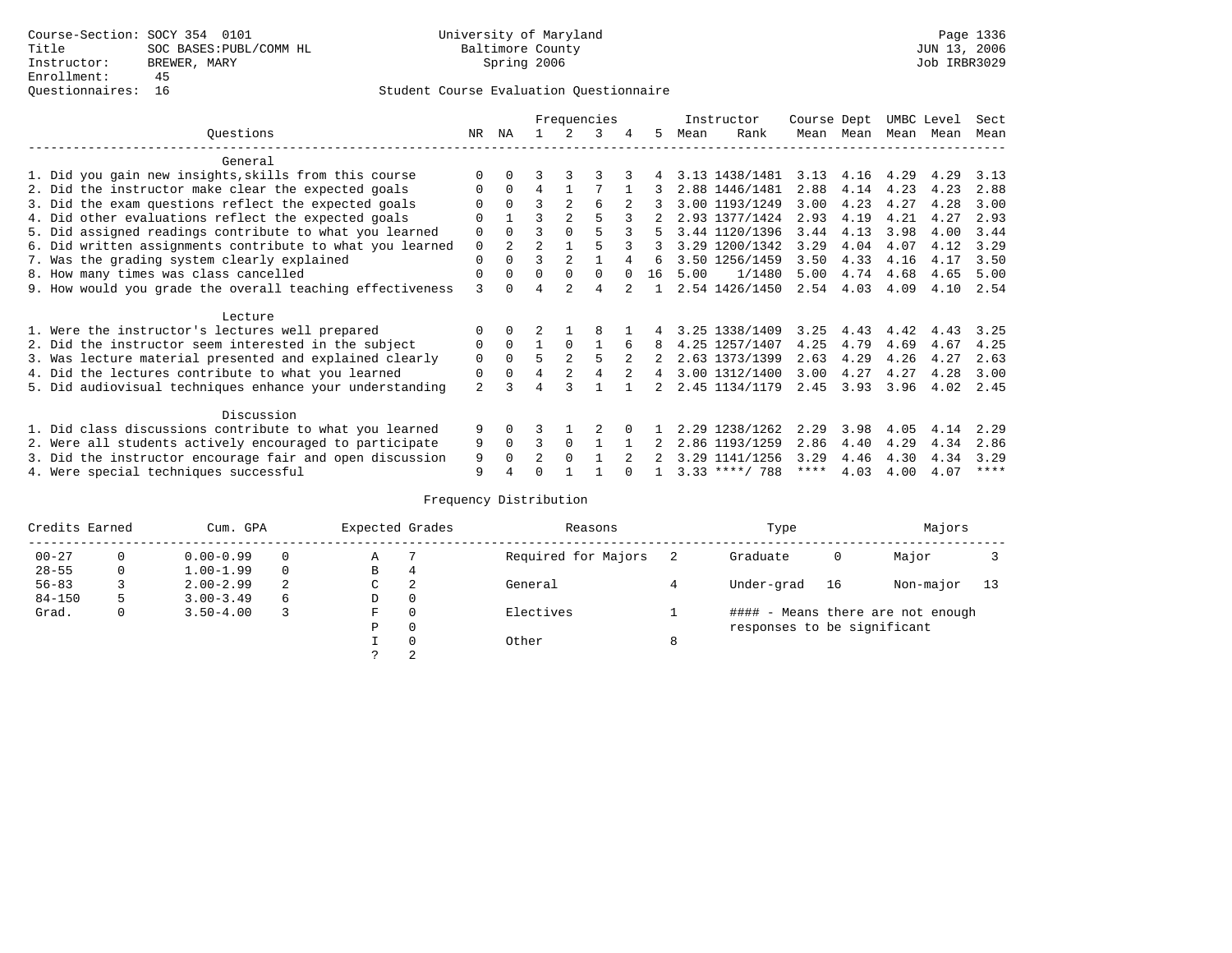|                                                           |          |                |                | Frequencies    |                |    |      |      | Instructor     | Course Dept |           | UMBC Level |      | Sect |
|-----------------------------------------------------------|----------|----------------|----------------|----------------|----------------|----|------|------|----------------|-------------|-----------|------------|------|------|
| Ouestions                                                 | NR       | ΝA             |                |                | 3              | 4  | 5.   | Mean | Rank           |             | Mean Mean | Mean       | Mean | Mean |
| General                                                   |          |                |                |                |                |    |      |      |                |             |           |            |      |      |
| 1. Did you gain new insights, skills from this course     | $\Omega$ | $\Omega$       |                |                | 4              |    | 21   |      | 4.10 1006/1481 | 4.10        | 4.16      | 4.29       | 4.29 | 4.10 |
| 2. Did the instructor make clear the expected goals       | O        | $\Omega$       | $\Omega$       | 4              |                |    | 21   | 4.15 | 917/1481       | 4.15        | 4.14      | 4.23       | 4.23 | 4.15 |
| 3. Did the exam questions reflect the expected goals      |          | $\Omega$       | $\Omega$       |                |                |    | 23   | 4.36 | 663/1249       | 4.36        | 4.23      | 4.27       | 4.28 | 4.36 |
| 4. Did other evaluations reflect the expected goals       | $\Omega$ | $\overline{a}$ |                | $\mathfrak{D}$ | 4              |    | 2.2. | 4.30 | 695/1424       | 4.30        | 4.19      | 4.21       | 4.27 | 4.30 |
| 5. Did assigned readings contribute to what you learned   | 0        |                |                |                | 4              | 8  | 20   | 4.08 | 662/1396       | 4.08        | 4.13      | 3.98       | 4.00 | 4.08 |
| 6. Did written assignments contribute to what you learned | $\Omega$ | 4              |                |                | $\mathfrak{D}$ |    | 16   | 3.77 | 974/1342       | 3.77        | 4.04      | 4.07       | 4.12 | 3.77 |
| 7. Was the grading system clearly explained               | $\Omega$ | $\Omega$       | U              |                | 4              |    | 29   | 4.59 | 367/1459       | 4.59        | 4.33      | 4.16       | 4.17 | 4.59 |
| 8. How many times was class cancelled                     |          |                | $\Omega$       | $\Omega$       | <sup>0</sup>   | 20 | 17   |      | 4.46 1079/1480 | 4.46        | 4.74      | 4.68       | 4.65 | 4.46 |
| 9. How would you grade the overall teaching effectiveness | 5        |                | $\mathfrak{D}$ | $\Omega$       | 8              | 16 | 6    |      | 3.75 1098/1450 | 3.75        | 4.03      | 4.09       | 4.10 | 3.75 |
| Lecture                                                   |          |                |                |                |                |    |      |      |                |             |           |            |      |      |
| 1. Were the instructor's lectures well prepared           |          |                |                |                | 4              |    | 2.2. | 4.33 | 968/1409       | 4.33        | 4.43      | 4.42       | 4.43 | 4.33 |
| 2. Did the instructor seem interested in the subject      | 2        | $\Omega$       | $\Omega$       | $\Omega$       | 4              | 6  | 27   |      | 4.62 1008/1407 | 4.62        | 4.79      | 4.69       | 4.67 | 4.62 |
| 3. Was lecture material presented and explained clearly   | 3        | $\Omega$       | $\mathfrak{D}$ |                | 5              | 11 | 17   | 4.11 | 956/1399       | 4.11        | 4.29      | 4.26       | 4.27 | 4.11 |
| 4. Did the lectures contribute to what you learned        | 3        | $\Omega$       |                | 4              |                |    | 19   | 4.08 | 991/1400       | 4.08        | 4.27      | 4.27       | 4.28 | 4.08 |
| 5. Did audiovisual techniques enhance your understanding  | 3        |                |                |                |                |    | 15   | 4.17 | 503/1179       | 4.17        | 3.93      | 3.96       | 4.02 | 4.17 |
| Discussion                                                |          |                |                |                |                |    |      |      |                |             |           |            |      |      |
| 1. Did class discussions contribute to what you learned   | 12       | $\Omega$       |                |                | 4              |    | 16   | 3.81 | 855/1262       | 3.81        | 3.98      | 4.05       | 4.14 | 3.81 |
| 2. Were all students actively encouraged to participate   | 12       | $\Omega$       |                |                |                |    | 13   |      | 3.74 1046/1259 | 3.74        | 4.40      | 4.29       | 4.34 | 3.74 |
| 3. Did the instructor encourage fair and open discussion  | 12       | $\Omega$       |                | $\Omega$       |                |    | 15   | 4.04 | 888/1256       | 4.04        | 4.46      | 4.30       | 4.34 | 4.04 |
| 4. Were special techniques successful                     | 12       | 11             |                |                |                |    | 12   | 4.19 | 324/788        | 4.19        | 4.03      | 4.00       | 4.07 | 4.19 |

| Credits Earned |          | Cum. GPA      |    |               | Expected Grades | Reasons             |                | Type                        |    | Majors                            |    |
|----------------|----------|---------------|----|---------------|-----------------|---------------------|----------------|-----------------------------|----|-----------------------------------|----|
| $00 - 27$      | $\Omega$ | $0.00 - 0.99$ |    | Α             | 23              | Required for Majors |                | Graduate                    | 0  | Major                             |    |
| $28 - 55$      | 4        | $1.00 - 1.99$ |    | B             | 8               |                     |                |                             |    |                                   |    |
| $56 - 83$      |          | $2.00 - 2.99$ | 6  | $\sim$<br>◡   | 2               | General             | 15             | Under-grad                  | 39 | Non-major                         | 30 |
| $84 - 150$     | 13       | $3.00 - 3.49$ | 7  | D             | 0               |                     |                |                             |    |                                   |    |
| Grad.          | 0        | $3.50 - 4.00$ | 11 | F             | 0               | Electives           |                |                             |    | #### - Means there are not enough |    |
|                |          |               |    | Ρ             | 0               |                     |                | responses to be significant |    |                                   |    |
|                |          |               |    |               | 0               | Other               | 17<br><b>L</b> |                             |    |                                   |    |
|                |          |               |    | $\mathcal{L}$ |                 |                     |                |                             |    |                                   |    |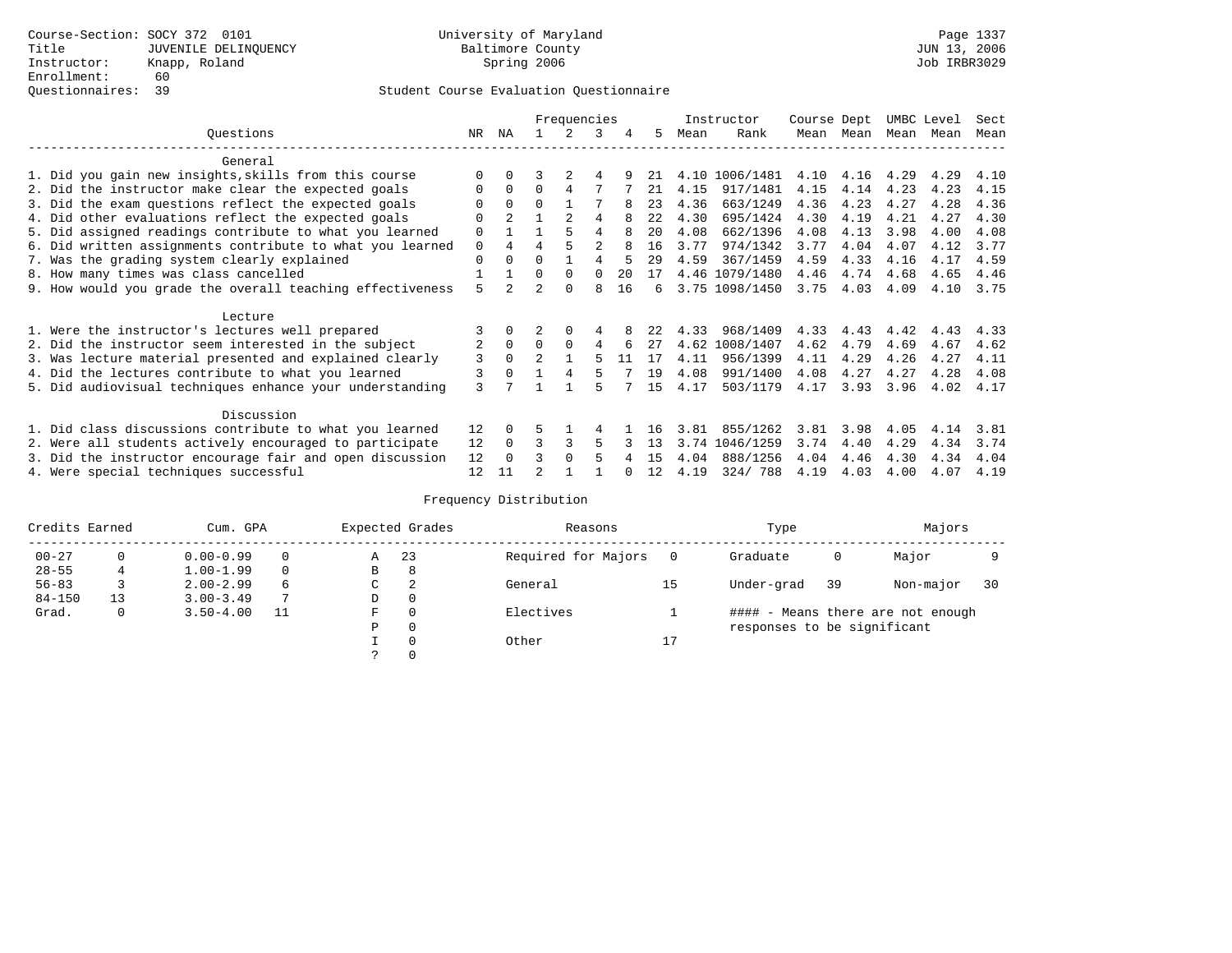|                                                           |                |                |          |             | Frequencies |          |    |      | Instructor       | Course Dept |      | UMBC Level |      | Sect    |
|-----------------------------------------------------------|----------------|----------------|----------|-------------|-------------|----------|----|------|------------------|-------------|------|------------|------|---------|
| Questions                                                 | NR.            | ΝA             |          |             | 3           | 4        | 5. | Mean | Rank             | Mean        | Mean | Mean       | Mean | Mean    |
| General                                                   |                |                |          |             |             |          |    |      |                  |             |      |            |      |         |
| 1. Did you gain new insights, skills from this course     |                | $\Omega$       | U        | $\Omega$    |             |          |    | 4.00 | 1069/1481        | 4.00        | 4.16 | 4.29       | 4.29 | 4.00    |
| 2. Did the instructor make clear the expected goals       |                | $\Omega$       | $\Omega$ | $\Omega$    |             |          | 3  | 4.20 | 884/1481         | 4.20        | 4.14 | 4.23       | 4.23 | 4.20    |
| 3. Did the exam questions reflect the expected goals      |                | 6              | $\Omega$ | $\Omega$    | $\Omega$    |          |    | 4.25 | 742/1249         | 4.25        | 4.23 | 4.27       | 4.28 | 4.25    |
| 4. Did other evaluations reflect the expected goals       | O              | 4              | 0        | $\Omega$    | $\Omega$    |          |    | 4.50 | 437/1424         | 4.50        | 4.19 | 4.21       | 4.27 | 4.50    |
| 5. Did assigned readings contribute to what you learned   | 0              | $\Omega$       | 0        | $\Omega$    |             |          | 6  | 4.50 | 297/1396         | 4.50        | 4.13 | 3.98       | 4.00 | 4.50    |
| 6. Did written assignments contribute to what you learned | 0              | 2.             | 0        |             |             |          | 2  | 4.00 | 755/1342         | 4.00        | 4.04 | 4.07       | 4.12 | 4.00    |
| 7. Was the grading system clearly explained               | 0              |                | 0        | $\Omega$    |             |          | 3  | 5.00 | 1/1459           | 5.00        | 4.33 | 4.16       | 4.17 | 5.00    |
| 8. How many times was class cancelled                     | $\Omega$       | $\Omega$       | 0        | $\Omega$    | 0           | 4        | 6  | 4.60 | 997/1480         | 4.60        | 4.74 | 4.68       | 4.65 | 4.60    |
| 9. How would you grade the overall teaching effectiveness |                |                |          |             |             |          | २  | 4.22 | 662/1450         | 4.22        | 4.03 | 4.09       | 4.10 | 4.22    |
| Lecture                                                   |                |                |          |             |             |          |    |      |                  |             |      |            |      |         |
| 1. Were the instructor's lectures well prepared           |                |                |          |             |             |          |    | 4.50 | 762/1409         | 4.50        | 4.43 | 4.42       | 4.43 | 4.50    |
| 2. Did the instructor seem interested in the subject      | $\overline{2}$ | $\Omega$       | $\Omega$ | $\mathbf 0$ | $\Omega$    |          |    | 4.88 | 568/1407         | 4.88        | 4.79 | 4.69       | 4.67 | 4.88    |
| 3. Was lecture material presented and explained clearly   | 2              | $\Omega$       | 0        | $\Omega$    | $\Omega$    | 4        | 4  | 4.50 | 567/1399         | 4.50        | 4.29 | 4.26       | 4.27 | 4.50    |
| 4. Did the lectures contribute to what you learned        | 2              | $\mathbf 0$    | 0        |             |             |          | 5  | 4.38 | 741/1400         | 4.38        | 4.27 | 4.27       | 4.28 | 4.38    |
| 5. Did audiovisual techniques enhance your understanding  | $\overline{a}$ | F              |          |             |             |          |    |      | $4.50$ ****/1179 | ****        | 3.93 | 3.96       | 4.02 | $***$ * |
| Discussion                                                |                |                |          |             |             |          |    |      |                  |             |      |            |      |         |
| 1. Did class discussions contribute to what you learned   |                | $\Omega$       | U        | $\Omega$    |             |          |    | 4.56 | 320/1262         | 4.56        | 3.98 | 4.05       | 4.14 | 4.56    |
| 2. Were all students actively encouraged to participate   |                | $\Omega$       | $\Omega$ | 0           | 0           |          | 8  | 4.89 | 229/1259         | 4.89        | 4.40 | 4.29       | 4.34 | 4.89    |
| 3. Did the instructor encourage fair and open discussion  | 1              | $\Omega$       | U        | $\Omega$    | $\Omega$    | $\Omega$ | 9  | 5.00 | 1/1256           | 5.00        | 4.46 | 4.30       | 4.34 | 5.00    |
| 4. Were special techniques successful                     |                | $\mathfrak{D}$ |          |             |             |          |    | 4.71 | 117/ 788         | 4.71        | 4.03 | 4.00       | 4.07 | 4.71    |

| Credits Earned |   | Cum. GPA      |   | Expected Grades |          | Reasons             | Type                        |    | Majors                            |  |
|----------------|---|---------------|---|-----------------|----------|---------------------|-----------------------------|----|-----------------------------------|--|
| $00 - 27$      |   | $0.00 - 0.99$ |   | Α               | $\Omega$ | Required for Majors | Graduate                    | 0  | Major                             |  |
| $28 - 55$      |   | $1.00 - 1.99$ |   | B               | 0        |                     |                             |    |                                   |  |
| $56 - 83$      |   | $2.00 - 2.99$ |   | $\sim$<br>◡     | 0        | General             | Under-grad                  | 10 | Non-major                         |  |
| $84 - 150$     |   | $3.00 - 3.49$ | 2 | D               | 0        |                     |                             |    |                                   |  |
| Grad.          | 0 | $3.50 - 4.00$ |   | F               | 0        | Electives           |                             |    | #### - Means there are not enough |  |
|                |   |               |   | Ρ               | 9        |                     | responses to be significant |    |                                   |  |
|                |   |               |   |                 | 0        | Other               |                             |    |                                   |  |
|                |   |               |   | $\mathcal{L}$   |          |                     |                             |    |                                   |  |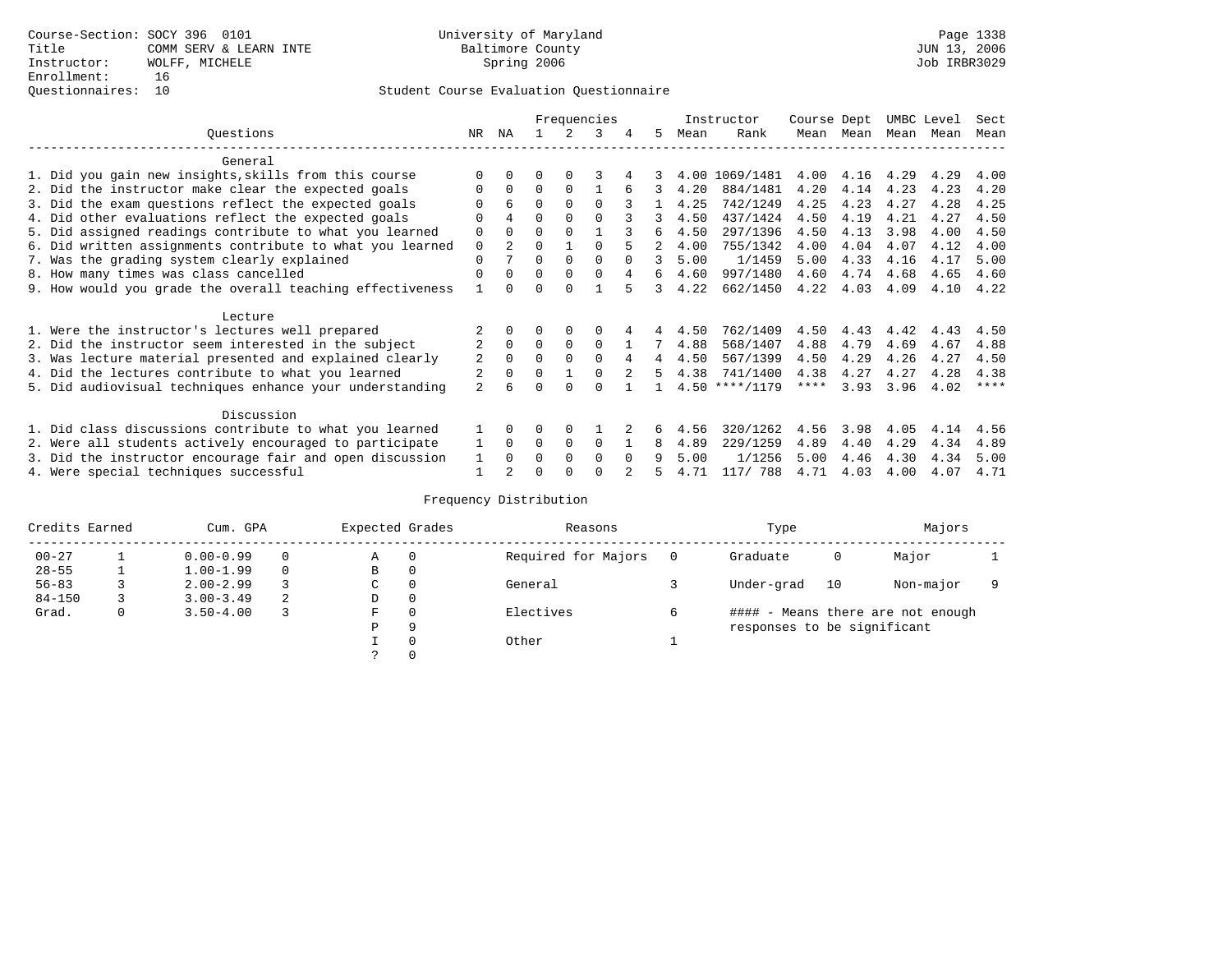|                                                           |                                  |                              |                              | Frequencies              |                  |                                |                 |               | Instructor           | Course Dept UMBC Level |              |              |              | Sect         |
|-----------------------------------------------------------|----------------------------------|------------------------------|------------------------------|--------------------------|------------------|--------------------------------|-----------------|---------------|----------------------|------------------------|--------------|--------------|--------------|--------------|
| Questions                                                 |                                  | NR NA                        | $\mathbf{1}$                 | 2                        | 3                | 4                              | 5               | Mean          | Rank                 |                        | Mean Mean    |              | Mean Mean    | Mean         |
|                                                           |                                  |                              |                              |                          |                  |                                |                 |               |                      |                        |              |              |              |              |
| General                                                   |                                  |                              |                              |                          |                  |                                |                 |               |                      |                        |              |              |              |              |
| 1. Did you gain new insights, skills from this course     | 2                                | 0                            | $\Omega$                     | -1                       | 5                | 8                              | 12              | 4.19          | 918/1481             | 4.19                   | 4.16         | 4.29         | 4.29         | 4.19         |
| 2. Did the instructor make clear the expected goals       | 2                                | $\Omega$                     | $\Omega$                     | $\overline{2}$           | 5                | 12                             | 7               |               | 3.92 1094/1481       | 3.92                   | 4.14         | 4.23         | 4.23         | 3.92         |
| 3. Did the exam questions reflect the expected goals      | 2                                | $\mathbf 0$                  | $\mathbf{1}$                 | 2                        | 6                | 7                              | 10              | 3.88          | 988/1249             | 3.88                   | 4.23         | 4.27         | 4.28         | 3.88         |
| 4. Did other evaluations reflect the expected goals       | $\overline{2}$                   | 4                            | $\overline{2}$               | $\mathbf 0$              | 3                | 11                             | 6               |               | 3.86 1116/1424       | 3.86                   | 4.19         | 4.21         | 4.27         | 3.86         |
| 5. Did assigned readings contribute to what you learned   | 2                                | $\mathbf 0$                  | $\mathbf{1}$                 | $\mathbf 0$              | 3                | 13                             | 9               | 4.12          | 633/1396             | 4.12                   | 4.13         | 3.98         | 4.00         | 4.12         |
| 6. Did written assignments contribute to what you learned | 2                                | 1                            | $\mathbf{1}$                 | 2                        | $\overline{4}$   | 11                             | $7\phantom{.0}$ | 3.84          | 927/1342             | 3.84                   | 4.04         | 4.07         | 4.12         | 3.84         |
| 7. Was the grading system clearly explained               | $\overline{c}$<br>$\overline{2}$ | $\mathbf{1}$<br>$\mathbf{1}$ | $\mathbf{1}$<br>$\mathbf{1}$ | $\Omega$<br>$\mathbf{0}$ | 3<br>$\mathbf 0$ | $\overline{4}$<br>$\mathbf{1}$ | 17              | 4.44          | 550/1459             | 4.44                   | 4.33         | 4.16         | 4.17         | 4.44         |
| 8. How many times was class cancelled                     | 8                                | $\Omega$                     | $\Omega$                     | $\Omega$                 | 3                | 10                             | 23              | 4.80<br>74.20 | 839/1480<br>692/1450 | 4.80                   | 4.74<br>4.03 | 4.68<br>4.09 | 4.65<br>4.10 | 4.80<br>4.20 |
| 9. How would you grade the overall teaching effectiveness |                                  |                              |                              |                          |                  |                                |                 |               |                      | 4.20                   |              |              |              |              |
| Lecture                                                   |                                  |                              |                              |                          |                  |                                |                 |               |                      |                        |              |              |              |              |
| 1. Were the instructor's lectures well prepared           | 5                                | $\mathbf 0$                  | 0                            | 0                        | 0                | 8                              | 15              | 4.65          | 574/1409             | 4.65                   | 4.43         | 4.42         | 4.43         | 4.65         |
| 2. Did the instructor seem interested in the subject      | $\overline{4}$                   | $\mathbf 0$                  | $\mathbf 0$                  | 0                        | $\mathbf{0}$     | 3                              | 21              | 4.88          | 568/1407             | 4.88                   | 4.79         | 4.69         | 4.67         | 4.88         |
| 3. Was lecture material presented and explained clearly   | 5                                | $\mathbf 0$                  | $\mathbf 0$                  | 1                        | 4                | 6                              | 12              | 4.26          | 819/1399             | 4.26                   | 4.29         | 4.26         | 4.27         | 4.26         |
| 4. Did the lectures contribute to what you learned        | 5                                | $\Omega$                     | $\Omega$                     | $\mathbf{1}$             | $\mathbf{1}$     | $4\overline{ }$                | 17              | 4.61          | 492/1400             | 4.61                   | 4.27         | 4.27         | 4.28         | 4.61         |
| 5. Did audiovisual techniques enhance your understanding  | $\overline{4}$                   | $\Omega$                     | $\Omega$                     | $\mathbf{1}$             | 3                | 7                              | 13              | 4.33          | 384/1179             | 4.33                   | 3.93         | 3.96         | 4.02         | 4.33         |
|                                                           |                                  |                              |                              |                          |                  |                                |                 |               |                      |                        |              |              |              |              |
| Discussion                                                |                                  |                              |                              |                          |                  |                                |                 |               |                      |                        |              |              |              |              |
| 1. Did class discussions contribute to what you learned   | 7                                | 0                            | 0                            | 1                        | 2                | 10                             | 8               | 4.19          | 610/1262             | 4.19                   | 3.98         | 4.05         | 4.14         | 4.19         |
| 2. Were all students actively encouraged to participate   | 7                                | $\mathbf 0$                  | $\mathbf 0$                  | $\mathbf 0$              | $\Omega$         | 5                              | 16              | 4.76          | 347/1259             | 4.76                   | 4.40         | 4.29         | 4.34         | 4.76         |
| 3. Did the instructor encourage fair and open discussion  | 7                                | $\mathbf 0$                  | 0                            | 0                        | $\mathbf{0}$     | 4                              | 17              | 4.81          | 296/1256             | 4.81                   | 4.46         | 4.30         | 4.34         | 4.81         |
| 4. Were special techniques successful                     | 7                                | 3                            | $\mathbf{1}$                 | 3                        | 4                | 4                              | 6               | 3.61          | 580/788              | 3.61                   | 4.03         | 4.00         | 4.07         | 3.61         |
|                                                           |                                  |                              |                              |                          |                  |                                |                 |               |                      |                        |              |              |              |              |
| Laboratory                                                |                                  |                              |                              |                          |                  |                                |                 |               |                      |                        |              |              |              |              |
| 1. Did the lab increase understanding of the material     | 23                               | 2                            | 0                            | $\Omega$                 | $\mathbf{1}$     | 0                              | 2               |               | $4.33$ ****/ 246     |                        |              | 4.20         | 4.20         |              |
| 2. Were you provided with adequate background information | 24                               | $\mathbf 0$                  | 0                            | $\mathbf{0}$             | $\mathbf{0}$     | 1                              | 3               | 4.75          | ****/ 249            | ****                   | ****         | 4.11         | 4.23         | ****         |
| 3. Were necessary materials available for lab activities  | 25                               | $\mathbf 0$                  | $\mathbf 0$                  | $\mathbf 0$              | $\mathbf 0$      | $\mathbf{1}$                   | 2               | 4.67          | ****/ 242            | ****                   | $* * * *$    | 4.40         | 4.36         | $***$        |
| 4. Did the lab instructor provide assistance              | 25                               | $\Omega$                     | $\mathbf 0$                  | $\mathbf{0}$             | $\mathbf 0$      | $\mathbf{1}$                   | 2               |               | $4.67$ ****/ 240     | ****                   | ****         | 4.20         | 3.96         | $***$        |
| 5. Were requirements for lab reports clearly specified    | 26                               | $\mathbf 0$                  | $\Omega$                     | $\Omega$                 | $\Omega$         | $\mathbf{1}$                   | $\mathbf{1}$    |               | $4.50$ ****/ 217     | ****                   | ****         | 4.04         | 4.11         | ****         |
| Seminar                                                   |                                  |                              |                              |                          |                  |                                |                 |               |                      |                        |              |              |              |              |
| 1. Were assigned topics relevant to the announced theme   | 22                               | 1                            | 0                            | $\Omega$                 | 1                | $\Omega$                       | 4               |               | $4.60$ ****/<br>68   | ****                   | 5.00         | 4.49         | 4.70         | ****         |
| 2. Was the instructor available for individual attention  | 23                               | $\mathbf 0$                  | $\mathbf 0$                  | $\mathbf{0}$             | $\overline{2}$   | $\Omega$                       | 3               |               | $4.20$ ****/<br>69   | ****                   | 4.80         | 4.53         | 4.66         | ****         |
| 3. Did research projects contribute to what you learned   | 23                               | $\mathbf{1}$                 | $\mathbf 0$                  | $\mathsf 0$              | $\sqrt{2}$       | $\mathbf 0$                    | 2               |               | $4.00$ ****/<br>63   | $***$ * *              | 4.80         | 4.44         | 4.56         | ****         |
| 4. Did presentations contribute to what you learned       | 23                               | $\mathbf 0$                  | $\mathbf 0$                  | $\mathbf 0$              | $\mathbf{1}$     | $\mathbf 0$                    | 4               |               | 69<br>$4.60$ ****/   | $***$ * * *            | 5.00         | 4.35         | 4.48         | $***$        |
| 5. Were criteria for grading made clear                   | 23                               | $\mathbf{1}$                 | $\Omega$                     | $\Omega$                 | $\mathbf{1}$     | $\Omega$                       | 3               |               | $4.50$ ****/<br>68   | $***$ * * *            | 4.80         | 3.92         | 4.43         | ****         |
|                                                           |                                  |                              |                              |                          |                  |                                |                 |               |                      |                        |              |              |              |              |
| Field Work                                                |                                  |                              |                              |                          |                  |                                |                 |               |                      |                        |              |              |              |              |
| 1. Did field experience contribute to what you learned    | 24                               | $\mathbf 0$                  | 1                            | 0                        | $\mathbf 0$      | 1                              | 2               |               | $3.75$ ****/<br>59   | ****                   | ****         | 4.30         | 4.48         | ****         |
| 2. Did you clearly understand your evaluation criteria    | 25                               | $\Omega$                     | $\Omega$                     | $\Omega$                 | $\mathbf 0$      | $\mathbf{1}$                   | 2               | 4.67          | 51<br>$***/$         | ****                   | ****         | 4.00         | 4.13         | $***$        |
| 3. Was the instructor available for consultation          | 25                               | $\mathbf 0$                  | $\mathbf 0$                  | $\mathbf 0$              | $\mathbf{1}$     | $\Omega$                       | 2               |               | $4.33$ ****/<br>36   | ****                   | ****         | 4.60         | 4.33         | ****         |
| 4. To what degree could you discuss your evaluations      | 25                               | $\mathbf 0$                  | $\mathbf 0$                  | $\mathbf 0$              | $\mathbf{1}$     | $\Omega$                       | 2               | 4.33          | $***/$<br>41         | ****                   | ****         | 4.26         | 3.90         | ****         |
| 5. Did conferences help you carry out field activities    | 25                               | $\Omega$                     | $\Omega$                     | $\Omega$                 | $\mathbf{1}$     | $\Omega$                       | $\overline{2}$  | 4.33          | 31<br>$***$ /        | ****                   | ****         | 4.42         | 4.00         | ****         |
|                                                           |                                  |                              |                              |                          |                  |                                |                 |               |                      |                        |              |              |              |              |
| Self Paced                                                |                                  |                              |                              |                          |                  |                                |                 |               |                      |                        |              |              |              |              |
| 1. Did self-paced system contribute to what you learned   | 24                               | 0                            | 0                            | 0                        | 0                | 1                              | 3               | 4.75          | 55<br>$***$ /        |                        |              | 4.55         | 4.88         | ****         |
| 2. Did study questions make clear the expected goal       | 24                               | $\mathbf 0$                  | 0                            | $\mathbf{0}$             | $\mathbf{1}$     | 0                              | 3               | 4.50          | 31<br>$***$ /        | ****                   | ****         | 4.75         | 4.67         | ****         |
| 3. Were your contacts with the instructor helpful         | 24                               | $\Omega$                     | $\mathbf 0$                  | $\Omega$                 | 1                | $\Omega$                       | 3               | 4.50          | 51<br>$***$ /        | ****                   | ****         | 4.65         | 4.88         | $***$ * * *  |
| 4. Was the feedback/tutoring by proctors helpful          | 24                               | $\Omega$                     | $\mathbf 0$                  | $\mathbf{0}$             | $\mathbf{1}$     | $\Omega$                       | 3               |               | $4.50$ ****/<br>34   | ****                   | ****         | 4.83         | 4.67         | ****         |
| 5. Were there enough proctors for all the students        | 24                               | $\Omega$                     | $\Omega$                     | $\Omega$                 | $\mathbf{1}$     | $\Omega$                       | 3               |               | $4.50$ ****/<br>24   | ***                    |              | 4.82         | 4.67         | ****         |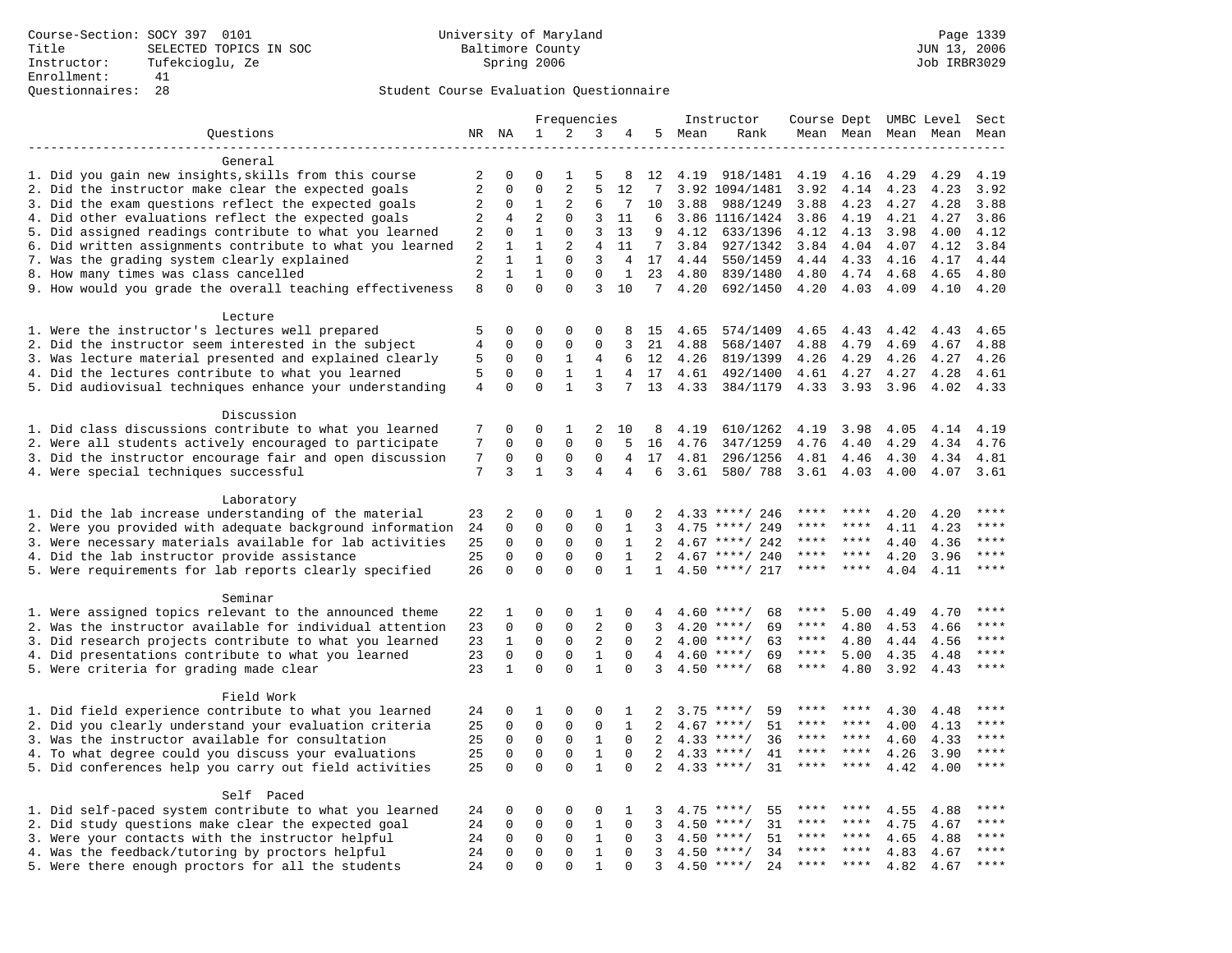| Course-Section: SOCY 397 0101 |                        | University of Maryland                  | Page 1339    |
|-------------------------------|------------------------|-----------------------------------------|--------------|
| Title                         | SELECTED TOPICS IN SOC | Baltimore County                        | JUN 13, 2006 |
| Instructor:                   | Tufekcioglu, Ze        | Spring 2006                             | Job IRBR3029 |
| Enrollment:                   | 41                     |                                         |              |
| Ouestionnaires: 28            |                        | Student Course Evaluation Ouestionnaire |              |

| Credits Earned |   | Cum. GPA      |          | Expected Grades |          | Reasons             |    | Type                        |    | Majors                            |     |
|----------------|---|---------------|----------|-----------------|----------|---------------------|----|-----------------------------|----|-----------------------------------|-----|
| $00 - 27$      |   | $0.00 - 0.99$ | $\Omega$ | Α               | 9        | Required for Majors |    | Graduate                    | 0  | Major                             |     |
| $28 - 55$      |   | $1.00 - 1.99$ |          | В               | 12       |                     |    |                             |    |                                   |     |
| $56 - 83$      | Q | $2.00 - 2.99$ | 4        | C               |          | General             |    | Under-grad                  | 28 | Non-major                         | -25 |
| $84 - 150$     | 4 | $3.00 - 3.49$ | 2        | D               | $\Omega$ |                     |    |                             |    |                                   |     |
| Grad.          |   | $3.50 - 4.00$ | 6        | F               | $\Omega$ | Electives           |    |                             |    | #### - Means there are not enough |     |
|                |   |               |          | Ρ               | $\Omega$ |                     |    | responses to be significant |    |                                   |     |
|                |   |               |          |                 | $\Omega$ | Other               | 15 |                             |    |                                   |     |
|                |   |               |          |                 |          |                     |    |                             |    |                                   |     |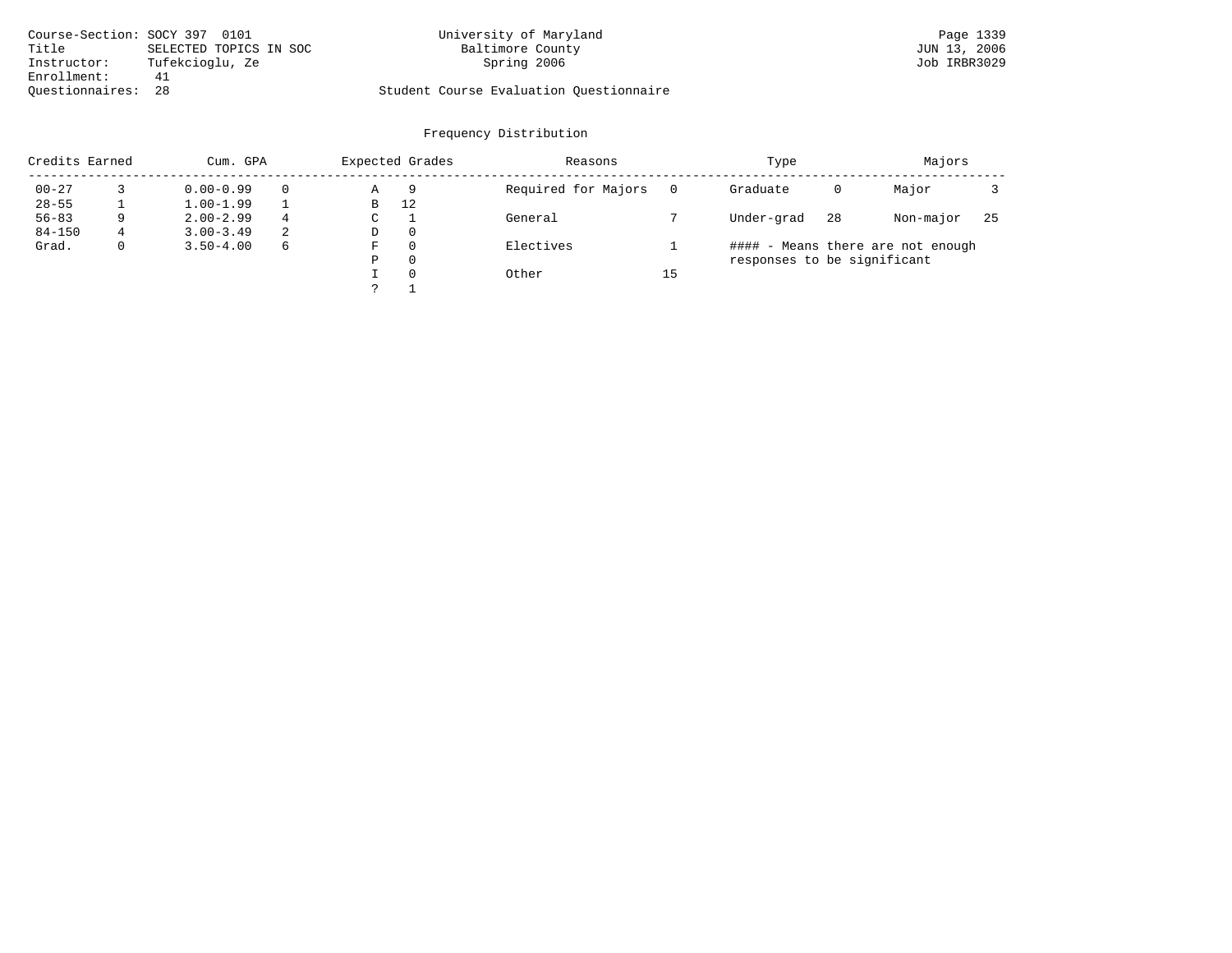|                                                           |                |              |          | Frequencies    |          |               |                |      | Instructor       | Course Dept |      | UMBC Level |      | Sect        |
|-----------------------------------------------------------|----------------|--------------|----------|----------------|----------|---------------|----------------|------|------------------|-------------|------|------------|------|-------------|
| Ouestions                                                 | NR.            | ΝA           |          |                | 3        | 4             | 5.             | Mean | Rank             | Mean        | Mean | Mean       | Mean | Mean        |
| General                                                   |                |              |          |                |          |               |                |      |                  |             |      |            |      |             |
| 1. Did you gain new insights, skills from this course     |                | $\Omega$     | O        | $\Omega$       |          |               | 12             | 4.48 | 587/1481         | 4.48        | 4.16 | 4.29       | 4.45 | 4.48        |
| 2. Did the instructor make clear the expected goals       | O              | $\Omega$     | $\Omega$ | $\Omega$       |          |               | 13             | 4.48 | 560/1481         | 4.48        | 4.14 | 4.23       | 4.32 | 4.48        |
| 3. Did the exam questions reflect the expected goals      |                | $\Omega$     | $\Omega$ | $\Omega$       | $\Omega$ |               | 1.5            | 4.71 | 278/1249         | 4.71        | 4.23 | 4.27       | 4.44 | 4.71        |
| 4. Did other evaluations reflect the expected goals       | $\Omega$       | 11           | $\Omega$ | $\Omega$       |          |               | 5              | 4.30 | 684/1424         | 4.30        | 4.19 | 4.21       | 4.35 | 4.30        |
| 5. Did assigned readings contribute to what you learned   | $\mathbf 0$    | $\Omega$     | $\Omega$ | $\Omega$       | 4        |               | 10             | 4.29 | 476/1396         | 4.29        | 4.13 | 3.98       | 4.09 | 4.29        |
| 6. Did written assignments contribute to what you learned | $\mathbf 0$    | 8            | $\Omega$ |                |          | $\mathcal{D}$ | 10             | 4.69 | 166/1342         | 4.69        | 4.04 | 4.07       | 4.21 | 4.69        |
| 7. Was the grading system clearly explained               | $\Omega$       |              | $\Omega$ | $\Omega$       |          |               | 12             | 4.43 | 580/1459         | 4.43        | 4.33 | 4.16       | 4.25 | 4.43        |
| 8. How many times was class cancelled                     | 0              | $\Omega$     | $\Omega$ | $\Omega$       | $\Omega$ | $\cap$        | 21             | 5.00 | 1/1480           | 5.00        | 4.74 | 4.68       | 4.74 | 5.00        |
| 9. How would you grade the overall teaching effectiveness | $\overline{a}$ | <sup>n</sup> | U        | $\cap$         | U        | 15            | $\overline{4}$ | 4.21 | 672/1450         | 4.21        | 4.03 | 4.09       | 4.28 | 4.21        |
| Lecture                                                   |                |              |          |                |          |               |                |      |                  |             |      |            |      |             |
| 1. Were the instructor's lectures well prepared           |                |              |          |                |          |               | 16             | 4.89 | 217/1409         | 4.89        | 4.43 | 4.42       | 4.51 | 4.89        |
| 2. Did the instructor seem interested in the subject      | 3              | $\Omega$     | $\Omega$ | $\Omega$       | $\Omega$ | $\Omega$      | 18             | 5.00 | 1/1407           | 5.00        | 4.79 | 4.69       | 4.79 | 5.00        |
| 3. Was lecture material presented and explained clearly   | 3              | $\Omega$     | $\Omega$ | $\Omega$       |          |               | 11             | 4.56 | 513/1399         | 4.56        | 4.29 | 4.26       | 4.36 | 4.56        |
| 4. Did the lectures contribute to what you learned        | 3              | $\Omega$     |          | $\Omega$       | $\Omega$ |               | 14             | 4.78 | 287/1400         | 4.78        | 4.27 | 4.27       | 4.38 | 4.78        |
| 5. Did audiovisual techniques enhance your understanding  | 3              | 13           |          | ∩              |          |               |                |      | $2.20$ ****/1179 | $***$ * * * | 3.93 | 3.96       | 4.07 | ****        |
| Discussion                                                |                |              |          |                |          |               |                |      |                  |             |      |            |      |             |
| 1. Did class discussions contribute to what you learned   |                | $\Omega$     | O        | 4              |          |               |                | 3.86 | 829/1262         | 3.86        | 3.98 | 4.05       | 4.33 | 3.86        |
| 2. Were all students actively encouraged to participate   |                | 0            | $\Omega$ | $\overline{2}$ | $\Omega$ |               | 9              | 4.36 | 715/1259         | 4.36        | 4.40 | 4.29       | 4.57 | 4.36        |
| 3. Did the instructor encourage fair and open discussion  | 7              | $\Omega$     | 0        | $\Omega$       |          |               | 1 O            | 4.64 | 477/1256         | 4.64        | 4.46 | 4.30       | 4.60 | 4.64        |
| 4. Were special techniques successful                     | 8              | 10           |          |                |          |               |                |      | $3.67$ ****/ 788 | ****        | 4.03 | 4.00       | 4.26 | $***$ * * * |

| Credits Earned |   | Cum. GPA      |               |   | Expected Grades | Reasons             |    | Type                        |     | Majors                            |    |
|----------------|---|---------------|---------------|---|-----------------|---------------------|----|-----------------------------|-----|-----------------------------------|----|
| $00 - 27$      |   | $0.00 - 0.99$ | $\Omega$      | Α | - 11            | Required for Majors |    | Graduate                    | Ü   | Major                             | 14 |
| $28 - 55$      | 4 | $1.00 - 1.99$ | $\Omega$      | В | 6               |                     |    |                             |     |                                   |    |
| $56 - 83$      |   | $2.00 - 2.99$ |               | C |                 | General             |    | Under-grad                  | -21 | Non-major                         |    |
| $84 - 150$     |   | $3.00 - 3.49$ | $\mathcal{L}$ | D | 0               |                     |    |                             |     |                                   |    |
| Grad.          | 0 | $3.50 - 4.00$ | 6             | F | $\circ$         | Electives           |    |                             |     | #### - Means there are not enough |    |
|                |   |               |               | Ρ | $\circ$         |                     |    | responses to be significant |     |                                   |    |
|                |   |               |               |   | $\Omega$        | Other               | 15 |                             |     |                                   |    |
|                |   |               |               | っ |                 |                     |    |                             |     |                                   |    |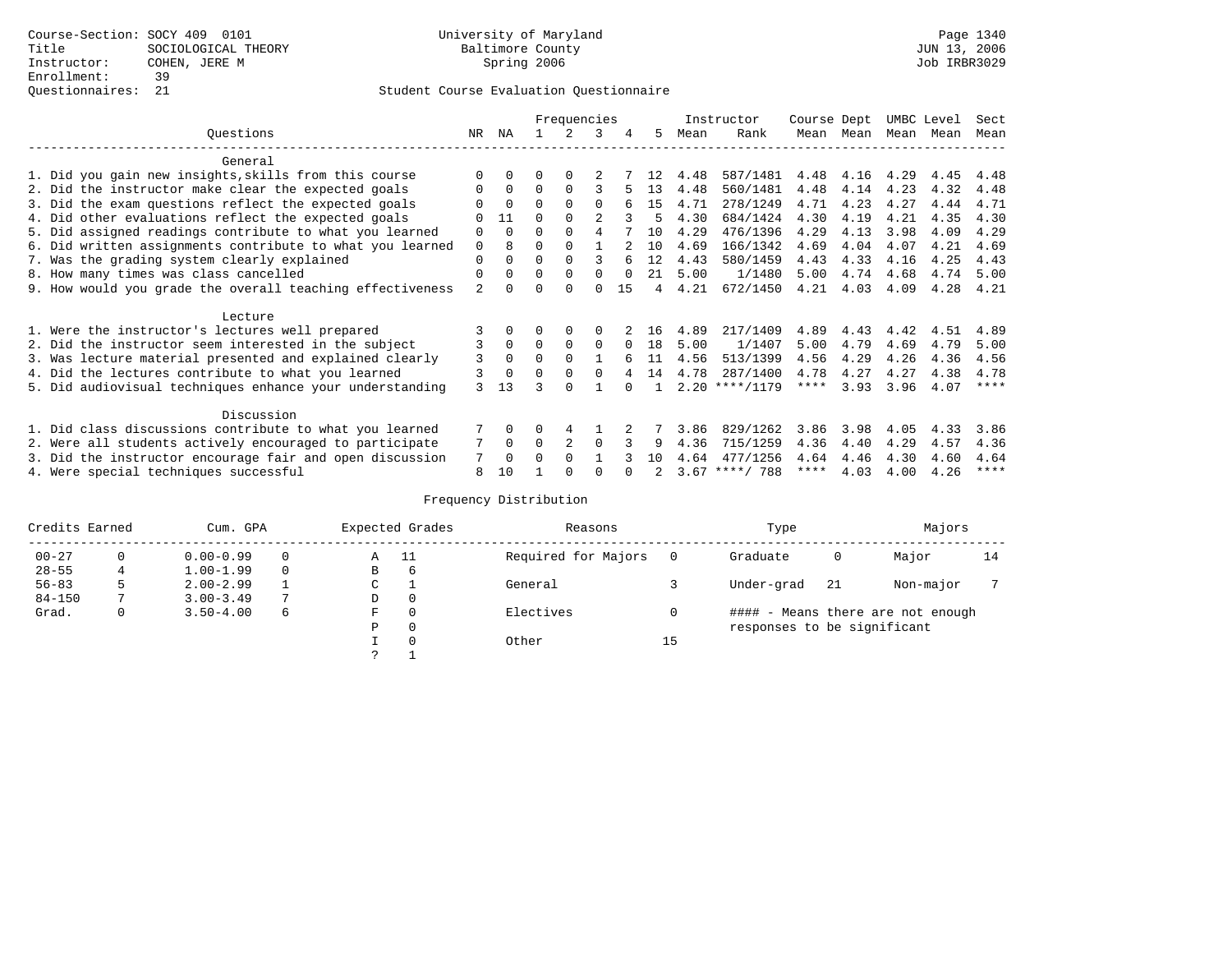|                                                           |              |          |              |             | Frequencies    |          |          |      | Instructor         | Course Dept |                |      | UMBC Level | Sect        |
|-----------------------------------------------------------|--------------|----------|--------------|-------------|----------------|----------|----------|------|--------------------|-------------|----------------|------|------------|-------------|
| Ouestions                                                 | NR.          | ΝA       | $\mathbf{1}$ | 2           | 3              |          | 5        | Mean | Rank               |             | Mean Mean Mean |      | Mean       | Mean        |
|                                                           |              |          |              |             |                |          |          |      |                    |             |                |      |            |             |
| General                                                   |              |          |              |             |                |          |          |      |                    |             |                |      |            |             |
| 1. Did you gain new insights, skills from this course     | $\Omega$     |          | ∩            |             | $\Omega$       |          |          | 4.75 | 292/1481           | 4.75        | 4.16           | 4.29 | 4.45       | 4.75        |
| 2. Did the instructor make clear the expected goals       | 0            | $\Omega$ | $\Omega$     | $\Omega$    | $\overline{2}$ |          | 5        | 4.25 | 822/1481           | 4.25        | 4.14           | 4.23 | 4.32       | 4.25        |
| 3. Did the exam questions reflect the expected goals      | $\Omega$     | 10       | $\Omega$     | $\Omega$    | 1              | $\Omega$ | 1        | 4.00 | $***/1249$         | ****        | 4.23           | 4.27 | 4.44       | $***$       |
| 4. Did other evaluations reflect the expected goals       | $\Omega$     |          | $\cap$       |             | $\Omega$       | 4        |          | 4.36 | 607/1424           | 4.36        | 4.19           | 4.21 | 4.35       | 4.36        |
| 5. Did assigned readings contribute to what you learned   | 0            | $\Omega$ | $\Omega$     | $\Omega$    | $\Omega$       |          | 9        | 4.75 | 136/1396           | 4.75        | 4.13           | 3.98 | 4.09       | 4.75        |
| 6. Did written assignments contribute to what you learned | 0            | $\Omega$ | $\Omega$     | $\Omega$    |                |          | 9        | 4.67 | 190/1342           | 4.67        | 4.04           | 4.07 | 4.21       | 4.67        |
| 7. Was the grading system clearly explained               | $\Omega$     | $\Omega$ | $\Omega$     | $\Omega$    | $\overline{2}$ |          | 5        | 4.25 | 775/1459           | 4.25        | 4.33           | 4.16 | 4.25       | 4.25        |
| 8. How many times was class cancelled                     | $\mathbf 0$  | $\Omega$ | $\Omega$     | $\Omega$    | $\Omega$       | $\Omega$ | 12       | 5.00 | 1/1480             | 5.00        | 4.74           | 4.68 | 4.74       | 5.00        |
| 9. How would you grade the overall teaching effectiveness | 3            | $\cap$   | $\Omega$     | $\cap$      | $\Omega$       | 4        | 5        | 4.56 | 296/1450           | 4.56        | 4.03           | 4.09 | 4.28       | 4.56        |
|                                                           |              |          |              |             |                |          |          |      |                    |             |                |      |            |             |
| Lecture                                                   |              |          |              |             |                |          |          |      |                    |             |                |      |            |             |
| 1. Were the instructor's lectures well prepared           | $\Omega$     | $\Omega$ | $\Omega$     | $\Omega$    | $\Omega$       |          |          | 4.75 | 417/1409           | 4.75        | 4.43           | 4.42 | 4.51       | 4.75        |
| 2. Did the instructor seem interested in the subject      | 0            | $\Omega$ | $\mathbf 0$  | $\mathbf 0$ | 0              |          | 11       | 4.92 | 450/1407           | 4.92        | 4.79           | 4.69 | 4.79       | 4.92        |
| 3. Was lecture material presented and explained clearly   | 1            | $\Omega$ | $\Omega$     | $\Omega$    | $\mathbf{1}$   | 2        | 8        | 4.64 | 417/1399           | 4.64        | 4.29           | 4.26 | 4.36       | 4.64        |
| 4. Did the lectures contribute to what you learned        | $\mathbf 0$  | $\Omega$ | $\Omega$     | $\Omega$    | $\overline{2}$ |          | 9        | 4.58 | 511/1400           | 4.58        | 4.27           | 4.27 | 4.38       | 4.58        |
| 5. Did audiovisual techniques enhance your understanding  | $\mathbf{1}$ | 10       | $\Omega$     | $\cap$      | $\Omega$       | $\Omega$ | 1        |      | $5.00$ ****/1179   | $***$ * *   | 3.93           | 3.96 | 4.07       | ****        |
| Discussion                                                |              |          |              |             |                |          |          |      |                    |             |                |      |            |             |
| 1. Did class discussions contribute to what you learned   | 0            |          |              |             | 0              |          | 10       | 4.83 | 154/1262           | 4.83        | 3.98           | 4.05 | 4.33       | 4.83        |
| 2. Were all students actively encouraged to participate   | 0            | $\Omega$ | $\Omega$     | $\Omega$    | $\Omega$       |          | 11       | 4.92 | 190/1259           | 4.92        | 4.40           | 4.29 | 4.57       | 4.92        |
| 3. Did the instructor encourage fair and open discussion  | 0            | $\Omega$ | $\Omega$     | $\Omega$    |                | 2        | 9        | 4.67 | 457/1256           | 4.67        | 4.46           | 4.30 | 4.60       | 4.67        |
| 4. Were special techniques successful                     | $\Omega$     | 7        | $\Omega$     | $\Omega$    |                |          | 3        | 4.40 | 218/ 788           | 4.40        | 4.03           | 4.00 | 4.26       | 4.40        |
|                                                           |              |          |              |             |                |          |          |      |                    |             |                |      |            |             |
| Seminar                                                   |              |          |              |             |                |          |          |      |                    |             |                |      |            |             |
| 1. Were assigned topics relevant to the announced theme   | 11           | $\Omega$ | $\Omega$     | $\Omega$    | $\Omega$       |          |          |      | 68<br>$5.00$ ****/ | ****        | 5.00           | 4.49 | 4.68       | ****        |
| 2. Was the instructor available for individual attention  | 11           | $\Omega$ | $\Omega$     | 0           | 1              | $\Omega$ | $\Omega$ |      | $3.00$ ****/<br>69 | ****        | 4.80           | 4.53 | 4.64       | ****        |
| 3. Did research projects contribute to what you learned   | 11           | $\Omega$ | $\mathbf 0$  | $\mathbf 0$ | $\mathbf 0$    | $\Omega$ |          |      | $5.00$ ****/<br>63 | ****        | 4.80           | 4.44 | 4.49       | ****        |
| 4. Did presentations contribute to what you learned       | 11           | $\Omega$ | $\Omega$     | $\Omega$    | $\Omega$       |          | $\cap$   |      | $4.00$ ****/<br>69 | $***$ * *   | 5.00           | 4.35 | 4.53       | ****        |
| 5. Were criteria for grading made clear                   | 11           | $\cap$   | $\Omega$     | $\Omega$    | $\Omega$       |          | $\cap$   |      | $4.00$ ****/<br>68 | ****        | 4.80           | 3.92 | 4.10       | $***$ * * * |
| Self Paced                                                |              |          |              |             |                |          |          |      |                    |             |                |      |            |             |
| 5. Were there enough proctors for all the students        | 11           |          | O            |             | 0              |          | 0        |      | 24<br>$4.00$ ****/ | ****        | ****           | 4.82 | 5.00       | $***$ *     |
|                                                           |              |          |              |             |                |          |          |      |                    |             |                |      |            |             |

| Credits Earned |   | Cum. GPA      |          | Expected Grades |   | Reasons             |   | Type                        |   | Majors                            |  |
|----------------|---|---------------|----------|-----------------|---|---------------------|---|-----------------------------|---|-----------------------------------|--|
| $00 - 27$      |   | $0.00 - 0.99$ |          | Α               |   | Required for Majors |   | Graduate                    | 4 | Major                             |  |
| $28 - 55$      | 0 | $1.00 - 1.99$ | $\Omega$ | B               |   |                     |   |                             |   |                                   |  |
| $56 - 83$      |   | $2.00 - 2.99$ | $\Omega$ | C               |   | General             |   | Under-grad                  | 8 | Non-major                         |  |
| $84 - 150$     |   | $3.00 - 3.49$ | 4        | D               | 0 |                     |   |                             |   |                                   |  |
| Grad.          |   | $3.50 - 4.00$ | 4        | F               |   | Electives           |   |                             |   | #### - Means there are not enough |  |
|                |   |               |          | Ρ               |   |                     |   | responses to be significant |   |                                   |  |
|                |   |               |          |                 |   | Other               | ∠ |                             |   |                                   |  |
|                |   |               |          |                 |   |                     |   |                             |   |                                   |  |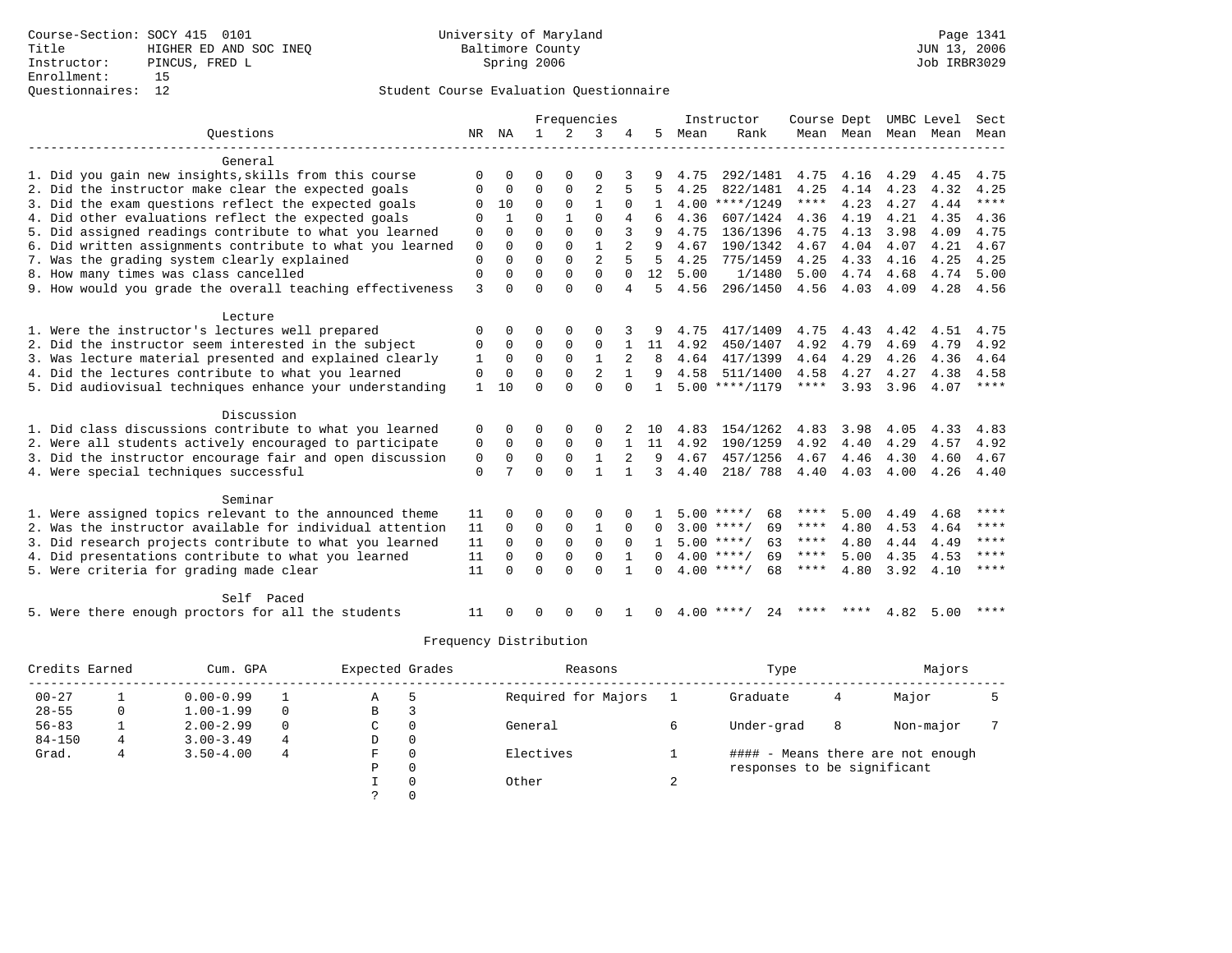|                                                           |              |              |                |              | Frequencies    |              |              |      | Instructor         | Course Dept          |                | UMBC Level |      | Sect        |
|-----------------------------------------------------------|--------------|--------------|----------------|--------------|----------------|--------------|--------------|------|--------------------|----------------------|----------------|------------|------|-------------|
| Ouestions                                                 | NR           | NA           | $\mathbf{1}$   | 2            | 3              | 4            | 5            | Mean | Rank               |                      | Mean Mean Mean |            | Mean | Mean        |
|                                                           |              |              |                |              |                |              |              |      |                    | -------------------- |                |            |      |             |
| General                                                   |              |              |                |              |                |              |              |      |                    |                      |                |            |      |             |
| 1. Did you gain new insights, skills from this course     | O            | $\Omega$     | $\Omega$       | $\Omega$     |                |              | 10           | 4.64 | 417/1481           | 4.64                 | 4.16           | 4.29       | 4.45 | 4.64        |
| 2. Did the instructor make clear the expected goals       | 0            | 0            | $\mathbf{1}$   | $\mathbf 0$  | 1              |              | 9            | 4.36 | 715/1481           | 4.36                 | 4.14           | 4.23       | 4.32 | 4.36        |
| 3. Did the exam questions reflect the expected goals      |              | 8            | $\Omega$       | $\Omega$     | $\mathbf{1}$   | 2            | 3            | 4.33 | 679/1249           | 4.33                 | 4.23           | 4.27       | 4.44 | 4.33        |
| 4. Did other evaluations reflect the expected goals       | 1            | 3            | $\Omega$       | $\Omega$     | $\Omega$       | 4            | 6            | 4.60 | 334/1424           | 4.60                 | 4.19           | 4.21       | 4.35 | 4.60        |
| 5. Did assigned readings contribute to what you learned   | 1            | $\Omega$     | $\Omega$       | $\mathbf{1}$ | $\overline{2}$ | 3            | 7            | 4.23 | 519/1396           | 4.23                 | 4.13           | 3.98       | 4.09 | 4.23        |
| 6. Did written assignments contribute to what you learned | 1            | $\Omega$     | $\Omega$       | $\Omega$     |                |              | 10           | 4.69 | 166/1342           | 4.69                 | 4.04           | 4.07       | 4.21 | 4.69        |
| 7. Was the grading system clearly explained               | $\mathbf{1}$ |              | $\overline{2}$ | $\Omega$     | $\Omega$       |              | 6            | 4.00 | 961/1459           | 4.00                 | 4.33           | 4.16       | 4.25 | 4.00        |
| 8. How many times was class cancelled                     | $\mathbf{1}$ | $\cap$       | $\Omega$       | $\Omega$     | $\Omega$       |              | 12           | 4.92 | 561/1480           | 4.92                 | 4.74           | 4.68       | 4.74 | 4.92        |
| 9. How would you grade the overall teaching effectiveness | 5            | $\Omega$     | $\cap$         | $\Omega$     | $\Omega$       | 4            | 5            | 4.56 | 296/1450           | 4.56                 | 4.03           | 4.09       | 4.28 | 4.56        |
|                                                           |              |              |                |              |                |              |              |      |                    |                      |                |            |      |             |
| Lecture                                                   |              |              |                |              |                |              |              |      |                    |                      |                |            |      |             |
| 1. Were the instructor's lectures well prepared           |              | $\Omega$     | $\Omega$       | $\Omega$     |                |              | 8            | 4.54 | 727/1409           | 4.54                 | 4.43           | 4.42       | 4.51 | 4.54        |
| 2. Did the instructor seem interested in the subject      | 0            | $\Omega$     | $\Omega$       | $\Omega$     | $\Omega$       | 2            | 12           | 4.86 | 614/1407           | 4.86                 | 4.79           | 4.69       | 4.79 | 4.86        |
| 3. Was lecture material presented and explained clearly   | $\mathbf 0$  | $\mathbf 0$  | $\mathbf 0$    | $\mathbf 0$  | 0              | 7            | 7            | 4.50 | 567/1399           | 4.50                 | 4.29           | 4.26       | 4.36 | 4.50        |
| 4. Did the lectures contribute to what you learned        | $\mathbf 0$  | $\Omega$     | $\mathbf 0$    | $\mathbf 0$  | $\mathbf{1}$   | 5            | 8            | 4.50 | 591/1400           | 4.50                 | 4.27           | 4.27       | 4.38 | 4.50        |
| 5. Did audiovisual techniques enhance your understanding  | $\mathbf{1}$ | 5            | $\overline{a}$ | $\mathbf{1}$ | 1              | 3            | $\mathbf{1}$ |      | 3.00 1041/1179     | 3.00                 | 3.93           | 3.96       | 4.07 | 3.00        |
|                                                           |              |              |                |              |                |              |              |      |                    |                      |                |            |      |             |
| Discussion                                                |              |              |                |              |                |              |              |      |                    |                      |                |            |      |             |
| 1. Did class discussions contribute to what you learned   | 4            | $\Omega$     | $\Omega$       | 0            | 3              |              | 6            | 4.30 | 537/1262           | 4.30                 | 3.98           | 4.05       | 4.33 | 4.30        |
| 2. Were all students actively encouraged to participate   | 4            | $\Omega$     | $\Omega$       | $\Omega$     | $\mathbf{1}$   | 3            | 6            | 4.50 | 588/1259           | 4.50                 | 4.40           | 4.29       | 4.57 | 4.50        |
| 3. Did the instructor encourage fair and open discussion  | 4            | $\Omega$     | $\Omega$       | $\Omega$     | $\Omega$       | 3            | 7            | 4.70 | 428/1256           | 4.70                 | 4.46           | 4.30       | 4.60 | 4.70        |
| 4. Were special techniques successful                     | 4            | 3            | $\Omega$       | $\Omega$     | 1              | 5            | $\mathbf{1}$ | 4.00 | 394/788            | 4.00                 | 4.03           | 4.00       | 4.26 | 4.00        |
| Seminar                                                   |              |              |                |              |                |              |              |      |                    |                      |                |            |      |             |
| 1. Were assigned topics relevant to the announced theme   | 13           | $\Omega$     | $\Omega$       | $\Omega$     | $\Omega$       |              |              |      | $4.00$ ****/<br>68 | ****                 | 5.00           | 4.49       | 4.68 | $***$       |
| 2. Was the instructor available for individual attention  | 13           | $\mathbf 0$  | $\mathbf 0$    | $\mathsf 0$  | $\mathbf 0$    |              | $\Omega$     |      | $4.00$ ****/<br>69 | $***$ * * *          | 4.80           | 4.53       | 4.64 | ****        |
| 3. Did research projects contribute to what you learned   | 13           | $\Omega$     | $\Omega$       | $\Omega$     | $\Omega$       |              |              |      | $4.00$ ****/<br>63 | $***$ * * *          | 4.80           | 4.44       | 4.49 | $* * * *$   |
| 4. Did presentations contribute to what you learned       | 13           | $\Omega$     | $\mathbf 0$    | $\Omega$     | $\Omega$       |              | $\Omega$     |      | $4.00$ ****/<br>69 | ****                 | 5.00           | 4.35       | 4.53 | $* * * *$   |
| 5. Were criteria for grading made clear                   | 13           | $\Omega$     | $\Omega$       | $\cap$       | $\cap$         | $\mathbf{1}$ | $\Omega$     |      | $4.00$ ****/<br>68 | ****                 | 4.80           | 3.92       | 4.10 | $* * * * *$ |
|                                                           |              |              |                |              |                |              |              |      |                    |                      |                |            |      |             |
| Field Work                                                |              |              |                |              |                |              |              |      |                    |                      |                |            |      |             |
| 1. Did field experience contribute to what you learned    | 11           |              | $\Omega$       | 0            | $\Omega$       |              |              |      | 59<br>$5.00$ ****/ | ****                 | ****           | 4.30       | 4.93 | ****        |
| 2. Did you clearly understand your evaluation criteria    | 11           | $\Omega$     | $\mathbf 0$    | $\mathbf 0$  | 0              |              |              |      | 51<br>$4.33$ ****/ | ****                 | ****           | 4.00       | 4.56 | $***$       |
| 3. Was the instructor available for consultation          | 11           | $\Omega$     | $\mathbf 0$    | $\mathbf{0}$ | $\Omega$       | $\mathbf{1}$ | $2^{1}$      |      | $4.67$ ****/<br>36 | ****                 | * * * *        | 4.60       | 4.91 | $***$       |
| 4. To what degree could you discuss your evaluations      | 11           |              | $\mathbf 0$    | $\mathbf 0$  | $\mathbf 0$    |              |              |      | $4.50$ ****/<br>41 | ****                 | $* * * * *$    | 4.26       | 4.72 | $* * * *$   |
| 5. Did conferences help you carry out field activities    | 11           | $\mathbf{1}$ | $\Omega$       | $\Omega$     | $\Omega$       |              | $\mathbf{1}$ |      | 31<br>$4.50$ ****/ | **** ****            |                | 4.42       | 4.83 | $***$ * *   |

| Credits Earned |              | Cum. GPA      |          | Expected Grades |          | Reasons             | Type                        |   | Majors                            |    |
|----------------|--------------|---------------|----------|-----------------|----------|---------------------|-----------------------------|---|-----------------------------------|----|
| $00 - 27$      | 2            | $0.00 - 0.99$ |          | Α               | 6        | Required for Majors | Graduate                    | 8 | Major                             | ∠  |
| $28 - 55$      | 0            | $1.00 - 1.99$ |          | В               | 6        |                     |                             |   |                                   |    |
| $56 - 83$      | $\mathbf{0}$ | $2.00 - 2.99$ | $\Omega$ | C.              | 0        | General             | Under-grad                  | 6 | Non-major                         | 12 |
| $84 - 150$     |              | $3.00 - 3.49$ |          | D               | 0        |                     |                             |   |                                   |    |
| Grad.          | 8            | $3.50 - 4.00$ |          |                 | $\Omega$ | Electives           |                             |   | #### - Means there are not enough |    |
|                |              |               |          | P               | $\Omega$ |                     | responses to be significant |   |                                   |    |
|                |              |               |          |                 | $\Omega$ | Other               |                             |   |                                   |    |
|                |              |               |          |                 |          |                     |                             |   |                                   |    |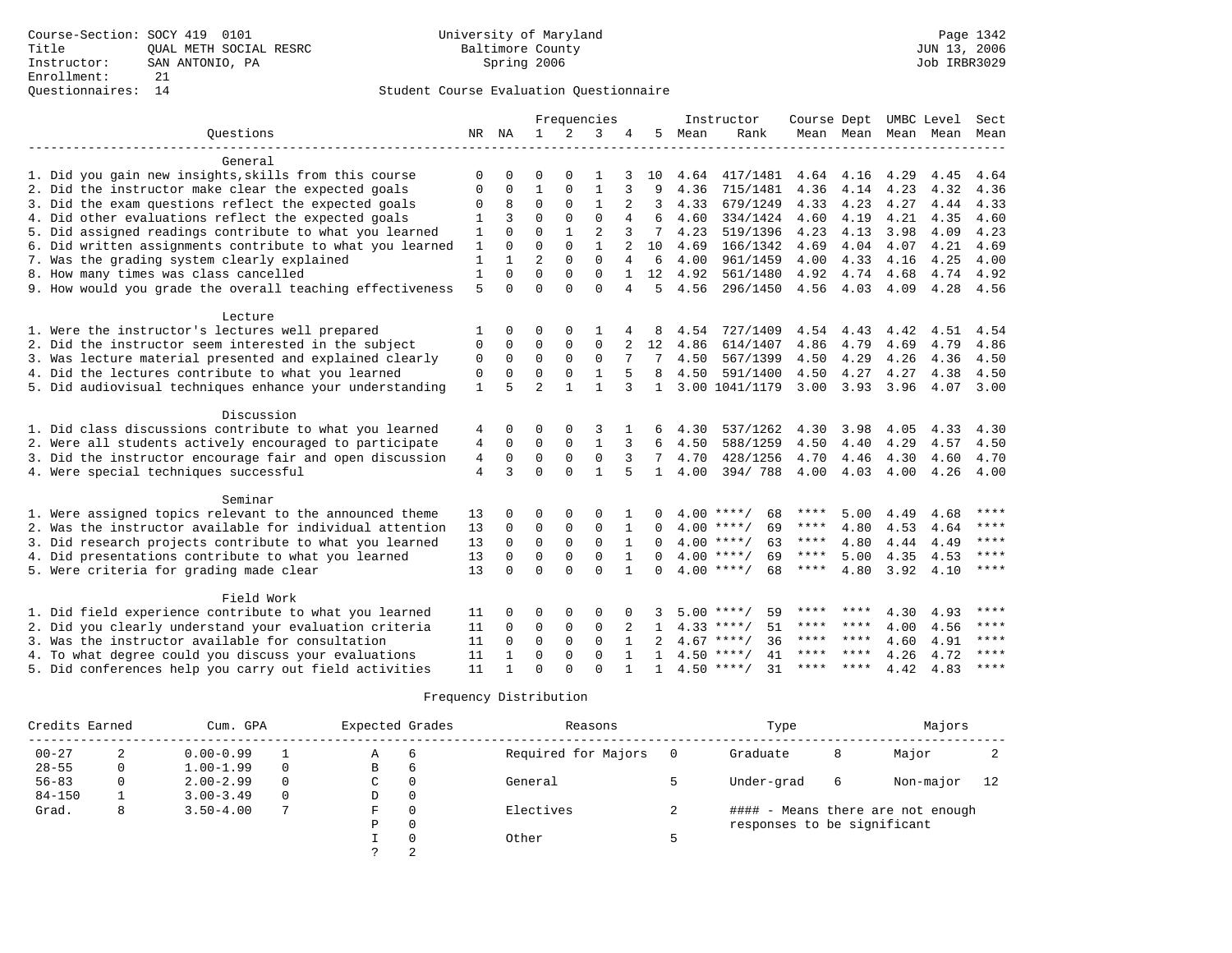|                                                           |                |             |                | Frequencies  |                |              |              |      | Instructor         | Course Dept UMBC Level |      |      |                          | Sect        |
|-----------------------------------------------------------|----------------|-------------|----------------|--------------|----------------|--------------|--------------|------|--------------------|------------------------|------|------|--------------------------|-------------|
| Ouestions                                                 |                | NR NA       | $\mathbf{1}$   | 2            | 3              | 4            | 5            | Mean | Rank               |                        |      |      | Mean Mean Mean Mean Mean |             |
|                                                           |                |             |                |              |                |              |              |      |                    |                        |      |      |                          |             |
| General                                                   |                |             |                |              |                |              |              |      |                    |                        |      |      |                          |             |
| 1. Did you gain new insights, skills from this course     |                |             | $\Omega$       |              |                |              | 20           | 4.63 | 439/1481           | 4.63 4.16              |      | 4.29 | 4.45                     | 4.63        |
| 2. Did the instructor make clear the expected goals       | 1              | $\Omega$    | $\Omega$       | $\Omega$     | $\mathbf{1}$   | 6            | 20           | 4.70 | 274/1481           | 4.70                   | 4.14 | 4.23 | 4.32                     | 4.70        |
| 3. Did the exam questions reflect the expected goals      | 1              | 0           | $\Omega$       | $\Omega$     | 3              | 4            | 20           | 4.63 | 381/1249           | 4.63                   | 4.23 | 4.27 | 4.44                     | 4.63        |
| 4. Did other evaluations reflect the expected goals       |                |             | $\Omega$       | $\Omega$     | $\Omega$       | 9            | 17           | 4.65 | 295/1424           | 4.65                   | 4.19 | 4.21 | 4.35                     | 4.65        |
| 5. Did assigned readings contribute to what you learned   | 1              | $\Omega$    | $\Omega$       | $\Omega$     | $\mathbf{1}$   | 4            | 22           | 4.78 | 126/1396           | 4.78                   | 4.13 | 3.98 | 4.09                     | 4.78        |
| 6. Did written assignments contribute to what you learned | 2              | $\Omega$    |                |              | 5              |              | 12           | 4.08 | 713/1342           | 4.08                   | 4.04 | 4.07 | 4.21                     | 4.08        |
| 7. Was the grading system clearly explained               | $\mathbf{1}$   | $\Omega$    | $\Omega$       | $\mathbf{1}$ | $\overline{4}$ | 3            | 19           | 4.48 | 490/1459           | 4.48                   | 4.33 | 4.16 | 4.25                     | 4.48        |
| 8. How many times was class cancelled                     | $\mathbf{1}$   | $\Omega$    | $\Omega$       | $\Omega$     | $\Omega$       | $\mathbf{1}$ | 26           | 4.96 | 281/1480           | 4.96                   | 4.74 | 4.68 | 4.74                     | 4.96        |
| 9. How would you grade the overall teaching effectiveness | 4              | $\Omega$    | $\overline{a}$ | $\Omega$     | 1              | 11           | 10           | 4.13 | 761/1450           | 4.13                   | 4.03 | 4.09 | 4.28                     | 4.13        |
|                                                           |                |             |                |              |                |              |              |      |                    |                        |      |      |                          |             |
| Lecture                                                   |                |             |                |              |                |              |              |      |                    |                        |      |      |                          |             |
| 1. Were the instructor's lectures well prepared           | 2              | 0           | $\Omega$       | 0            | 0              |              | 25           | 4.96 | 75/1409            | 4.96                   | 4.43 | 4.42 | 4.51                     | 4.96        |
| 2. Did the instructor seem interested in the subject      | 3              | $\mathbf 0$ | $\Omega$       | $\mathbf{0}$ | $\mathbf 0$    | 1            | 24           | 4.96 | 200/1407           | 4.96                   | 4.79 | 4.69 | 4.79                     | 4.96        |
| 3. Was lecture material presented and explained clearly   | 2              | $\Omega$    | $\Omega$       | $\Omega$     | $\Omega$       | 5            | 21           | 4.81 | 212/1399           | 4.81                   | 4.29 | 4.26 | 4.36                     | 4.81        |
| 4. Did the lectures contribute to what you learned        | 2              | $\Omega$    | $\Omega$       |              | $\Omega$       |              | 22           | 4.77 | 299/1400           | 4.77                   | 4.27 | 4.27 | 4.38                     | 4.77        |
| 5. Did audiovisual techniques enhance your understanding  | $\overline{2}$ | $\Omega$    | $\Omega$       | $\mathbf{1}$ | 1              |              | 23           | 4.77 | 129/1179           | 4.77 3.93              |      | 3.96 |                          | 4.07 4.77   |
|                                                           |                |             |                |              |                |              |              |      |                    |                        |      |      |                          |             |
| Discussion                                                |                |             |                |              |                |              |              |      |                    |                        |      |      |                          |             |
| 1. Did class discussions contribute to what you learned   | 6              | 0           | $\Omega$       |              | 2              |              | 12           | 4.36 | 477/1262           | 4.36                   | 3.98 | 4.05 | 4.33                     | 4.36        |
| 2. Were all students actively encouraged to participate   | 6              | $\mathbf 0$ | 0              | $\Omega$     | 1              | $\Omega$     | 21           | 4.91 | 211/1259           | 4.91                   | 4.40 | 4.29 | 4.57                     | 4.91        |
| 3. Did the instructor encourage fair and open discussion  | 6              | $\mathbf 0$ | $\mathbf 0$    | 0            | $\mathbf{1}$   |              | 19           | 4.82 | 288/1256           | 4.82                   | 4.46 | 4.30 | 4.60                     | 4.82        |
| 4. Were special techniques successful                     | 6              | 7           | $\Omega$       | $\mathbf{1}$ | ζ              |              | 10           | 4.33 | 254/788            | 4.33                   | 4.03 | 4.00 | 4.26                     | 4.33        |
| Seminar                                                   |                |             |                |              |                |              |              |      |                    |                        |      |      |                          |             |
| 1. Were assigned topics relevant to the announced theme   | 26             |             | $\Omega$       | $\Omega$     | $\Omega$       |              |              |      | $5.00$ ****/<br>68 | ****                   | 5.00 | 4.49 | 4.68                     | ****        |
| 2. Was the instructor available for individual attention  | 27             | $\mathbf 0$ | $\Omega$       | $\Omega$     | $\Omega$       | $\Omega$     | $\mathbf{1}$ |      | $5.00$ ****/<br>69 | ****                   | 4.80 | 4.53 | 4.64                     | ****        |
| 3. Did research projects contribute to what you learned   | 27             | $\Omega$    | $\Omega$       | $\Omega$     | $\Omega$       |              | $\mathbf{1}$ |      | $5.00$ ****/<br>63 | ****                   | 4.80 | 4.44 | 4.49                     | $***$       |
| 4. Did presentations contribute to what you learned       | 27             | $\Omega$    | $\Omega$       | $\Omega$     | $\Omega$       | $\cap$       | $\mathbf{1}$ |      | $5.00$ ****/<br>69 | $***$ * *              | 5.00 | 4.35 | 4.53                     | $***$ * * * |
| 5. Were criteria for grading made clear                   | 27             | $\Omega$    | $\Omega$       | $\cap$       | $\Omega$       | $\cap$       | $\mathbf{1}$ |      | $5.00$ ****/<br>68 | ****                   | 4.80 | 3.92 | 4.10                     | $***$       |
|                                                           |                |             |                |              |                |              |              |      |                    |                        |      |      |                          |             |
| Field Work                                                |                |             |                |              |                |              |              |      |                    |                        |      |      |                          |             |
| 3. Was the instructor available for consultation          | 27             | 0           | 0              | $\mathbf 0$  | $\Omega$       |              |              |      | $5.00$ ****/<br>36 | ****                   |      | 4.60 | 4.91                     | ****        |
| 4. To what degree could you discuss your evaluations      | 27             | $\Omega$    | $\Omega$       | $\Omega$     | $\Omega$       | $\Omega$     | $\mathbf{1}$ |      | $5.00$ ****/<br>41 | ****                   | **** | 4.26 | 4.72                     | ****        |
|                                                           |                |             |                |              |                |              |              |      |                    |                        |      |      |                          |             |
| Self Paced                                                |                |             |                |              |                |              |              |      |                    |                        |      |      |                          |             |
| 2. Did study questions make clear the expected goal       | 27             |             | $\Omega$       | $\Omega$     | $\Omega$       |              |              | 5.00 | 31                 |                        |      | 4.75 | 5.00                     | ****        |
| 3. Were your contacts with the instructor helpful         | 27             | $\Omega$    | $\Omega$       | $\Omega$     | $\Omega$       | $\Omega$     | $\mathbf{1}$ |      | 51<br>$5.00$ ****/ | ****                   | **** | 4.65 | 4.71                     | $***$       |

| Credits Earned |   | Cum. GPA      |          |   | Expected Grades | Reasons             |    | Type                        |    | Majors                            |    |
|----------------|---|---------------|----------|---|-----------------|---------------------|----|-----------------------------|----|-----------------------------------|----|
| $00 - 27$      | 2 | $0.00 - 0.99$ |          | Α | 14              | Required for Majors |    | Graduate                    | 6  | Major                             | 13 |
| $28 - 55$      | 0 | $1.00 - 1.99$ | $\Omega$ | в | 9               |                     |    |                             |    |                                   |    |
| $56 - 83$      | 4 | $2.00 - 2.99$ | 5        | C |                 | General             | 11 | Under-grad                  | 22 | Non-major                         | 15 |
| $84 - 150$     | 8 | $3.00 - 3.49$ | 6        | D | 0               |                     |    |                             |    |                                   |    |
| Grad.          | 6 | $3.50 - 4.00$ | 6        | F | $\Omega$        | Electives           |    |                             |    | #### - Means there are not enough |    |
|                |   |               |          | Ρ | 0               |                     |    | responses to be significant |    |                                   |    |
|                |   |               |          |   | $\Omega$        | Other               | 13 |                             |    |                                   |    |
|                |   |               |          |   |                 |                     |    |                             |    |                                   |    |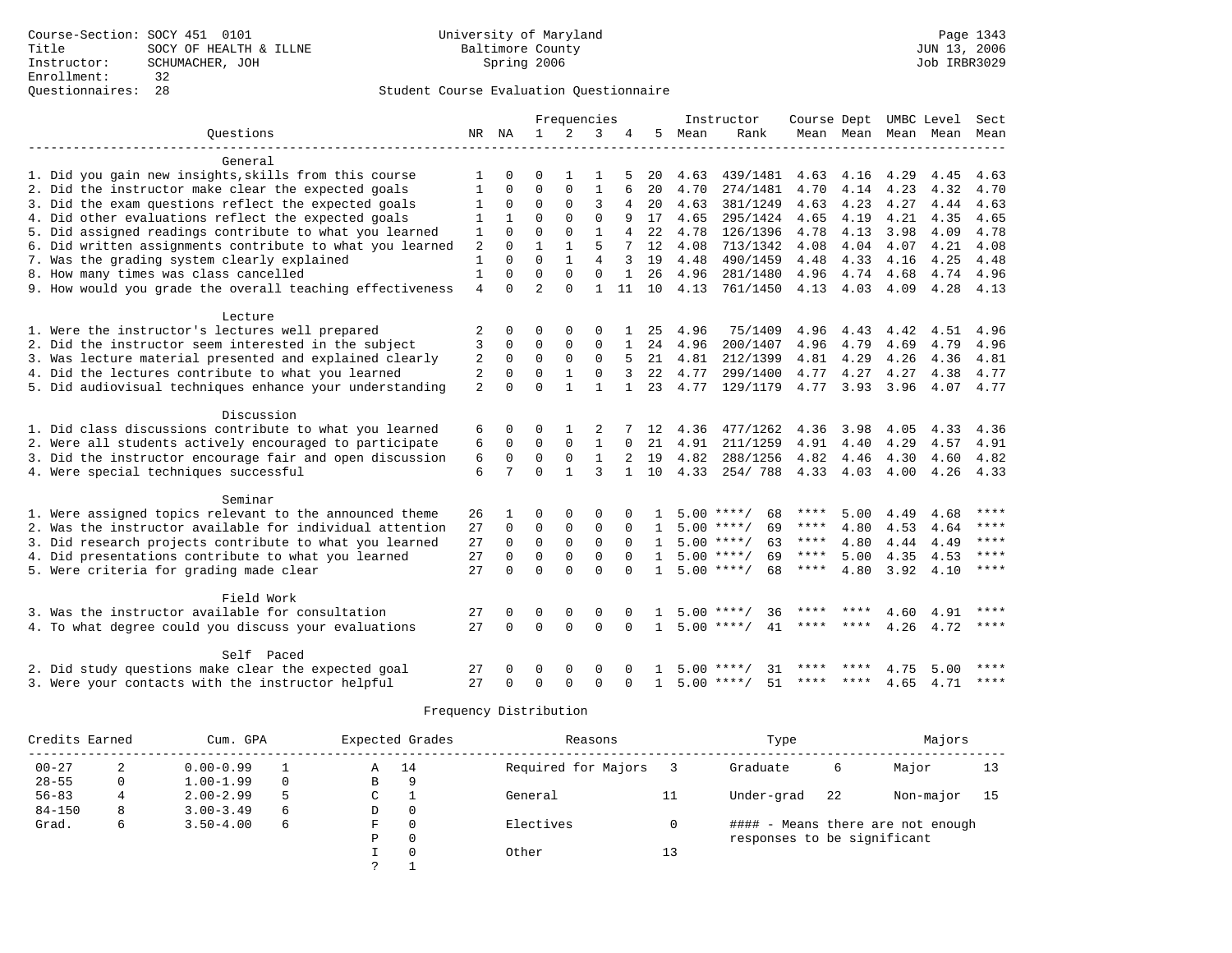|                                                           |                |          |             |              | Frequencies  |                |                 |      | Instructor         | Course Dept |      |                     | UMBC Level | Sect        |
|-----------------------------------------------------------|----------------|----------|-------------|--------------|--------------|----------------|-----------------|------|--------------------|-------------|------|---------------------|------------|-------------|
| Ouestions                                                 |                | NR NA    | 1           | 2            | 3            | 4              | 5               | Mean | Rank               |             |      | Mean Mean Mean Mean |            | Mean        |
|                                                           |                |          |             |              |              |                |                 |      |                    |             |      |                     |            |             |
| General                                                   |                |          |             |              |              |                |                 |      |                    |             |      |                     |            |             |
| 1. Did you gain new insights, skills from this course     | $\Omega$       | 0        | $\Omega$    | $\Omega$     | $\Omega$     |                |                 | 4.86 | 196/1481           | 4.86        | 4.16 | 4.29                | 4.45       | 4.86        |
| 2. Did the instructor make clear the expected goals       | $\Omega$       | $\Omega$ | $\Omega$    | $\Omega$     | $\Omega$     | 1              | 6               | 4.86 | 149/1481           | 4.86        | 4.14 | 4.23                | 4.32       | 4.86        |
| 3. Did the exam questions reflect the expected goals      | $\Omega$       | 2        | $\Omega$    | $\Omega$     | $\Omega$     | $\Omega$       | 5               | 5.00 | 1/1249             | 5.00        | 4.23 | 4.27                | 4.44       | 5.00        |
| 4. Did other evaluations reflect the expected goals       | $\Omega$       | $\Omega$ | $\Omega$    | $\Omega$     | $\Omega$     |                | 5               | 4.71 | 248/1424           | 4.71        | 4.19 | 4.21                | 4.35       | 4.71        |
| 5. Did assigned readings contribute to what you learned   | 0              | $\Omega$ | $\Omega$    | $\Omega$     | $\Omega$     | $\Omega$       | 7               | 5.00 | 1/1396             | 5.00        | 4.13 | 3.98                | 4.09       | 5.00        |
| 6. Did written assignments contribute to what you learned | 0              | 2        | $\Omega$    | $\Omega$     | $\Omega$     |                | 4               | 4.80 | 112/1342           | 4.80        | 4.04 | 4.07                | 4.21       | 4.80        |
| 7. Was the grading system clearly explained               | 0              | $\Omega$ | $\Omega$    | $\Omega$     | $\Omega$     |                | 6               | 4.86 | 131/1459           | 4.86        | 4.33 | 4.16                | 4.25       | 4.86        |
| 8. How many times was class cancelled                     | $\mathbf 0$    | 0        | $\Omega$    | 0            | $\mathbf 0$  | $\Omega$       | 7               | 5.00 | 1/1480             | 5.00        | 4.74 | 4.68                | 4.74       | 5.00        |
| 9. How would you grade the overall teaching effectiveness | $\mathbf{1}$   | $\Omega$ | $\Omega$    | $\Omega$     | $\Omega$     | $\overline{a}$ | $\overline{4}$  | 4.67 | 217/1450           | 4.67        | 4.03 | 4.09                | 4.28       | 4.67        |
| Lecture                                                   |                |          |             |              |              |                |                 |      |                    |             |      |                     |            |             |
| 1. Were the instructor's lectures well prepared           | $\Omega$       | 0        | O           | $\Omega$     | $\Omega$     |                |                 | 5.00 | 1/1409             | 5.00        | 4.43 | 4.42                | 4.51       | 5.00        |
| 2. Did the instructor seem interested in the subject      | $\Omega$       | $\Omega$ | $\Omega$    | $\Omega$     | $\Omega$     | $\Omega$       | 7               | 5.00 | 1/1407             | 5.00        | 4.79 | 4.69                | 4.79       | 5.00        |
| 3. Was lecture material presented and explained clearly   | $\Omega$       | $\Omega$ | $\Omega$    | $\Omega$     | $\Omega$     | 1              | 6               | 4.86 | 170/1399           | 4.86        | 4.29 | 4.26                | 4.36       | 4.86        |
| 4. Did the lectures contribute to what you learned        | $\mathbf 0$    | $\Omega$ | $\Omega$    | $\Omega$     | $\Omega$     | $\Omega$       | 7               | 5.00 | 1/1400             | 5.00        | 4.27 | 4.27                | 4.38       | 5.00        |
| 5. Did audiovisual techniques enhance your understanding  | $\mathbf{1}$   | ζ        | $\Omega$    | $\Omega$     | $\Omega$     | 3              | $\Omega$        | 4.00 | 590/1179           | 4.00        | 3.93 | 3.96                | 4.07       | 4.00        |
|                                                           |                |          |             |              |              |                |                 |      |                    |             |      |                     |            |             |
| Discussion                                                |                |          |             |              |              |                |                 |      |                    |             |      |                     |            |             |
| 1. Did class discussions contribute to what you learned   | 0              | 0        | O           | $\Omega$     | $\Omega$     |                | 5               | 4.71 | 236/1262           | 4.71        | 3.98 | 4.05                | 4.33       | 4.71        |
| 2. Were all students actively encouraged to participate   | 0              | $\Omega$ | $\Omega$    | $\mathbf 0$  | $\Omega$     | $\mathbf{1}$   | 6               | 4.86 | 257/1259           | 4.86        | 4.40 | 4.29                | 4.57       | 4.86        |
| 3. Did the instructor encourage fair and open discussion  | 0              | $\Omega$ | 0           | $\mathsf 0$  | $\mathbf 0$  | $\Omega$       | 7               | 5.00 | 1/1256             | 5.00        | 4.46 | 4.30                | 4.60       | 5.00        |
| 4. Were special techniques successful                     | $\mathbf 0$    |          | $\Omega$    | $\mathbf{1}$ | $\mathbf{1}$ | 3              | 1               | 3.67 | 564/788            | 3.67        | 4.03 | 4.00                | 4.26       | 3.67        |
| Seminar                                                   |                |          |             |              |              |                |                 |      |                    |             |      |                     |            |             |
| 1. Were assigned topics relevant to the announced theme   | 2              | 0        | 0           | $\Omega$     | $\Omega$     |                | 5               | 5.00 | 1/<br>68           | 5.00        | 5.00 | 4.49                | 4.68       | 5.00        |
| 2. Was the instructor available for individual attention  | 2              | 0        | $\mathbf 0$ | 0            | $\mathsf 0$  | 1              | $4\overline{ }$ | 4.80 | 29/<br>69          | 4.80        | 4.80 | 4.53                | 4.64       | 4.80        |
| 3. Did research projects contribute to what you learned   | 2              | 0        | $\mathbf 0$ | $\mathbf 0$  | $\mathbf 0$  |                | 4               | 4.80 | 26/<br>63          | 4.80        | 4.80 | 4.44                | 4.49       | 4.80        |
| 4. Did presentations contribute to what you learned       | 2              | $\Omega$ | 0           | $\mathsf 0$  | $\mathsf 0$  | $\mathbf 0$    | 5               | 5.00 | 1/<br>69           | 5.00        | 5.00 | 4.35                | 4.53       | 5.00        |
| 5. Were criteria for grading made clear                   | $\overline{2}$ | $\Omega$ | $\Omega$    | $\Omega$     | $\Omega$     |                | 4               | 4.80 | 22/<br>68          | 4.80        | 4.80 | 3.92                | 4.10       | 4.80        |
|                                                           |                |          |             |              |              |                |                 |      |                    |             |      |                     |            |             |
| Field Work                                                |                |          |             |              |              |                |                 |      |                    |             |      |                     |            |             |
| 1. Did field experience contribute to what you learned    | 6              |          | 0           | $\Omega$     | $\Omega$     |                |                 | 400  | 59<br>****/        | ****        |      | 4.30                | 4.93       | ****        |
| 2. Did you clearly understand your evaluation criteria    | 6              | 0        | 0           | 0            | $\Omega$     |                | <sup>0</sup>    | 4.00 | 51<br>$***$ /      | ****        | **** | 4.00                | 4.56       | ****        |
| 3. Was the instructor available for consultation          | 6              | $\cap$   | $\Omega$    | $\cap$       | $\cap$       |                | 1               |      | $5.00$ ****/<br>36 | ****        | **** | 4.60                | 4.91       | $***$ * * * |

| Credits Earned |   | Cum. GPA      |   | Expected Grades |          | Reasons             | Type                        |   | Majors                            |  |
|----------------|---|---------------|---|-----------------|----------|---------------------|-----------------------------|---|-----------------------------------|--|
| $00 - 27$      |   | $0.00 - 0.99$ |   | Α               |          | Required for Majors | Graduate                    | 4 | Major                             |  |
| $28 - 55$      | 0 | $1.00 - 1.99$ |   | В               | 2        |                     |                             |   |                                   |  |
| $56 - 83$      |   | $2.00 - 2.99$ |   | C               | $\Omega$ | General             | Under-grad                  |   | Non-major                         |  |
| $84 - 150$     | 0 | $3.00 - 3.49$ |   | D               | 0        |                     |                             |   |                                   |  |
| Grad.          | 4 | $3.50 - 4.00$ | 2 | F               | $\Omega$ | Electives           |                             |   | #### - Means there are not enough |  |
|                |   |               |   | Ρ               | 0        |                     | responses to be significant |   |                                   |  |
|                |   |               |   |                 | 0        | Other               |                             |   |                                   |  |
|                |   |               |   |                 |          |                     |                             |   |                                   |  |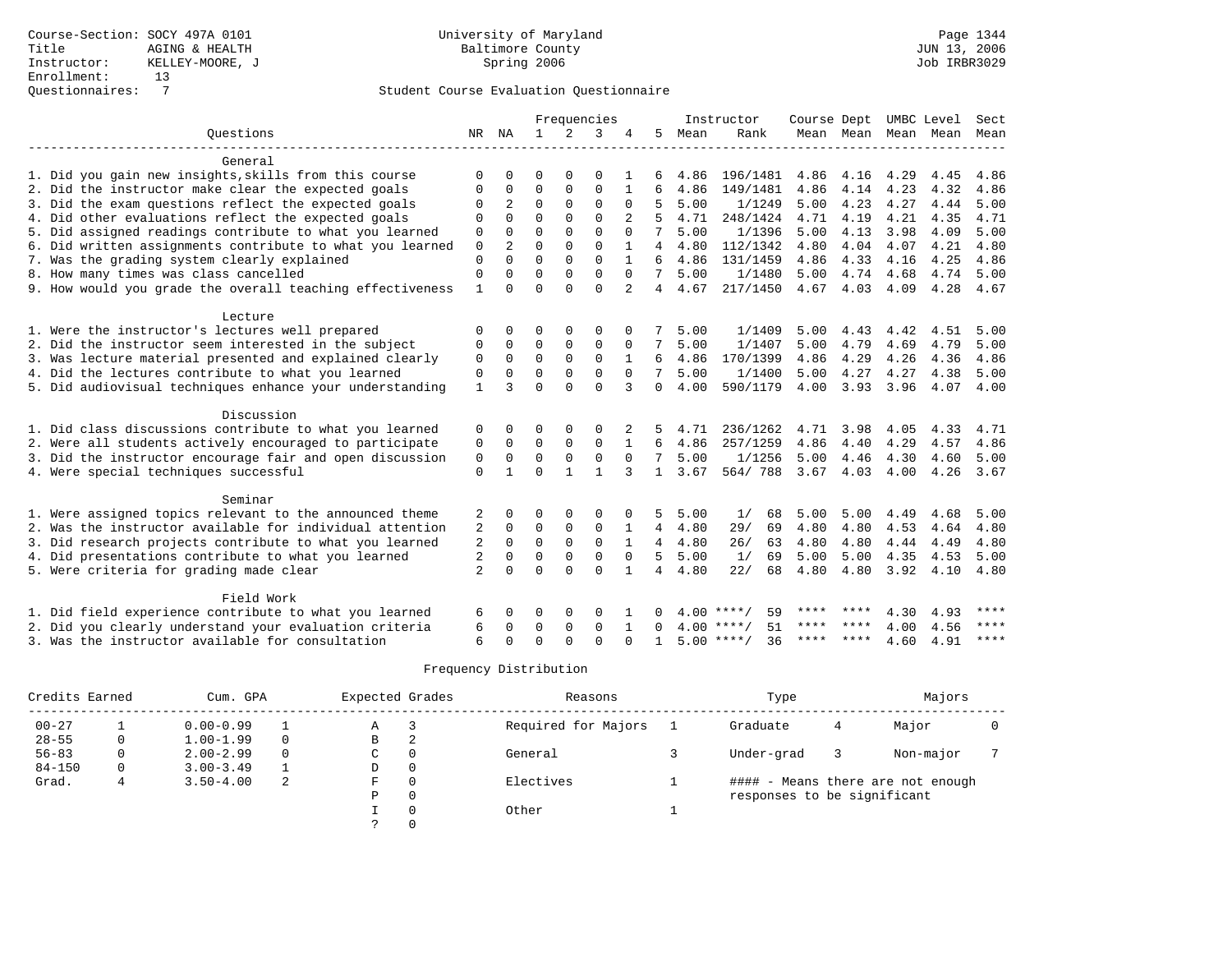|                                                           |                |                |          |          | Frequencies    |   |     |      | Instructor       | Course Dept |               | UMBC Level |      | Sect        |
|-----------------------------------------------------------|----------------|----------------|----------|----------|----------------|---|-----|------|------------------|-------------|---------------|------------|------|-------------|
| Questions                                                 | NR.            | ΝA             |          |          | 3              | 4 | 5   | Mean | Rank             | Mean        | Mean          | Mean       | Mean | Mean        |
| General                                                   |                |                |          |          |                |   |     |      |                  |             |               |            |      |             |
| 1. Did you gain new insights, skills from this course     |                | $\Omega$       |          |          | 4              |   |     |      | 3.61 1319/1481   |             | $3.61$ $4.16$ | 4.29       | 4.28 | 3.61        |
| 2. Did the instructor make clear the expected goals       |                | $\Omega$       | $\Omega$ |          | 5              | 4 | 6   |      | 3.72 1221/1481   | 3.72        | 4.14          | 4.23       | 4.11 | 3.72        |
| 3. Did the exam questions reflect the expected goals      |                | $\Omega$       | $\Omega$ |          | $\mathfrak{D}$ | 9 | 6   | 4.11 | 846/1249         | 4.11        | 4.23          | 4.27       | 4.24 | 4.11        |
| 4. Did other evaluations reflect the expected goals       | O              | $\overline{a}$ | O        |          |                |   |     | 4.13 | 885/1424         | 4.13        | 4.19          | 4.21       | 4.16 | 4.13        |
| 5. Did assigned readings contribute to what you learned   | 0              | $\Omega$       |          |          |                |   |     |      | 3.61 1018/1396   | 3.61        | 4.13          | 3.98       | 4.00 | 3.61        |
| 6. Did written assignments contribute to what you learned | 0              | 9              | O        |          |                |   | 5   | 4.33 | 474/1342         | 4.33        | 4.04          | 4.07       | 4.18 | 4.33        |
| 7. Was the grading system clearly explained               | 0              |                |          |          |                |   | 1 N | 4.28 | 757/1459         | 4.28        | 4.33          | 4.16       | 4.01 | 4.28        |
| 8. How many times was class cancelled                     | $\Omega$       | $\Omega$       | $\Omega$ | $\Omega$ | 0              |   | 18  | 5.00 | 1/1480           | 5.00        | 4.74          | 4.68       | 4.74 | 5.00        |
| 9. How would you grade the overall teaching effectiveness | $\overline{a}$ |                |          |          | г,             |   | 3   |      | 3.31 1291/1450   | 3.31        | 4.03          | 4.09       | 3.96 | 3.31        |
| Lecture                                                   |                |                |          |          |                |   |     |      |                  |             |               |            |      |             |
| 1. Were the instructor's lectures well prepared           |                |                |          |          |                |   |     |      | 4.00 1152/1409   | 4.00        | 4.43          | 4.42       | 4.36 | 4.00        |
| 2. Did the instructor seem interested in the subject      | 0              | $\Omega$       | $\Omega$ | $\Omega$ |                |   | 14  | 4.72 | 880/1407         | 4.72        | 4.79          | 4.69       | 4.73 | 4.72        |
| 3. Was lecture material presented and explained clearly   | 0              | $\Omega$       | ς        |          |                |   |     |      | 3.11 1314/1399   | 3.11        | 4.29          | 4.26       | 4.16 | 3.11        |
| 4. Did the lectures contribute to what you learned        | 0              | $\Omega$       |          |          |                |   |     |      | 3.72 1160/1400   | 3.72        | 4.27          | 4.27       | 4.17 | 3.72        |
| 5. Did audiovisual techniques enhance your understanding  | $\Omega$       | 1.5            |          |          |                |   |     |      | $2.33$ ****/1179 | $***$ * * * | 3.93          | 3.96       | 3.81 | $* * * * *$ |
| Discussion                                                |                |                |          |          |                |   |     |      |                  |             |               |            |      |             |
| 1. Did class discussions contribute to what you learned   | 6              | $\Omega$       |          |          |                |   |     |      | 2.83 1186/1262   | 2.83        | 3.98          | 4.05       | 4.07 | 2.83        |
| 2. Were all students actively encouraged to participate   | 6              | $\Omega$       |          |          | $\Omega$       | 4 | 6   | 4.08 | 872/1259         | 4.08        | 4.40          | 4.29       | 4.30 | 4.08        |
| 3. Did the instructor encourage fair and open discussion  | 6              | $\Omega$       | 0        |          |                |   |     | 4.17 | 826/1256         | 4.17        | 4.46          | 4.30       | 4.33 | 4.17        |
| 4. Were special techniques successful                     | 6              | 10             |          |          |                |   |     |      | $5.00$ ****/ 788 | ****        | 4.03          | 4.00       | 3.97 | ****        |

| Credits Earned |   | Cum. GPA      |    | Expected Grades |          | Reasons             |          | Type                        |   | Majors                            |    |
|----------------|---|---------------|----|-----------------|----------|---------------------|----------|-----------------------------|---|-----------------------------------|----|
| $00 - 27$      |   | $0.00 - 0.99$ |    | Α               | 5        | Required for Majors | $\Omega$ | Graduate                    | 9 | Major                             | 14 |
| $28 - 55$      | 0 | $1.00 - 1.99$ |    | В               | 6        |                     |          |                             |   |                                   |    |
| $56 - 83$      | 0 | $2.00 - 2.99$ |    | $\sim$<br>◡     | 4        | General             |          | Under-grad                  | 9 | Non-major                         |    |
| $84 - 150$     |   | $3.00 - 3.49$ | 2  | D               | <b>.</b> |                     |          |                             |   |                                   |    |
| Grad.          | 9 | $3.50 - 4.00$ | 13 | F               |          | Electives           | 0        |                             |   | #### - Means there are not enough |    |
|                |   |               |    | Ρ               | 0        |                     |          | responses to be significant |   |                                   |    |
|                |   |               |    |                 | $\Omega$ | Other               | 16       |                             |   |                                   |    |
|                |   |               |    |                 |          |                     |          |                             |   |                                   |    |